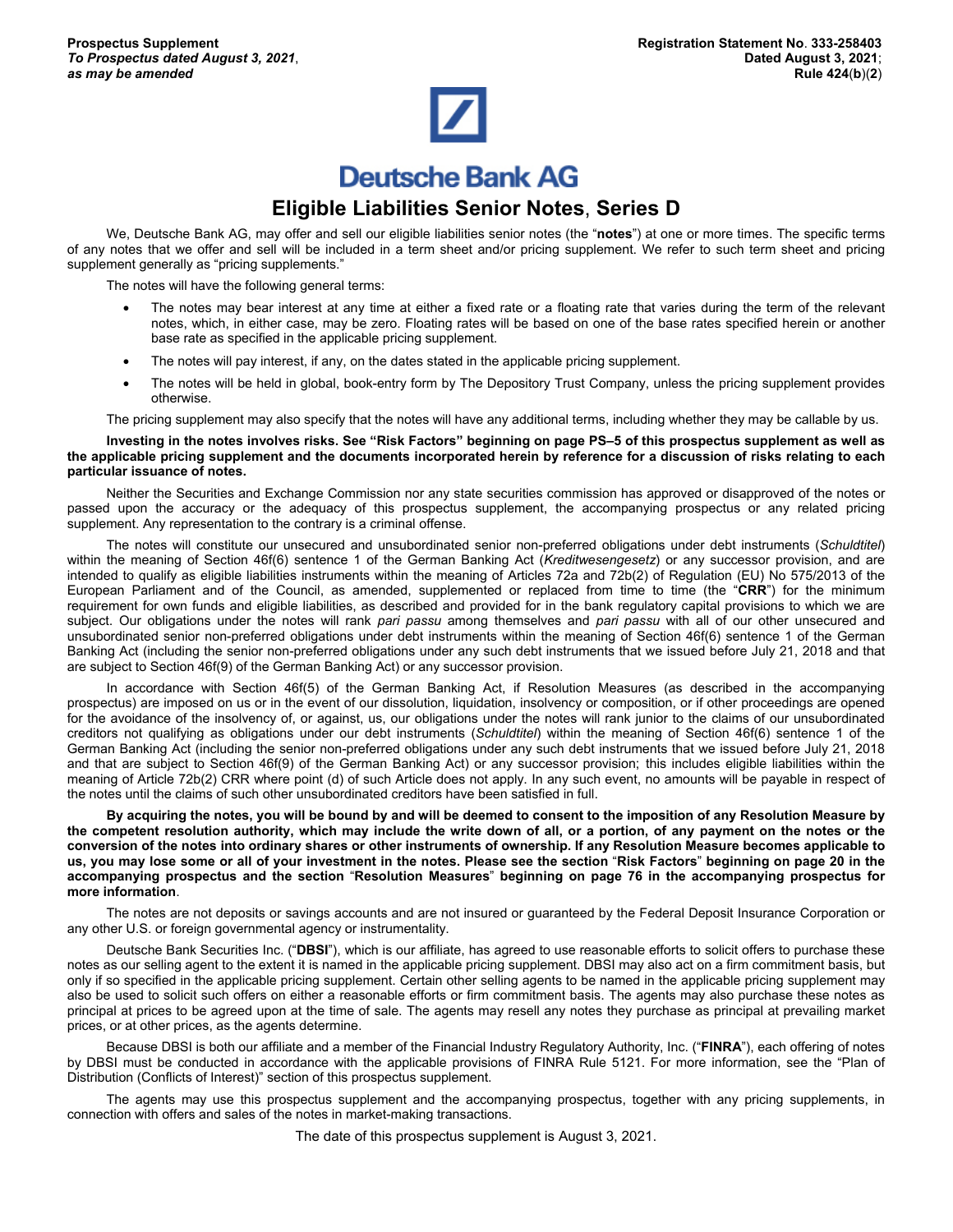## **TABLE OF CONTENTS**

| Page |
|------|
|      |
|      |
|      |
|      |
|      |
|      |
|      |
|      |
|      |
|      |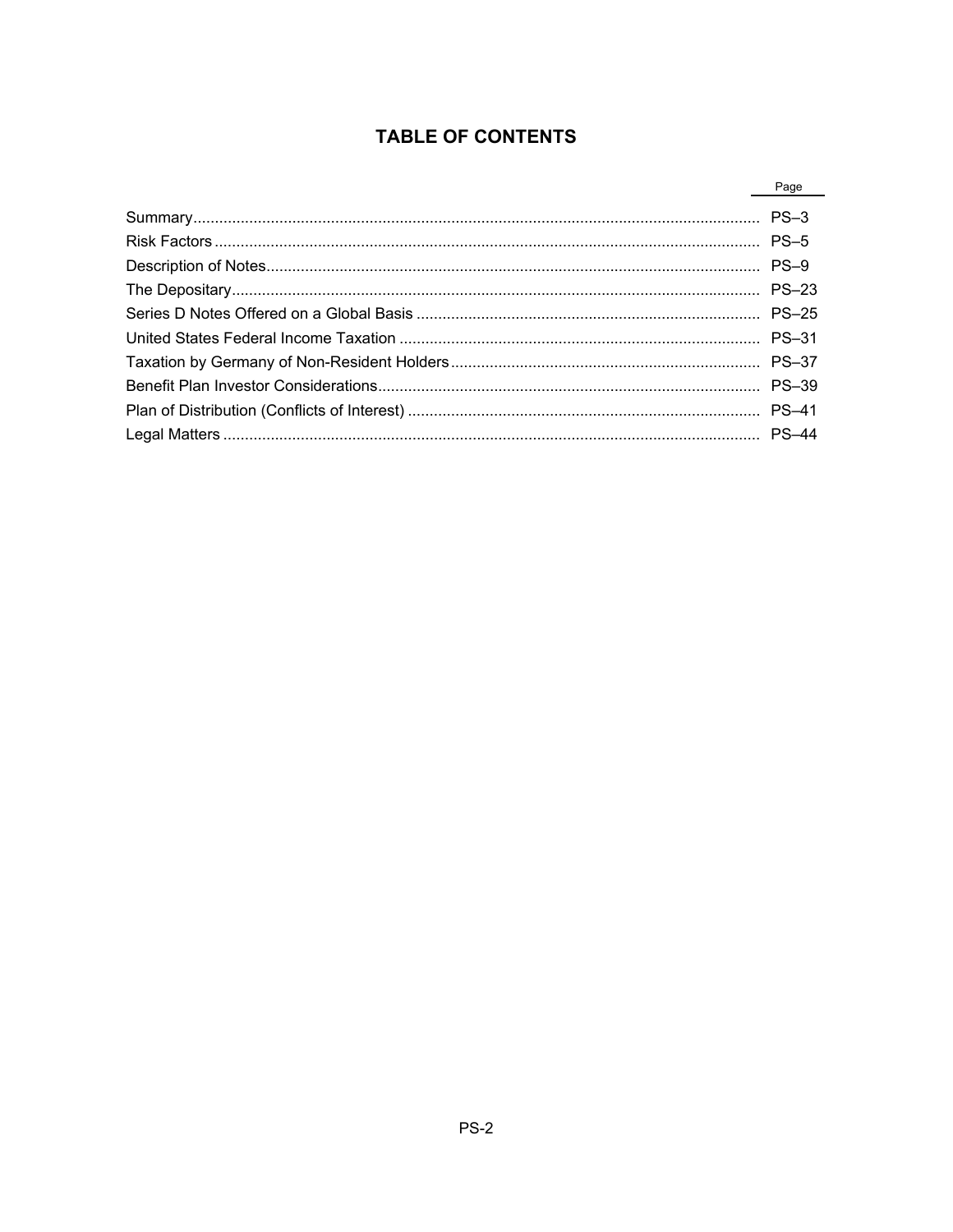## **SUMMARY**

The following summary describes the notes we are offering under this program in general terms only. You should read the summary together with the more detailed information contained in this prospectus supplement, in the accompanying prospectus and in the applicable pricing supplement. We refer to the notes offered under this prospectus supplement as our "*Series D notes*" or "*notes*." We refer to the offering of the Series D notes as our "*Series D program*."

*As used in this prospectus supplement*, *the* "*Bank*," "*we*," "*our,*" "*us*" *or "Issuer" refers to Deutsche Bank AG*, *including*, *as the context may require*, *acting through one of its branches*.

| Deutsche Bank AG                                                                                                                                                                                                                                                                                                                                                                                                                                                                                                                                                                                                                                                                                                                                                                                                                                                                                                                                                                                                                                                                                                  |
|-------------------------------------------------------------------------------------------------------------------------------------------------------------------------------------------------------------------------------------------------------------------------------------------------------------------------------------------------------------------------------------------------------------------------------------------------------------------------------------------------------------------------------------------------------------------------------------------------------------------------------------------------------------------------------------------------------------------------------------------------------------------------------------------------------------------------------------------------------------------------------------------------------------------------------------------------------------------------------------------------------------------------------------------------------------------------------------------------------------------|
| Eligible Liabilities Senior Notes, Series D                                                                                                                                                                                                                                                                                                                                                                                                                                                                                                                                                                                                                                                                                                                                                                                                                                                                                                                                                                                                                                                                       |
| The notes will constitute our unsecured<br>and<br>unsubordinated senior non-preferred obligations under<br>debt instruments (Schuldtitel) within the meaning of<br>Section 46f(6) sentence 1 of the German Banking Act<br>(Kreditwesengesetz) or any successor provision, and<br>are intended to qualify as eligible liabilities instruments<br>within the meaning of Articles 72a and 72b(2) of the<br>CRR for the minimum requirement for own funds and<br>eligible liabilities, as described and provided for in the<br>bank regulatory capital provisions to which we are<br>subject. Our obligations under the notes will rank pari<br>passu among themselves and pari passu with all of our<br>other unsecured and unsubordinated senior non-<br>preferred obligations under debt instruments within the<br>meaning of Section 46f(6) sentence 1 of the German<br>Banking Act (including the senior non-preferred<br>obligations under any such debt instruments that we<br>issued before July 21, 2018 and that are subject to<br>Section 46f(9) of the German Banking Act) or any<br>successor provision. |
| In accordance with Section 46f(5) of the German<br>Banking Act, if Resolution Measures are imposed on us<br>or in the event of our dissolution, liquidation, insolvency<br>or composition, or if other proceedings are opened for<br>the avoidance of the insolvency of, or against, us, our<br>obligations under the notes will rank junior to the claims<br>of our unsubordinated creditors not qualifying as<br>obligations under our debt instruments (Schuldtitel)<br>within the meaning of Section 46f(6) sentence 1 of the<br>German Banking Act (including the senior non-<br>preferred obligations under any such debt instruments<br>that we issued before July 21, 2018 and that are<br>subject to Section 46f(9) of the German Banking Act) or<br>any successor provision; this includes eligible liabilities<br>within the meaning of Article 72b(2) CRR where point<br>(d) of such Article does not apply. In any such event, no<br>amounts will be payable in respect of the notes until the<br>claims of such other unsubordinated creditors have<br>been satisfied in full.                      |
| By acquiring any notes, you will be bound by and will<br>be deemed to consent to the imposition of any<br>Resolution Measure by the competent resolution<br>authority, which may include the write down of all, or a<br>portion, of any payment on the notes or the conversion<br>of the notes into ordinary shares or other instruments of<br>ownership. If any Resolution Measure becomes<br>applicable to us, you may lose some or all of your                                                                                                                                                                                                                                                                                                                                                                                                                                                                                                                                                                                                                                                                 |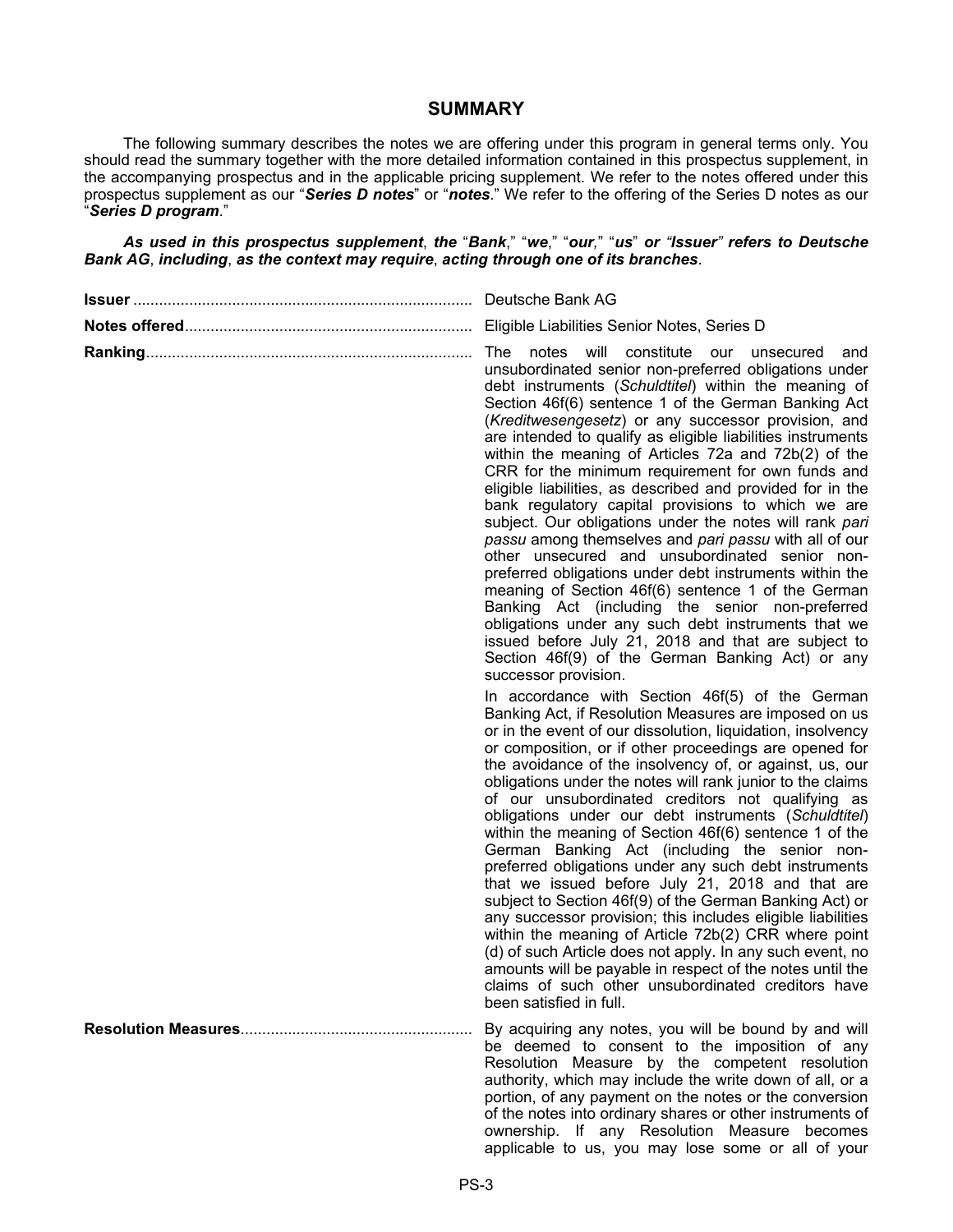| investment in the notes. Please see the section "Risk<br>Factors" beginning on page 20 in the accompanying<br>prospectus and the section "Resolution Measures"<br>beginning on page 76 in the accompanying prospectus<br>for more information.                                                                                                                                                                                                                                                                                                                                                                                                                                                                                                                                                          |
|---------------------------------------------------------------------------------------------------------------------------------------------------------------------------------------------------------------------------------------------------------------------------------------------------------------------------------------------------------------------------------------------------------------------------------------------------------------------------------------------------------------------------------------------------------------------------------------------------------------------------------------------------------------------------------------------------------------------------------------------------------------------------------------------------------|
| We may act directly through our principal office in<br>Frankfurt or through one of our branches, such as our<br>London branch or New York branch, as specified in the<br>applicable pricing supplement. If specified in the<br>applicable pricing supplement, we may, without the<br>consent of the holders or the trustee, designate our<br>head office or another branch of ours (in this<br>paragraph, we refer to each of our head office or any of<br>our branches as an "office") as substitute for the office<br>through which we have acted to issue such series with<br>the same effect as if such substitute office had been<br>originally named as the office through which we had<br>acted to issue such series for all purposes under the<br>Indenture (as defined below) and such series. |
| A note will pay interest, if any, on the dates specified in<br>the applicable pricing supplement. A note may bear<br>interest at any time at either a fixed rate or a floating<br>rate that varies during the term of the relevant notes,<br>which, in either case, may be zero.                                                                                                                                                                                                                                                                                                                                                                                                                                                                                                                        |
| Subject to (i) receipt by the Bank of approval of the<br>competent authority and (ii) compliance with any other<br>regulatory requirements. If the notes are redeemed by<br>us without the approval of such competent authority,<br>then the amounts paid on the notes must be returned to<br>us irrespective of any agreement to the contrary.                                                                                                                                                                                                                                                                                                                                                                                                                                                         |
| The notes will be issued in U.S. dollars in minimum<br>denominations of \$1,000 unless we specify otherwise<br>in the applicable pricing supplement.                                                                                                                                                                                                                                                                                                                                                                                                                                                                                                                                                                                                                                                    |
| The notes will not be listed on any securities exchange<br>unless we specify otherwise in the applicable pricing<br>supplement.                                                                                                                                                                                                                                                                                                                                                                                                                                                                                                                                                                                                                                                                         |
| The notes will be issued only in global form (i.e., in<br>book-entry form) registered in the name of The<br>Depository Trust Company, or its nominee, unless<br>otherwise stated in the applicable pricing supplement.                                                                                                                                                                                                                                                                                                                                                                                                                                                                                                                                                                                  |
| Because DBSI is both an affiliate of the Bank and a<br>member of FINRA, any distribution of the notes by<br>DBSI must be made in compliance with the applicable<br>provisions of FINRA Rule 5121 regarding a FINRA<br>member firm's distribution of the securities of an<br>affiliate and related conflicts of interest. In accordance<br>with FINRA Rule 5121, DBSI may not make sales in<br>offerings of the notes to any of its discretionary<br>accounts without the prior written approval of the<br>customer. For more information, see the "Plan of<br>Distribution (Conflicts of Interest)" section of this<br>prospectus supplement.                                                                                                                                                           |
| You may contact us at Deutsche Bank AG,<br>Taunusanlage 12, 60325 Frankfurt am Main, Germany,<br>Attention: Investor Relations (telephone: +49-800-<br>910-8000, email: db.ir@db.com).                                                                                                                                                                                                                                                                                                                                                                                                                                                                                                                                                                                                                  |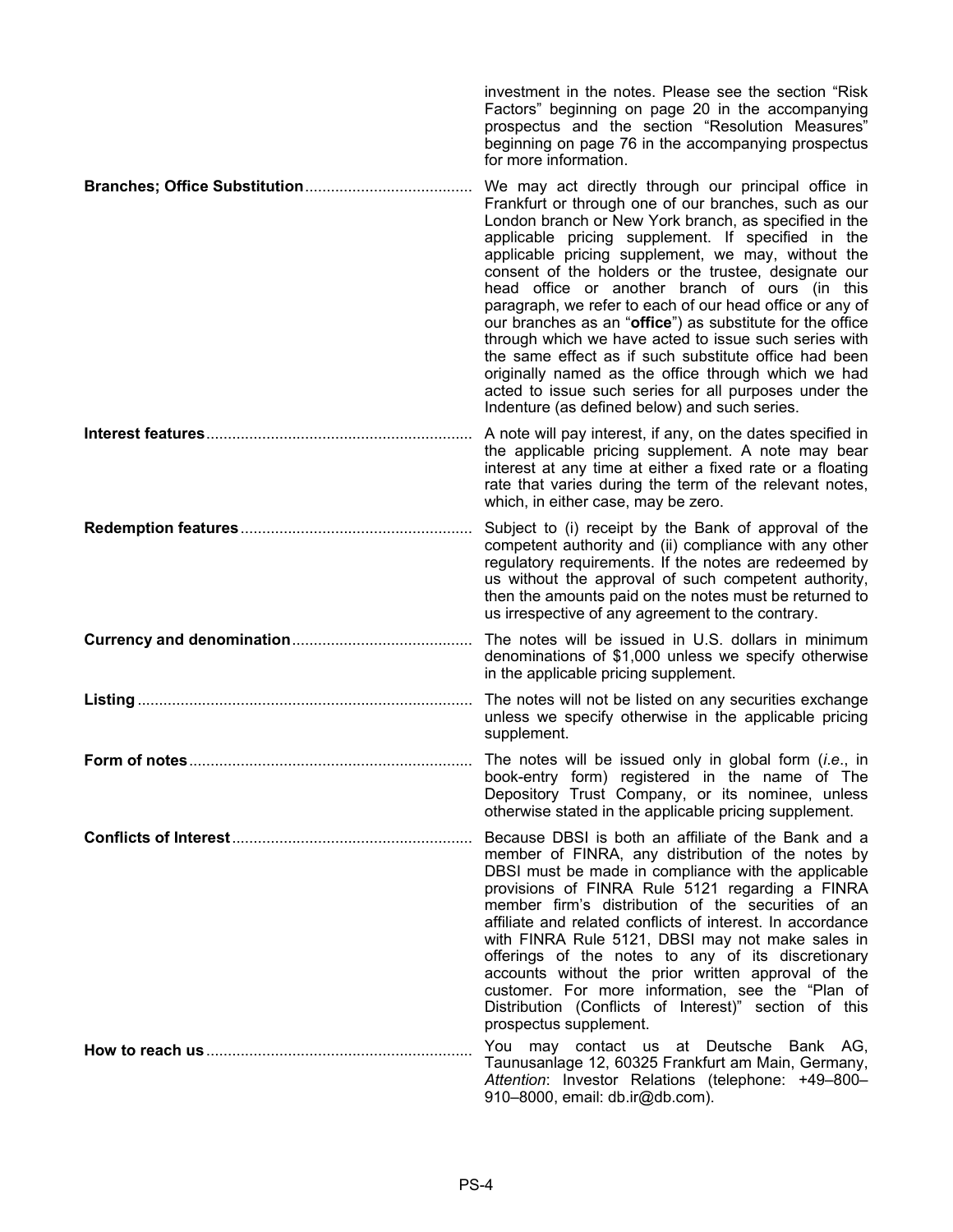### **RISK FACTORS**

*For a discussion of the risk factors relating to Deutsche Bank AG and its business*, *see* "*Risk Factors*" *in Part I*, *Item 3 of our most recent annual report on Form 20*-*F and our other current and periodic reports filed with the Securities and Exchange Commission that are incorporated by reference into this prospectus supplement*.

*In addition*, *you should consider carefully the following discussion of risks*, *together with the section* "*Risk Factors*" *beginning on page 20 in the accompanying prospectus and the risk information contained in the relevant pricing supplement*, *before you decide that an investment in the notes is suitable for you*.

#### **Risks Relating to the Notes Generally**

#### **The notes are subject to the credit of Deutsche Bank AG.**

 The notes will constitute unsecured and unsubordinated senior non-preferred obligations of Deutsche Bank AG and will not, either directly or indirectly, constitute an obligation of any third party. Any interest payments to be made on the notes and the repayment of principal at maturity depend on the ability of Deutsche Bank AG to satisfy its obligations as they become due. An actual or anticipated downgrade in Deutsche Bank AG's credit rating or increase in the credit spreads charged by the market for taking Deutsche Bank AG's credit risk will likely have an adverse effect on the value of the notes. As a result, the actual and perceived creditworthiness of Deutsche Bank AG will affect the value of the notes. Any future downgrade could materially affect Deutsche Bank AG's funding costs and cause the trading price of the notes to decline significantly. Additionally, under many derivative contracts to which Deutsche Bank AG is a party, a downgrade could require it to post additional collateral, lead to terminations of contracts with accompanying payment obligations or give counterparties additional remedies. In the event Deutsche Bank AG were to default on its payment obligations or become subject to a Resolution Measure, you might not receive interest and principal payments owed to you under the terms of the notes and you could lose your entire investment.

#### **The notes are designed to qualify as** "**eligible liabilities instruments**" **for the minimum requirement for own funds and eligible liabilities under the bank regulatory capital provisions applicable to us**. **As such**, **the ranking of the notes will be subject to any statutory priority regime under German law that provides certain claims will be satisfied first in a resolution or insolvency proceeding with respect to us**.

The terms of the notes are designed to qualify as "eligible liabilities instruments" within the meaning of Regulation (EU) No. 575/2013 (as supplemented or amended from time to time, the "**CRR**") for the minimum requirement for own funds and eligible liabilities as applicable to us..

To effect this eligibility, the Indenture (as defined below) and the notes provide that the obligations under the notes constitute our unsecured and unsubordinated senior non-preferred obligations under debt instruments (*Schuldtitel*) within the meaning of Section 46f(6) sentence 1 of the German Banking Act (*Kreditwesengesetz*) or any successor provision, and are intended to qualify as eligible liabilities instruments within the meaning of Articles 72a and 72b(2) of the CRR for the minimum requirement for own funds and eligible liabilities, as described and provided for in the bank regulatory capital provisions to which we are subject. Our obligations under the notes will rank *pari passu* among themselves and *pari passu* with all of our other unsecured and unsubordinated senior non-preferred obligations under debt instruments within the meaning of Section 46f(6) sentence 1 of the German Banking Act (including the senior non-preferred obligations under any such debt instruments that we issued before July 21, 2018 and that are subject to Section 46f(9) of the German Banking Act) or any successor provision.

In accordance with Section 46f(5) of the German Banking Act, if Resolution Measures are imposed on us or in the event of our dissolution, liquidation, insolvency or composition, or if other proceedings are opened for the avoidance of the insolvency of, or against, us, our obligations under the notes will rank junior to the claims of our unsubordinated creditors not qualifying as obligations under our debt instruments (*Schuldtitel*) within the meaning of Section 46f(6) sentence 1 of the German Banking Act (including the senior non-preferred obligations under any such debt instruments that we issued before July 21, 2018 and that are subject to Section 46f(9) of the German Banking Act) or any successor provision; this includes eligible liabilities within the meaning of Article 72b(2) CRR where point (d) of such Article does not apply. In any such event, no amounts will be payable in respect of the notes until the claims of such other unsubordinated creditors have been satisfied in full. Sections 46f(5) and (6) of the German Banking Act form part of the statutory scheme establishing the qualifications for treatment of securities as eligible liabilities instruments.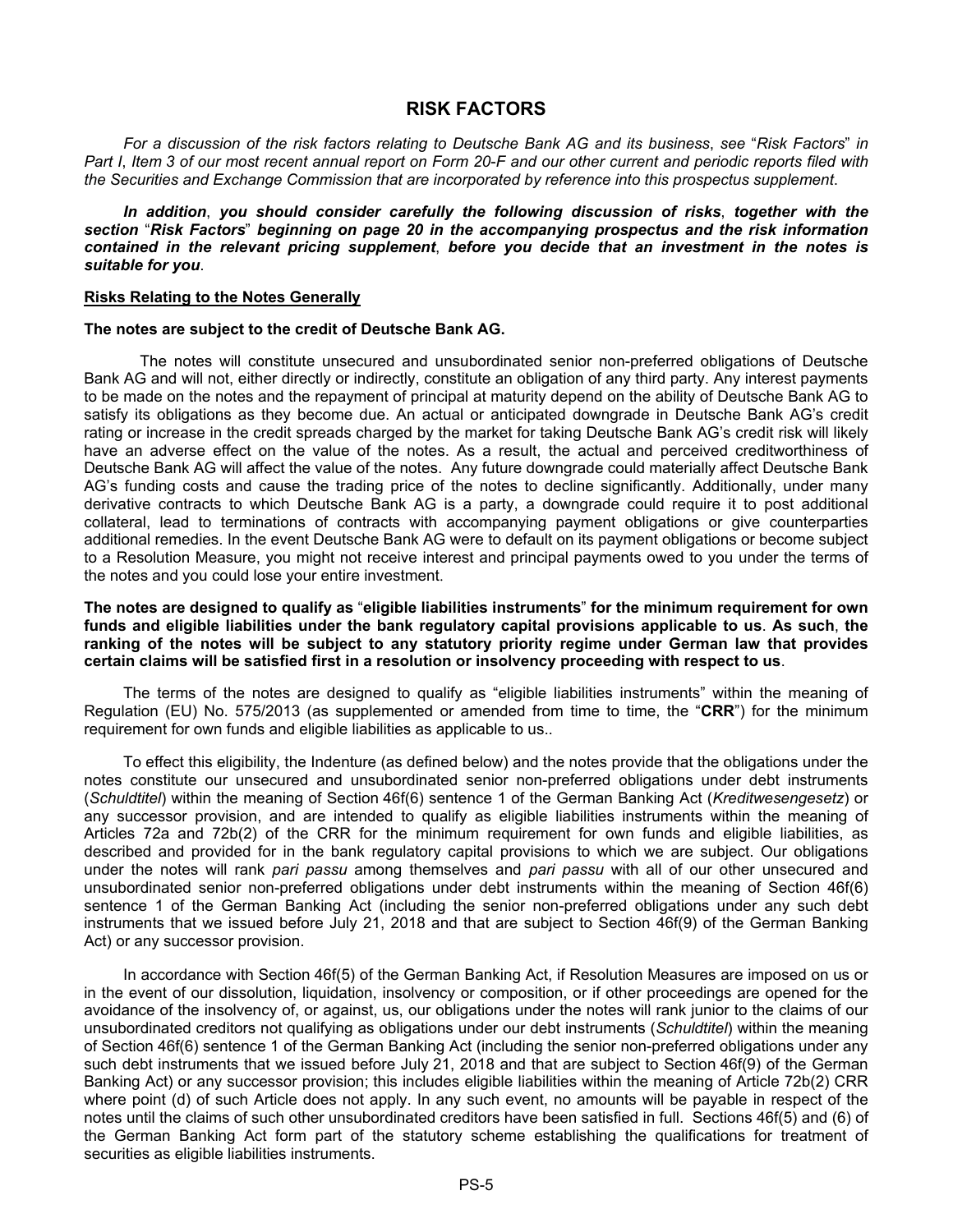In addition, pursuant to the Indenture and the notes, no subsequent agreement may enhance the seniority of our obligations under the notes or shorten the term of any of the notes or any applicable notice period, and no holder of notes may set off or net its claims arising under the notes against any of our claims. No collateral or guarantee will be provided at any time securing claims of the holders under the notes; any collateral or guarantee already provided or granted in the future in connection with our other liabilities may not be used for claims under the notes.

#### **The notes contain limited events of default, and the remedies available thereunder are limited.**

As described in "Description of Debt Securities — Eligible Liabilities Senior Debt Securities — Events of Default" in the accompanying prospectus, the notes provide for no event of default other than the opening of insolvency proceedings against us by a German court having jurisdiction over us. In particular, the imposition of a Resolution Measure will not constitute an event of default with respect to the Indenture or the notes.

If an event of default occurs, holders of the notes have only limited enforcement remedies. If an event of default with respect to the notes occurs or is continuing, either the trustee or the holders of not less than 33⅓% in aggregate principal amount of all outstanding debt securities issued under the Indenture, including the notes, voting as one class, may declare the principal amount of the notes and interest accrued thereon to be due and payable immediately. We may issue further series of debt securities under the Indenture and these would be included in that class of outstanding debt securities.

In particular, holders of the notes will have no right of acceleration in the case of a default in the payment of principal of, interest on, or other amounts owing under, the notes. If such a default occurs and is continuing with respect to the notes, the trustee and the holders of the notes could take legal action against us, but they may not accelerate the maturity of the notes. Moreover, if we fail to make any payment because of the imposition of a Resolution Measure, the trustee and the holders of the notes would not be permitted to take such action, and in such a case you may permanently lose the right to the affected amounts.

Holders will also have no rights of acceleration due to a default in the performance of any of our other covenants under the notes.

#### **We may, without consent of the holders or the trustee, designate another office of ours as the issuing office.**

 If specified in the applicable pricing supplement, we may, without consent of the holders or the trustee, designate our head office or another branch of ours (in this paragraph, we refer to each of our head office or any of our branches as "**office**") as substitute for the office through which we have acted to issue such series with the same effect as if such substitute office had been originally named as the office through which we had acted to issue such series for all purposes under the Indenture and such series. This means that, with effect from the substitution date, such substitute office will assume all of the obligations of the originally-named office as principal obligor under such series of notes. If such series includes an "Office Substitution" right, as described above and in the Indenture, the applicable pricing supplement may include disclosure about the possible tax consequences of such substitution. **If applicable, you should review such disclosure carefully and consult your tax adviser regarding the U.S. federal tax consequences of such substitution, as well as tax consequences arising under the laws of any state, local or non-U.S. taxing jurisdiction.** 

#### **Risks Relating to Floating Rate Notes**

**Regulation, reform and the actual or potential discontinuation of certain "benchmark" rates, including any base rate to which your notes may reference, may adversely affect the value of, return on and trading market for floating rate notes that are based on these benchmarks.** 

Previously certain interest rates which are deemed to be "benchmark" rates have been the subject of national, international and other regulatory guidance, reform and other actions. This has resulted in regulatory reform and changes to existing benchmarks. Such reform of benchmarks includes the Regulation (EU) 2016/1011 (as amended, the "**EU Benchmarks Regulation**") of the European Parliament and of the Council of 8 June 2016 on indices used as benchmarks in financial instruments and financial contracts or to measure the performance of investment funds and amending Directives 2008/48/EC and 2014/17/EU and Regulation (EU) No 596/2014, and the EU Benchmarks Regulation as it forms part of UK domestic law by virtue of the UK European Union (Withdrawal) Act 2018 (the "**UK Benchmarks Regulation**" and, together with the EU Benchmarks Regulation, the "**Benchmarks Regulations**"), which apply to the provision of benchmarks, the contribution of input data to a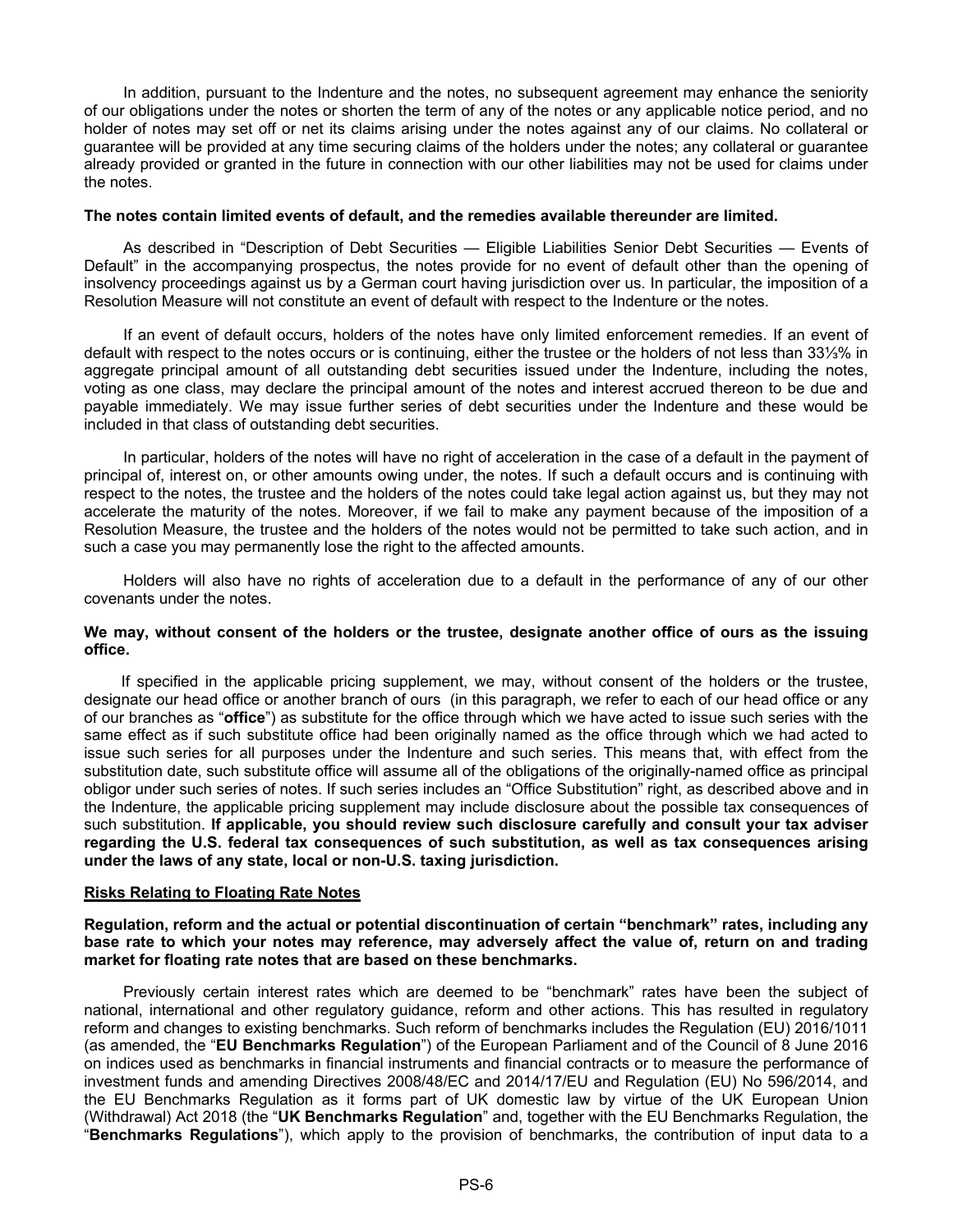benchmark and the use of a benchmark within the European Union (the "**EU**") and the United Kingdom (the "**UK**"), respectively.

Among other things, the Benchmarks Regulations (i) require benchmark administrators to be authorized or registered (or, if non-EU-based or non-UK based, to be subject to an equivalent regime or otherwise recognized or endorsed) and (ii) prevent certain uses by EU and UK supervised entities, as applicable, of benchmarks of administrators that are not authorized or registered (or if non EU-based or UK-based, as applicable, not deemed equivalent or recognized or endorsed).

The Benchmarks Regulations could have a material impact on any floating rate notes, in particular, if the methodology or other terms of the relevant benchmark are changed in order to comply with the requirements of the Benchmarks Regulations. Such changes could, amongst other things, have the effect of reducing, increasing or otherwise affecting the volatility of the published rate or level of the relevant benchmark.

The Financial Conduct Authority of the United Kingdom (the "**FCA**") has indicated through a series of announcements that the continuation of the London Interbank Offered Rate ("**LIBOR**") cannot and will not be guaranteed after 2021. On March 5, 2021, the FCA and ICE Benchmark Administration announced that all LIBOR setting either will cease to be provided by any administrator or will no longer be representative (i) immediately after December 31, 2021 (for all sterling, euro, Swiss franc and Japanese yen settings, and the 1-week and 2 month U.S. dollar settings) and (ii) immediately after June 30, 2023 (for the remaining U.S. dollar settings).

In June 2017, the New York Federal Reserve's Alternative Reference Rates Committee announced the Secured Overnight Financing Rate ("**SOFR**") as its recommended alternative to U.S. dollar LIBOR. However, the composition and characteristics of SOFR are not the same as those of U.S. dollar LIBOR, SOFR is not be the economic equivalent of U.S. dollar LIBOR, there can be no assurance that SOFR will perform in the same way as U.S. dollar LIBOR would have at any time and there is no guarantee that SOFR will be a comparable substitute for U.S. dollar LIBOR. Any failure of SOFR to gain market acceptance could adversely affect the value of the notes linked to SOFR. The administrator of SOFR may make changes that could change the value of SOFR or discontinue SOFR and has no obligation to consider your interests in doing so.

In the future, "benchmark" rates, including any base rate to which the notes may reference could be subject to further regulatory scrutiny, reform efforts and/or other actions. Any such regulatory scrutiny, reform efforts and/or other actions could increase the costs and risks of administering or otherwise participating in the setting of a "benchmark" and complying with applicable regulations or requirements. Such factors may have the effect of discouraging market participants from continuing to administer or contribute to certain "benchmarks", trigger changes in the rules or methodologies used in certain "benchmarks" or lead to the elimination, discontinuance or obsolescence of certain "benchmarks". Following the implementation of reforms, the manner of administration of benchmarks may change, with the result that they may perform differently than in the past, or the benchmark could be eliminated or discontinued entirely, or there could be other consequences that cannot be predicted. Even prior to the implementation of any changes, uncertainty as to the nature of potential alternative reference rates and as to the nature and effect of potential changes to such benchmark may adversely affect such benchmark during the term of the relevant notes, as well as the value of, the return on and/or trading market for notes linked to such benchmark. Any of the foregoing consequences could have a material adverse effect on the interest rate on, value of, return on and trading market for any notes linked to such a "benchmark" rate.

Furthermore, if any base rate is discontinued or ceases to be published, there can be no assurances that the Bank and other market participants will be adequately prepared for such discontinuance or cessation, which may have an unpredictable impact on contractual mechanics (including, but not limited to, the interest rate to be paid by the Bank with respect to specific notes), among other adverse consequences with respect to an applicable series of notes.

#### **The applicable base rate may be modified or discontinued and a series of notes may bear interest by reference to a rate other than the original base rate, which could adversely affect the value of such notes.**

The base rates are published by third-party administrators based on data received by such administrators from sources other than us, and we have no control over the methods of calculation, publication schedule, rate revision practices or availability of such rates at any time. There can be no guarantee that the applicable base rate will not be discontinued or fundamentally altered in a manner that is materially adverse to the interests of investors in the notes. If the manner in which the applicable base rate is calculated is changed, that change may result in a reduction in the amount of interest payable on a series of notes, and the trading prices of such series of notes. In addition, the administrator of the applicable base rate may withdraw, modify or amend the published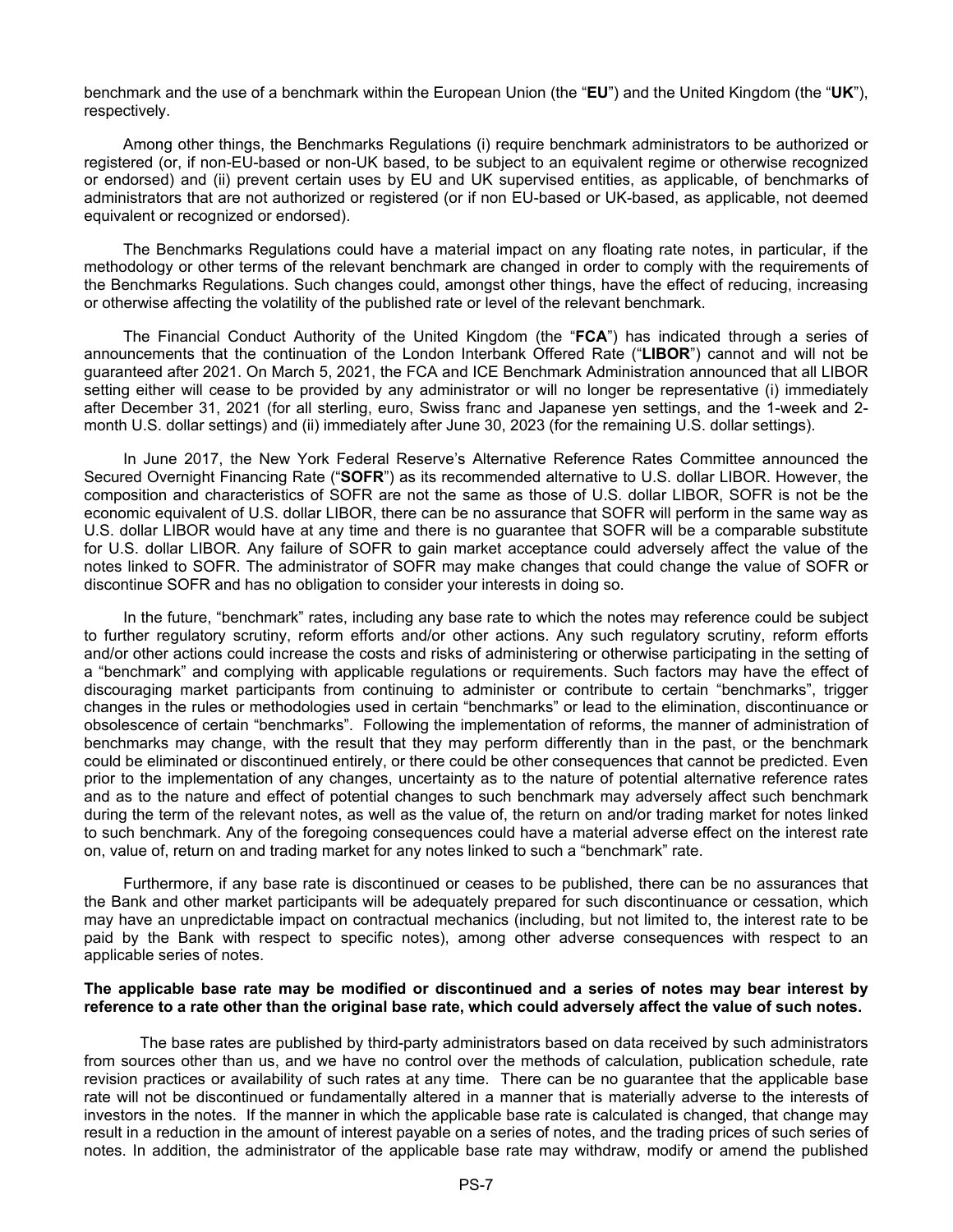data with respect to the applicable base rate in the sole discretion of such administrator and without notice, in which case the interest rate on such affected notes will not be adjusted for any modifications or amendments to such applicable base rate data that the applicable administrator may publish after the interest rate for an applicable interest period has been determined.

If the applicable base rate is eliminated or discontinued, or if certain other events occur with respect to such base rate, then the interest rate on a series of notes will be calculated using an alternative base rate, which could require or result in adjustments to the interest determination and other provisions of the notes, and, with respect to certain such rates, decisions or elections with respect to new interest determination conventions and other provisions. Any such use, adjustment, decision or election may result in adverse consequences to holders of any such series of notes.

#### **Potential conflicts of interest may arise if the relevant base rate for floating rate notes has been discontinued or is unavailable**.

If the relevant base rate for floating rate notes has been eliminated or discontinued, the terms of the notes provide for certain "fallback" arrangements that the calculation agent will use to determine the applicable base rate, which may include the selection of an alternative reference rate as well as certain adjustments to the terms of the notes. The terms that the calculation agent may adjust include, but are not limited to, the base rate, the applicable currency and/or index maturity for such alternative reference rate, the spread or spread multiplier, as well as the business day convention, the definition of business day, interest determination dates and related provisions and definitions. This may require the exercise of discretion and the making of subjective judgments. In making these discretionary judgments, the fact that we are acting as calculation agent for the notes, may cause us to have economic interests that are adverse to your interests as an investor in the notes. Any selection, adjustments or determinations by the calculation agent could adversely affect the interest rate and the return on the notes. If a Benchmark Transition Event occurs, a U.S. Holder holding floating rate notes may be deemed to exchange such Floating Rate Notes for new notes for U.S federal income tax purposes, which may be taxable to such U.S. Holder. Proposed U.S. Treasury Regulations, which are not yet in effect but upon which taxpayers may rely, provide that in certain circumstances, the replacement of the Benchmark with a qualifying reference rate would not result in a deemed exchange under the Code. U.S. Holders should consult with their own tax advisers regarding the potential consequences of a Benchmark Transition Event.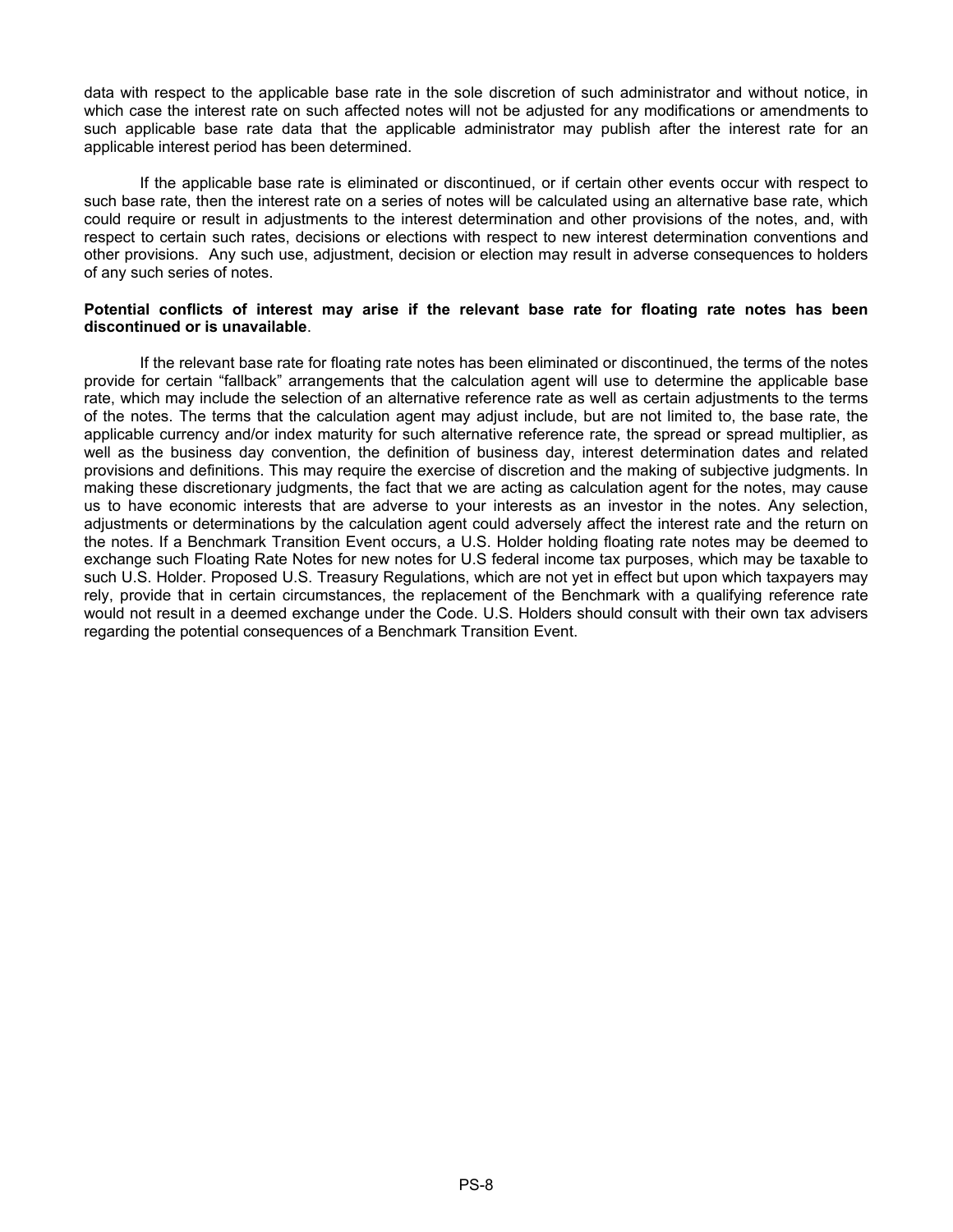## **DESCRIPTION OF NOTES**

*References in this prospectus supplement to the* "*Bank*," "*we*," "*our*" *or* "*us*" *refer to Deutsche Bank AG*, *including*, *as the context may require*, *acting through one of its branches*. *As context may require, references to*  "*you*" *or* " **holders**" *mean either* (*a*) *those who invest in the notes being offered, whether they are the direct holders or owners of beneficial interests in those notes or* (*b*) *those who own notes registered in their own names*, *on the books that we or the registrar maintain for this purpose*, *and not those who own beneficial interests in notes issued in book*-*entry form through The Depository Trust Company or another depositary or in notes registered in street name*. *Owners of beneficial interests in the notes should read the section entitled* "*Description of Notes — Form*, *Legal Ownership and Denomination of Notes*."

## **General Information Regarding Eligible Liabilities Senior Notes**, **Series D**

We refer to the Eligible Liabilities Senior Notes, Series D offered under this prospectus supplement as our "**Series D notes**" or the "**notes**," which are a separate series of our debt securities. We refer to the offering of the Series D notes as our "**Series D program**." Investors should carefully read the general terms and provisions of our debt securities in "Description of Debt Securities — Eligible Liabilities Senior Debt Securities" in the accompanying prospectus. This section supplements that description.

*A pricing supplement to this prospectus supplement will add specific terms for each issuance of notes and may modify or replace any of the information in this section and in* "*Description of Debt Securities — Eligible Liabilities Senior Debt Securities*" *in the accompanying prospectus*. *If the pricing supplement is inconsistent with this prospectus supplement or the accompanying prospectus*, *the terms in the pricing supplement will control with regard to the note you purchase*. *Therefore*, *the statements made in this prospectus supplement may not be the terms that apply to the note you purchase*.

**We Will Issue Notes Under the Eligible Liabilities Senior Indenture**. The Series D notes issued under our Series D program will be governed by the amended and restated eligible liabilities senior indenture, dated as of August 3, 2021, among us, The Bank of New York Mellon, as trustee, and Deutsche Bank Trust Company Americas, as paying agent, authenticating agent, issuing agent and registrar, as may be amended and supplemented from time to time (the "**Indenture**") (see "Description of Debt Securities — Eligible Liabilities Senior Debt Securities — The Eligible Liabilities Senior Indenture" in the accompanying prospectus). The notes issued under the Indenture will constitute a single series under that Indenture, together with any notes we have issued in the past or that we issue in the future under that Indenture that we designate as being part of that series. From time to time, we may create and issue additional notes with the same terms as previous Series D notes, so that the additional notes will be considered as part of the same issuance as the earlier notes; *provided* that, if any such additional notes are not fungible with the earlier notes for U.S. federal income tax purposes, they will be issued under a separate CUSIP or other identifying number.

**By acquiring any notes**, **you will be bound by and will be deemed to consent to the imposition of any Resolution Measure by the competent resolution authority**, **which may include the write down of all, or a portion, of any payment on the notes or the conversion of the notes into ordinary shares or other instruments of ownership**. **If any Resolution Measure becomes applicable to us, you may lose some or all of your investment in the notes. Please see the section** "**Risk Factors**" **beginning on page 20 in the accompanying prospectus and the section** "**Resolution Measures**" **beginning on page 76 in the accompanying prospectus for more information**.

*Outstanding Indebtedness of the Bank*. The Indenture does not limit the amount of additional indebtedness that we may incur.

 *How the Notes Rank Against Other Debt.* The notes will constitute our unsecured and unsubordinated senior non-preferred obligations under debt instruments (*Schuldtitel*) within the meaning of Section 46f(6) sentence 1 of the German Banking Act (*Kreditwesengesetz*) or any successor provision, and are intended to qualify as eligible liabilities instruments within the meaning of Articles 72a and 72b(2) of the CRR for the minimum requirement for own funds and eligible liabilities, as described and provided for in the bank regulatory capital provisions to which we are subject. Our obligations under the notes will rank *pari passu* among themselves and *pari passu* with all of our other unsecured and unsubordinated senior non-preferred obligations under debt instruments within the meaning of Section 46f(6) sentence 1 of the German Banking Act (including the senior nonpreferred obligations under any such debt instruments that we issued before July 21, 2018 and that are subject to Section 46f(9) of the German Banking Act) or any successor provision.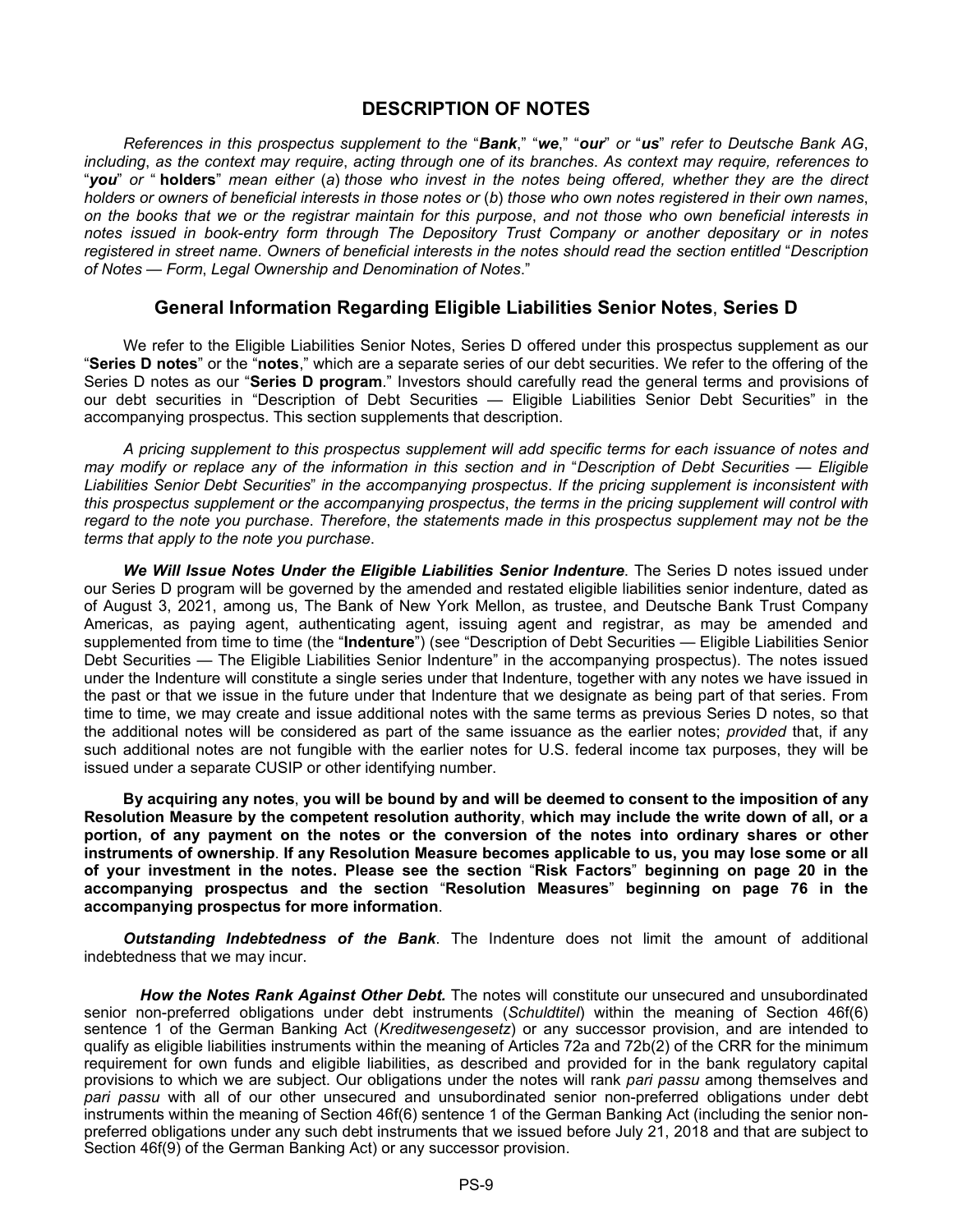In accordance with Section 46f(5) of the German Banking Act, if Resolution Measures are imposed on us or in the event of our dissolution, liquidation, insolvency or composition, or if other proceedings are opened for the avoidance of the insolvency of, or against, us, our obligations under the notes will rank junior to the claims of our unsubordinated creditors not qualifying as obligations under our debt instruments (*Schuldtitel*) within the meaning of Section 46f(6) sentence 1 of the German Banking Act (including the senior non-preferred obligations under any such debt instruments that we issued before July 21, 2018 and that are subject to Section 46f(9) of the German Banking Act) or any successor provision; this includes eligible liabilities within the meaning of Article 72b(2) CRR where point (d) of such Article does not apply. In any such event, no amounts will be payable in respect of the notes until the claims of such other unsubordinated creditors have been satisfied in full.

*Qualification as "Eligible Liabilities".* The notes will constitute senior non-preferred debt instruments within the meaning of Section 46f(6) sentence 1 of the German Banking Act, and are intended to qualify as eligible liabilities instruments for the minimum requirement for own funds and eligible liabilities, as described and provided for in the bank regulatory capital provisions to which we are subject.

*Office Substitution.* If specified in the applicable pricing supplement, we may, without the consent of the holders or the trustee, designate our head office or another branch of ours (in this paragraph, we refer to each of our head office or any of our branches as an "**office**") as substitute for the office through which we have acted to issue such series with the same effect as if such substitute office had been originally named as the office through which we had acted to issue such series for all purposes under the Indenture and such series. In order to give effect to such a substitution, we will give notice of the substitution to the trustee and the holders of such series of notes. With effect from the substitution date, such substitute office will, without any amendment of such series of notes or entry into any supplemental indenture, assume all of the obligations of the originally-named office as principal obligor under such series of notes. The applicable pricing supplement will include a reference to office substitution if included as a term of a series of notes.

**This Section Is Only a Summary**. The accompanying prospectus and this prospectus supplement provide only summaries of the Indenture's material terms. They do not, however, describe every aspect of the Indenture and the notes. The Indenture and its associated documents, including the applicable note, contain the full legal text of the matters described in this section and in the accompanying prospectus. A copy of the Indenture has been filed with the Securities and Exchange Commission (the "**SEC**") as part of the registration statement for the notes.

*Some Frequently Used Definitions*. We have defined some of the terms that we use frequently in this prospectus supplement below:

A "**business day**" means, unless otherwise stated in the applicable pricing supplement, for any note, any day other than a day that is (i) a Saturday or Sunday, (ii) a day on which banking institutions generally in the City of New York are authorized or obligated by law, regulation or executive order to close, (iii) a day on which transactions in U.S. dollars are not conducted in the City of New York or (iv) a day on which TARGET2 is not operating.

"**Clearstream**, **Luxembourg**" means Clearstream Banking, *société anonyme,* Luxembourg*.*

"**Depositary**" means The Depository Trust Company, New York, New York.

"**Euroclear operator**" means Euroclear Bank SA/NV, as operator of the Euroclear System.

"**Euro**-**zone**" means the region comprising member states of the European Union that have adopted a single currency in accordance with the relevant treaty of the European Union, as amended.

An "**interest payment date**" for any note means a date on which, under the terms of that note, regularly scheduled interest is payable.

A "**New York Banking Day**" means, unless otherwise stated in the applicable pricing supplement, for any note, any day except a Saturday, Sunday or a legal holiday in The City of New York or a day on which banking institutions in The City of New York are authorized or required by law or executive order to close.

The "**record date**" for any interest payment date is, (a) in the case of global notes, the date that is one New York Banking Day immediately preceding the relevant date of payment with respect to such interest payment date and, (b) in the case of certificated notes, the date that is 15 calendar days prior to that interest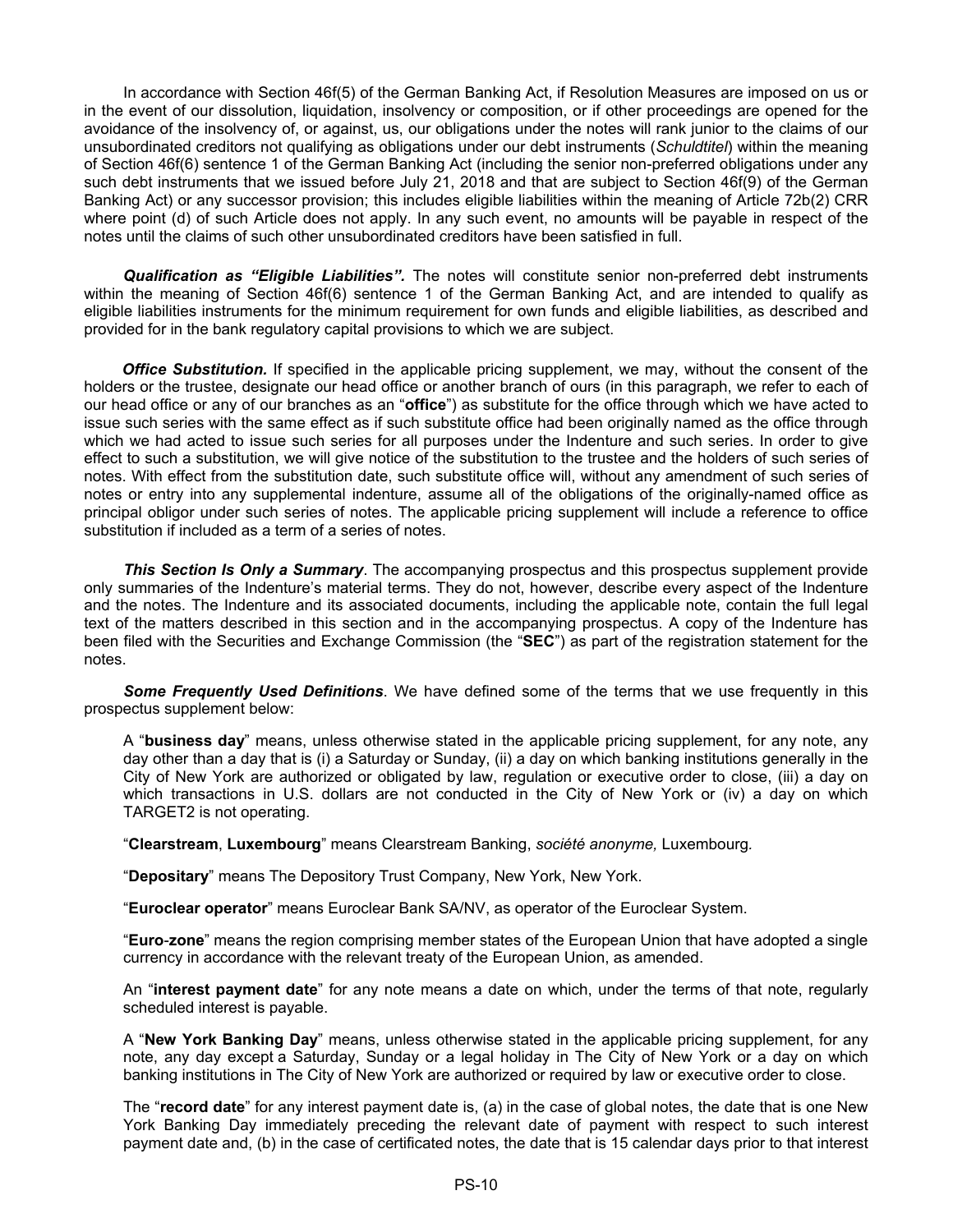payment date, whether or not that day is a business day, unless otherwise specified in the applicable pricing supplement. However, upon maturity or redemption, the paying agent will pay any interest due to the holder to whom it pays the principal of the note.

The term "**Reuters page**" means the display on Reuters 3000 Xtra, or any successor service, on the page or pages specified in this prospectus supplement or the relevant pricing supplement, or any replacement page or pages on that service.

"**TARGET2**" means the Trans-European Automated Real-time Gross Settlement Express Transfer System.

"**TARGET Settlement Day**" means any day on which TARGET2 is operating.

References in this prospectus supplement to "*U*.*S*. *dollar*," "*U*.*S*.*\$*" or "*\$*" are to the currency of the United States of America. References in this prospectus supplement to "*euro*" or "*€*" are to the single currency introduced at the commencement of the third stage of the European Economic and Monetary Union pursuant to the treaty establishing the European Community, as amended.

## **Types of Notes**

We may issue the following types of notes:

#### **Fixed Rate Notes**

A note of this type will bear interest at a fixed rate described in the applicable pricing supplement. This type includes zero coupon notes, which bear no interest.

#### **Floating Rate Notes**

A note of this type will bear interest at rates that are determined by reference to an interest rate or interest rate formula. In some cases, the rates may also be adjusted by adding or subtracting a spread or multiplying by a spread multiplier. The various interest rate formulas and these other features are described below under "-Interest Rates — Floating Rate Notes." If the note you purchase is a floating rate note, the formula and any adjustments that apply to the interest rate will be specified in the pricing supplement.

#### **Terms Specified in Pricing Supplements**

A pricing supplement generally will specify the following terms of any issuance of our Series D notes to the extent applicable:

- the specific designation of the notes;
- the issue price (price to public);
- the aggregate principal amount, purchase price and denomination;
- the original issue date;
- the stated maturity date and any terms related to any postponing or shortening of the maturity date to account for days that are not business days;
- whether the notes are fixed rate notes or floating rate notes;
- for fixed rate notes, the rate per year at which the notes will bear interest, if any, or the method of calculating that rate and the dates on which interest will be payable;
- for floating rate notes, the base rate, the index maturity (if any), the spread, the spread multiplier, the initial interest rate, the interest reset periods, the interest payment dates and any other terms relating to the particular method of calculating the interest rate for the note;
- whether the notes may be redeemed, in whole or in part, at our option prior to the stated maturity date, and the terms of any redemption;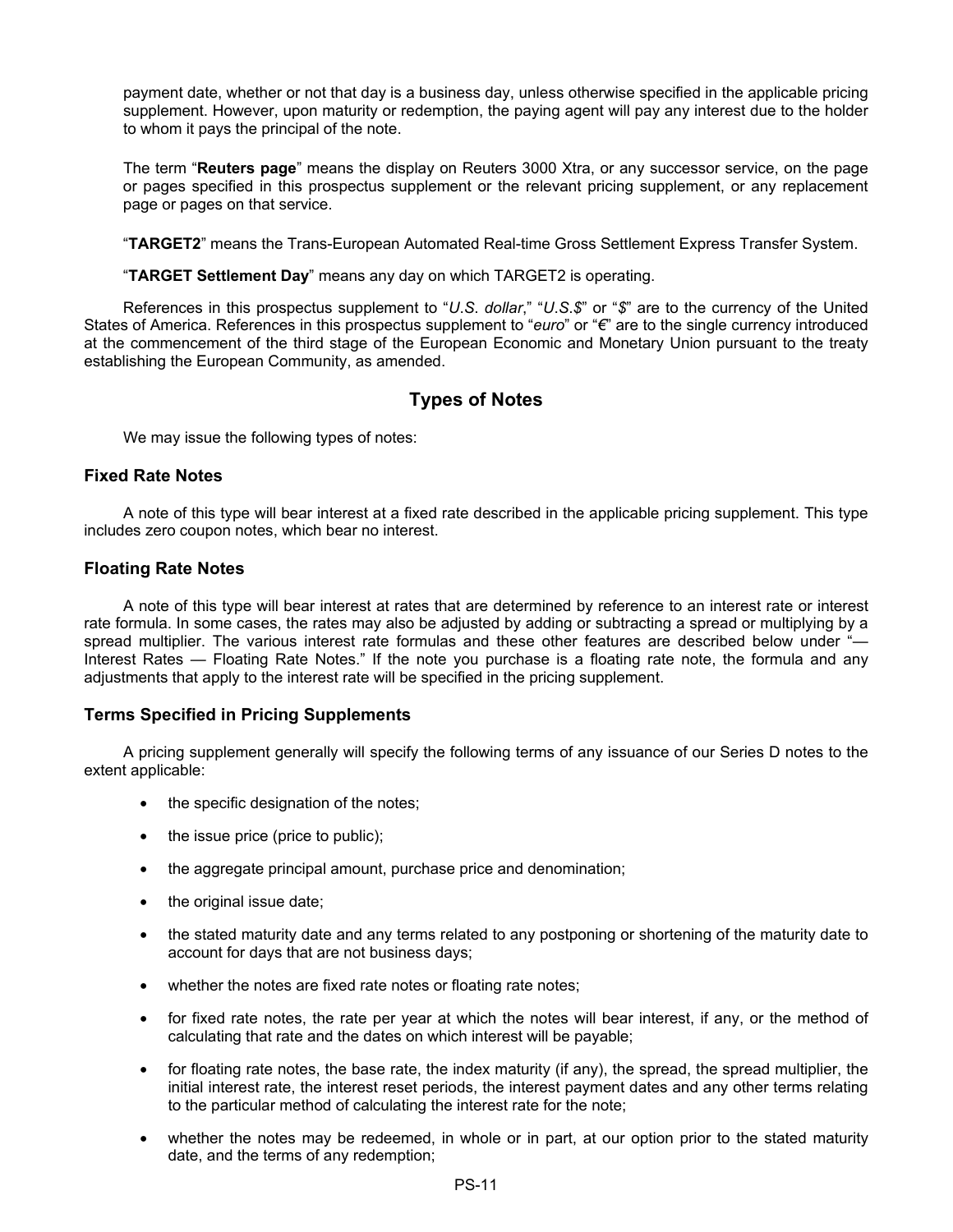- the circumstances, if any, under which we will pay additional amounts on the notes for any tax, assessment or governmental charge withheld or deducted and, if so, whether we will have the option to redeem those notes rather than pay the additional amounts; and
- any other terms on which we will issue the notes.

## **Form**, **Legal Ownership and Denomination of Notes**

*Form*. We will issue notes in fully registered, global (*i*.*e*., book-entry) form only, unless we specify otherwise in the applicable pricing supplement. Notes in book-entry form will be represented by a global note registered in the name of the Depositary or its nominee, which will be the sole registered owner and the holder of all the notes represented by the global note. An investor therefore will not be a holder of the note, but will own only beneficial interests in a global note, which are held by means of an account with a broker, bank or other financial institution that in turn has an account as a "participant" in the Depositary or with another institution that does. The Depositary maintains a computerized, book-entry system that will reflect the interests in the global notes held by participants in its book-entry system. An investor's beneficial interest in the global notes will, in turn, be reflected only in the records of the Depositary's direct or indirect participants though an account maintained by the investor with such participant.

Except as set forth in the accompanying prospectus under "Forms of Securities — Global Securities," you may not exchange registered global notes or interests in registered global notes for a certificate issued to you in definitive form (a "**certificated note**"). A further description of the Depositary's procedures for global notes representing book-entry notes is set forth below under "The Depositary" and in the accompanying prospectus under "Forms of Securities — Global Securities."

*Legal Ownership*. The person or entity in whose name the notes are registered will be considered the holder and legal owner of the notes. Our obligations under the Indenture, as well as the obligations of the trustee and those of any third parties employed by us or the trustee, run only to the registered holders of the notes. We do not have obligations to investors who own beneficial interests in global notes, in street name or by any other indirect means. For example, once we make a payment or give a notice to the registered holder, we have no further responsibility for that payment or notice even if that holder is required, under agreements with depositary participants or customers or by law, to pass it along to the indirect holders (*e*.*g*., owners of beneficial interests), but does not do so. Similarly, if we need to ask the holders of the notes to vote on a proposed amendment to the notes, we would seek approval only from the registered holders, and not the indirect holders, of the notes.

*Special Considerations for Indirect Holders*. If you hold notes through a bank, broker or other financial institution, either in book-entry form or in street name, you should check with your own institution to find out:

- how it handles securities payments and notices;
- whether it imposes fees or charges;
- how it would handle voting if it were ever required;
- whether and how you can instruct it to send you notes registered in your own name so you can be a direct holder, if that is permitted; and
- how it would pursue rights under the notes if there were a default or other event triggering the need for holders to act to protect their interests.

*Denominations*. Unless we provide otherwise in the applicable pricing supplement, we will issue the notes in denominations of \$1,000 or any amount greater than \$1,000 that is an integral multiple of \$1,000.

*Governing Law*. The Indenture is and the notes will be, governed by and construed in accordance with the laws of the State of New York, except as may be otherwise required by mandatory provisions of law and except with respect to the provisions relating to the ranking of such notes and their status under Section 46f(6) sentence 1 of the German Banking Act (*Kreditwesengesetz*), which will be governed by and construed in accordance with German law, including, in relation to such provisions, any determination of whether a Resolution Measure has been imposed on us.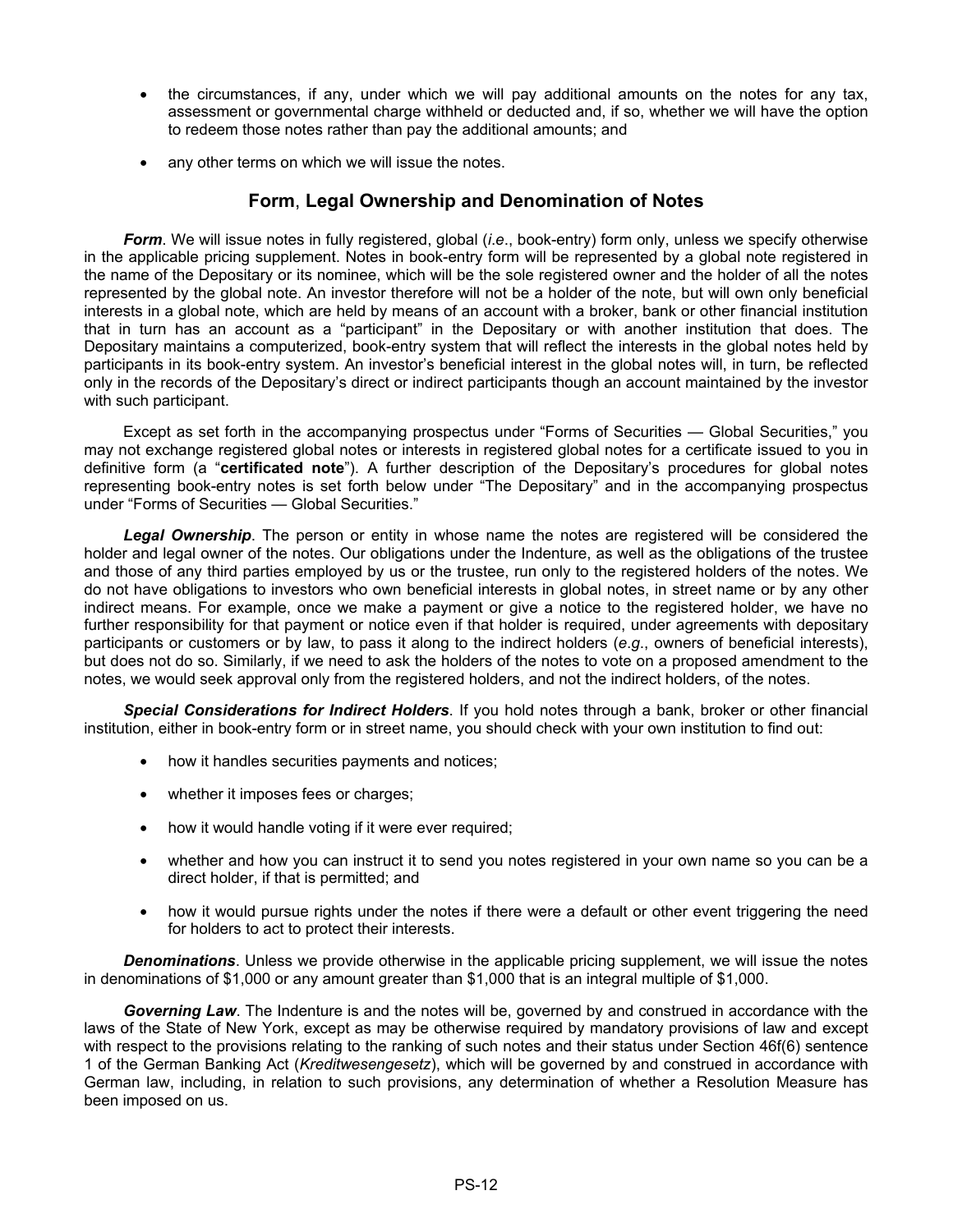## **Interest Rates**

#### **Fixed Rate Notes**

Each fixed rate note will bear interest from the date of issuance at the annual rate specified in the applicable pricing supplement until the principal is paid or made available for payment. Unless otherwise specified in the applicable pricing supplement, the following provisions will apply to fixed rate notes offered pursuant to this prospectus supplement.

*How Interest Is Calculated*. Interest on fixed rate notes will be computed on the basis of a 360-day year of twelve 30-day months.

*How Interest Accrues*. Interest on fixed rate notes will accrue from, and including, the most recent interest payment date to which interest has been paid or duly provided for, or, if no interest has been paid or duly provided for, from, and including, the issue date or any other date specified in the applicable pricing supplement on which interest begins to accrue, to, but excluding, the next interest payment date, or, if earlier, the date on which the principal has been paid or duly made available for payment, except as described below under "— If a Payment Date is Not a Business Day" (each such period, an "interest period").

*When Interest Is Paid*. Payments of interest on fixed rate notes will be made on the interest payment dates specified in the applicable pricing supplement. However, if the period of time between the issue date and the first interest payment date thereafter is less than the period of time between a record date and an interest payment date, interest will not be paid on the first interest payment date, but will be paid on the second interest payment date.

*Amount of Interest Payable*. Interest payments for fixed rate notes will include accrued interest from, and including, the date of issue or from, and including, the last interest payment date in respect of which interest has been paid, as the case may be, to, but excluding, the relevant interest payment date or date of maturity or earlier redemption, as the case may be.

*If a Payment Date is Not a Business Day*. If any scheduled interest payment date is not a business day, we will pay interest on the next business day, but interest on that payment will not accrue during the period from and after the scheduled interest payment date. If the scheduled maturity date or date of redemption is not a business day, we may pay interest, if any, and principal and premium, if any, on the next succeeding business day, but interest on that payment will not accrue during the period from and after such scheduled maturity date or date of redemption.

#### **Floating Rate Notes**

Each floating rate note will mature on the date specified in the applicable pricing supplement.

Each floating rate note will bear interest at a floating rate determined by reference to an interest rate or interest rate formula, which we refer to as the "**base rate**." The base rate may be one or more of the following:

- EURIBOR,
- Compounded SOFR, or
- any other reference interest rate specified in the applicable pricing supplement.

*Formula for Interest Rates*. The interest rate on each floating rate note will be calculated by reference to:

- the specified base rate based on the index maturity, if any,
- plus or minus the spread, if any, and/or
- multiplied by the spread multiplier, if any.

For any floating rate note, if applicable, "**index maturity**" means the period of maturity of the instrument or obligation from which the base rate is calculated and will be specified in the applicable pricing supplement. The "**spread**" is the number of basis points (one one-hundredth of a percentage point) specified in the applicable pricing supplement to be *added* to, or *subtracted* from, the base rate for a floating rate note. The "**spread**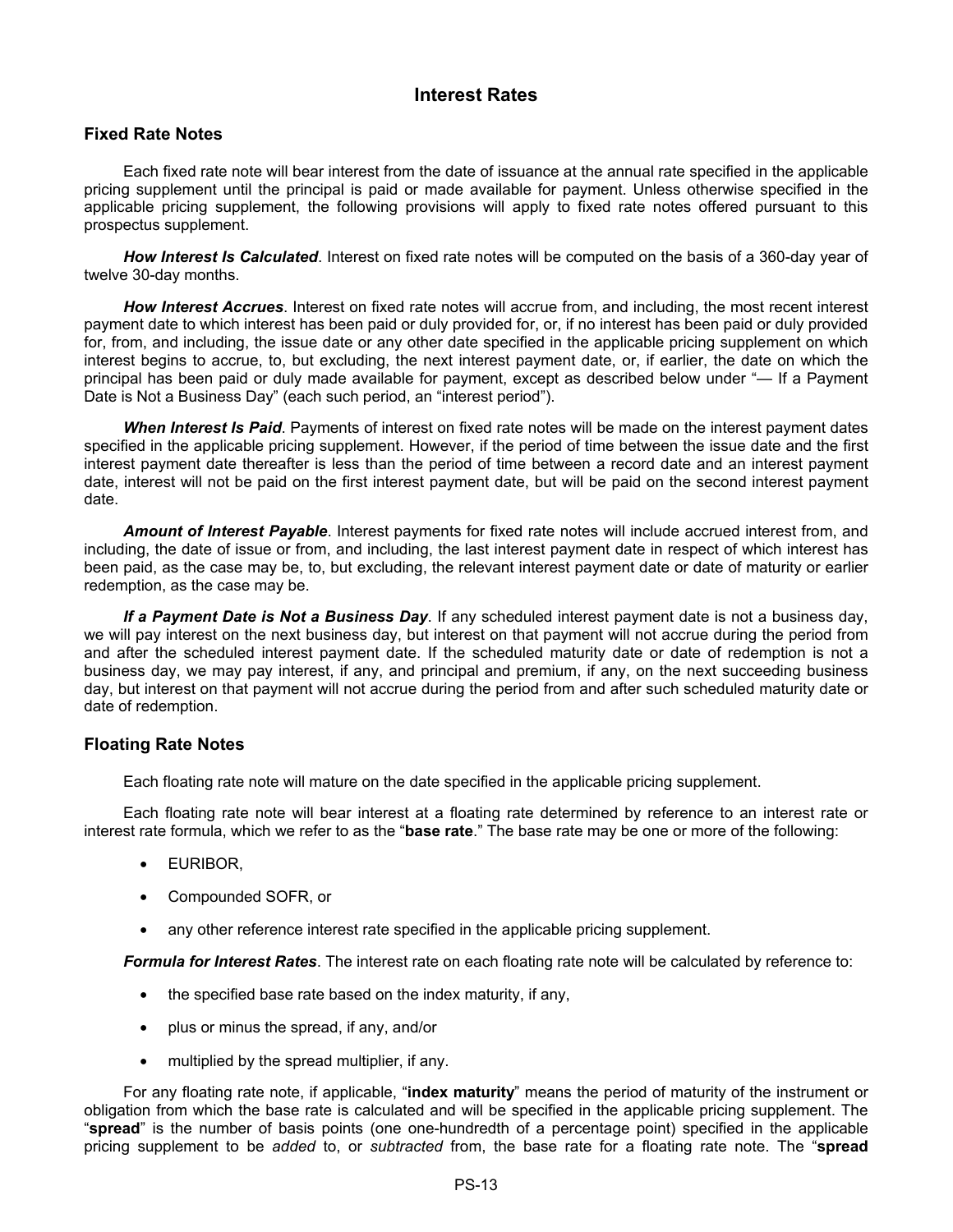**multiplier**" is the percentage specified, if any, in the applicable pricing supplement by which the base rate will be *multiplied* to determine the applicable interest rate for such floating rate note.

In addition, the interest rate on a floating rate note may not be less than 0% per annum or higher than the maximum rate permitted by applicable New York law, as that maximum rate may be modified by United States law of general application.

#### *How Certain Floating Interest Rates Are Reset*.

The terms and provisions set forth in this section will apply to any series of notes for which the specified base rate is EURIBOR or any other base rate that the applicable pricing supplement specifies this section applies to, but will not apply to series of notes for which the specified base rate specified is Compounded SOFR.

The interest rate in effect from the date of issue to the first interest reset date for a floating rate note will be the initial interest rate specified in the applicable pricing supplement. We refer to this rate as the "**initial interest rate**." The interest rate on each floating rate note may be reset daily, weekly, monthly, quarterly, semiannually or annually or on any other periodic basis described in the applicable pricing supplement. We refer to this period as the "**interest reset period**." The "**interest reset date**" in respect of each interest reset period will be the first day of each interest reset period, unless otherwise specified in the applicable pricing supplement.

If any interest reset date for any floating rate note would otherwise be a day that is not a business day, such interest reset date, unless otherwise specified in the applicable pricing supplement, will be postponed to the next succeeding day that is a business day; except that, in the case of a EURIBOR note, if such business day is in the next succeeding calendar month, such interest reset date, unless otherwise specified in the applicable pricing supplement, will be the immediately preceding business day.

The interest rate applicable to each interest reset period commencing on an interest reset date will be the rate per annum determined by the calculation agent on the interest determination date. The "**interest determination date**" with respect to EURIBOR will be the second TARGET Settlement Day preceding the applicable interest reset date.

If the interest rate for a floating rate note is determined by reference to two or more base rates, the interest determination date pertaining to such note will be the most recent business day that is at least two business days prior to the applicable interest reset date for such floating rate note on which each base rate is determinable. Each base rate will be determined as of such date, and the applicable interest rate will take effect on the applicable interest reset date.

The interest rate in effect for the ten calendar days immediately prior to maturity or redemption will be the one in effect on the tenth calendar day preceding the maturity or redemption date.

In the detailed descriptions of the various base rates which follow, the "**calculation date**" pertaining to an interest determination date means the earlier of (1) the tenth calendar day after that interest determination date, or, if that day is not a business day, the next succeeding business day, and (2) the business day immediately preceding the applicable interest payment date or maturity date or, for any principal amount to be redeemed, any redemption date.

*How Interest Is Calculated*. Interest on floating rate notes will accrue from, and including, the most recent interest payment date to which interest has been paid or duly provided for, or, if no interest has been paid or duly provided for, from, and including, the issue date or any other date specified in a pricing supplement on which interest begins to accrue. Interest will accrue to, but excluding, the next interest payment date or, if earlier, the date on which the principal has been paid or duly made available for payment, except as described below under "— If a Payment Date is Not a Business Day."

Floating rate notes will have a calculation agent, which will be Deutsche Bank AG, London Branch, unless otherwise specified in the applicable pricing supplement.

Upon the request of the holder of any EURIBOR note, the calculation agent will provide the interest rate then in effect and, if determined, the interest rate that will become effective on the next interest reset date for that floating rate note. Upon the request of the holder of any Compounded SOFR note, the calculation agent will provide Compounded SOFR, the interest rate and the amount of interest accrued with respect to any interest period for such note, after Compounded SOFR and such interest rate and accrued interest have been determined.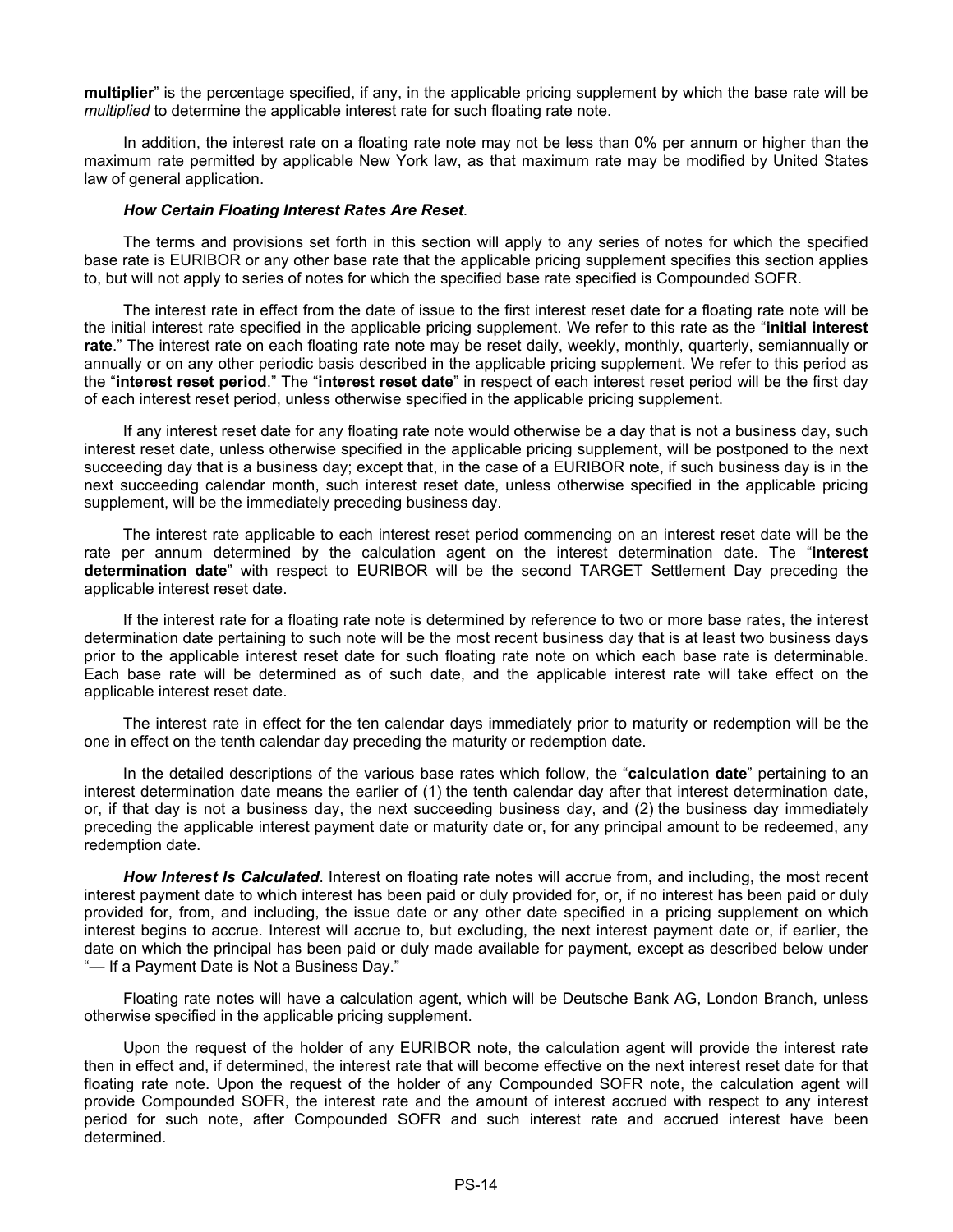The amount of accrued interest on a floating-rate note for an interest period is calculated by multiplying the principal amount of such note by an accrued interest factor. This accrued interest factor will be determined by multiplying the per annum floating interest rate determined by reference to the applicable base rate, as determined for the applicable interest period, by a factor resulting from the day count convention that applies with respect to such determination. The factor resulting from the day count convention will be, if so specified in the applicable pricing supplement, one of the following, or may be any other convention set forth in the applicable pricing supplement:

- a factor based on a 360-day year of twelve 30-day months if the day count convention specified in the applicable pricing supplement is "30/360";
- a factor equal to the actual number of days in the relevant period divided by 360 if the day count convention specified in the applicable pricing supplement is "Actual/360";
- a factor equal to the actual number of days in the relevant period divided by 365, or if any portion of that relevant period falls in a leap year, the sum of (A) the actual number of days in that portion of the relevant period falling in a leap year divided by 366 and (B) the actual number of days in that portion of the relevant period falling in a non-leap year divided by 365, if the day count convention specified in the applicable pricing supplement is "Actual/Actual"; or
- a factor equal to the actual number of days in the relevant period divided by 365, if the day count convention specified in the applicable pricing supplement is "Actual/365 (Fixed)."

If no day count convention is specified in the applicable pricing supplement, the factor for EURIBOR notes and Compounded SOFR notes will be equal to the actual number of days in the relevant period divided by 360.

All calculations with respect to the amount of interest payable on the notes will be rounded to the nearest one hundred-thousandth, with five one-millionths rounded upward (e.g., 0.876545 would be rounded to 0.87655); all U.S. dollar amounts related to determination of the payment per principal amount of notes at maturity will be rounded to the nearest ten-thousandth, with five one hundred-thousandths rounded upward (e.g., 0.76545 would be rounded up to 0.7655); and all U.S. dollar amounts paid on the aggregate principal amount of notes per holder will be rounded to the nearest cent, with one-half cent rounded upward.

*When Interest Is Paid*. We will pay interest on floating rate notes on the interest payment dates specified in the applicable pricing supplement. However, if the period of time between the issue date and the first interest payment date thereafter is less than the period of time between a record date and an interest payment date, interest will not be paid on the first interest payment date, but will be paid on the second interest payment date.

*If a Payment Date Is Not a Business Day*. If any scheduled interest payment date, other than the maturity date or any earlier redemption date, for any floating rate note falls on a day that is not a business day, it will be postponed to the following business day; except that, in the case of a EURIBOR note or a Compounded SOFR note, if that business day would fall in the next calendar month, the interest payment date will be the immediately preceding business day. If the scheduled maturity date or any earlier redemption date of a floating rate note falls on a day that is not a business day, the payment of principal, premium, if any, and interest, if any, will be made on the next succeeding business day, but interest on that payment will not accrue during the period from and after such maturity or redemption date.

#### **EURIBOR Notes**

EURIBOR notes will bear interest at an interest rate based on the Euro Interbank Offered Rate, which is commonly referred to as "EURIBOR," and any spread and/or spread multiplier and will be subject to the minimum interest rate and the maximum interest rate, if any.

EURIBOR, for any interest determination date, will be the rate for interbank term deposits in euro, as sponsored, calculated and published jointly by the European Money Markets Institute, having the index maturity specified in the applicable pricing supplement, as such rate appears on Reuters page EURIBOR01 (or any other page as may replace Reuters page EURIBOR01) as of 11:00 A.M., Brussels time on such interest determination date.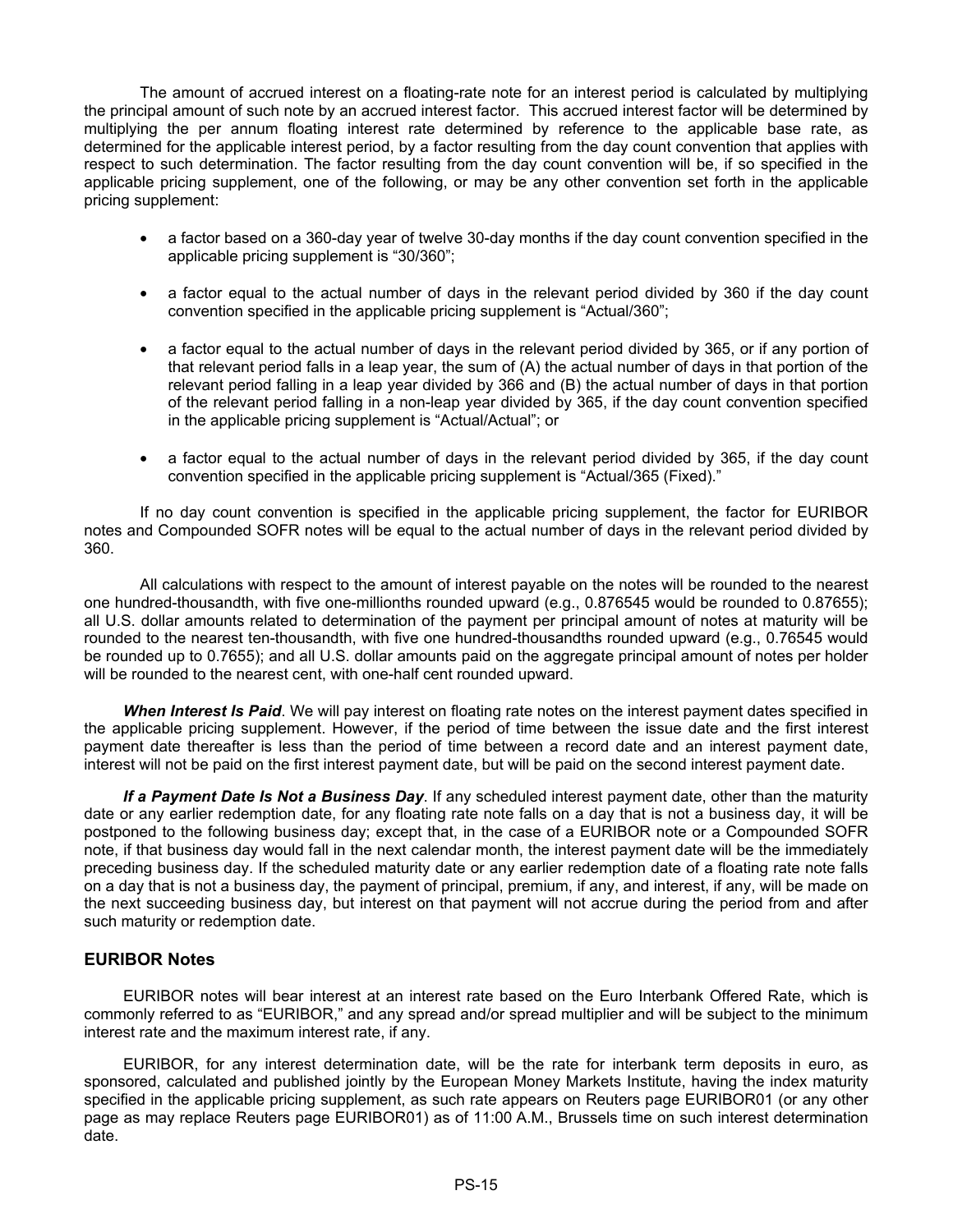The following procedures will be followed if the rate cannot be determined as described above:

- If the calculation agent determines that EURIBOR with the index maturity specified in the relevant pricing supplement has been discontinued or ceases to be calculated or published, the calculation agent will, in its sole discretion, select an alternative reference rate as a substitute interest rate for such EURIBOR notes; *provided* that if the calculation agent determines that there is an industry accepted successor interest rate for the discontinued EURIBOR, the calculation agent shall use such successor interest rate as the substitute interest rate for such EURIBOR notes. As part of any such substitution, the calculation agent may make adjustments to the terms of such EURIBOR notes, including, but not limited to, the definition of the base rate (including the related fallback mechanism), the applicable currency and/or index maturity for such alternative reference rate, the spread or spread multiplier, as well as the business day convention, the definition of business day, interest determination dates and related provisions and definitions, in each case consistent with accepted market practice for the use of such alternative reference rate for debt obligations such as the notes.
- If the calculation agent has not selected an alternative reference rate as a substitute interest rate for EURIBOR notes as provided above, the following will apply:
	- o If the rate described in the second paragraph of this subsection does not appear on Reuters page EURIBOR01 (or any other page as may replace Reuters page EURIBOR01), or is not so published by 11:00 A.M., Brussels Time, on the applicable interest determination date, EURIBOR for such interest determination date will be the rate calculated by the calculation agent as the arithmetic mean of at least two quotations obtained by the calculation agent after requesting the principal Euro-zone offices of four major banks in the Euro-zone interbank market, which may include us, as selected by the calculation agent, to provide the calculation agent with its offered quotation for interbank term deposits in euro for the period of the index maturity designated in the applicable pricing supplement, commencing on the applicable interest reset date, to prime banks in the Euro-zone interbank market at approximately 11:00 A.M., Brussels Time, on the applicable interest determination date and in a principal amount not less than the equivalent of U.S.\$1,000,000 in euro that is representative for a single transaction in euro in such market at such time.
	- $\circ$  If fewer than two quotations are so provided, the rate on the applicable interest determination date will be calculated by the calculation agent and will be the arithmetic mean of the rates quoted at approximately 11:00 A.M., Brussels Time, on such interest determination date by four major banks in the Euro-zone interbank market, as selected by the calculation agent, for loans in euro to leading European banks, having the index maturity designated in the applicable pricing supplement, commencing on the applicable interest reset date and in principal amount not less than the equivalent of U.S. \$1,000,000 in euro that is representative for a single transaction in euro in such market at such time.
	- $\circ$  If the banks so selected by the calculation agent are not providing quotations as set forth above, then the calculation agent, after consulting such sources as it deems comparable to any of the foregoing quotations or display page, or any such source as it deems reasonable from which to estimate EURIBOR with the relevant index maturity, will determine EURIBOR for that interest determination date in its sole discretion.

## **Secured Overnight Financing Rate (SOFR)**

SOFR is published by the Federal Reserve Bank of New York (the "**New York Federal Reserve**") and is intended to be a broad measure of the cost of borrowing cash overnight collateralized by U.S. Treasury securities. The New York Federal Reserve reports that SOFR includes all trades in the Broad General Collateral Rate and bilateral Treasury repurchase agreement (repo) transactions cleared through the delivery-versus-payment service offered by the Fixed Income Clearing Corporation (the "**FICC**"), a subsidiary of The Depository Trust & Clearing Corporation ("**DTCC**"), and SOFR is filtered by the New York Federal Reserve to remove some (but not all) of the foregoing transactions considered to be "specials." According to the New York Federal Reserve, "specials" are repos for specific-issue collateral, which take place at cash-lending rates below those for general collateral repos because cash providers are willing to accept a lesser return on their cash in order to obtain a particular security.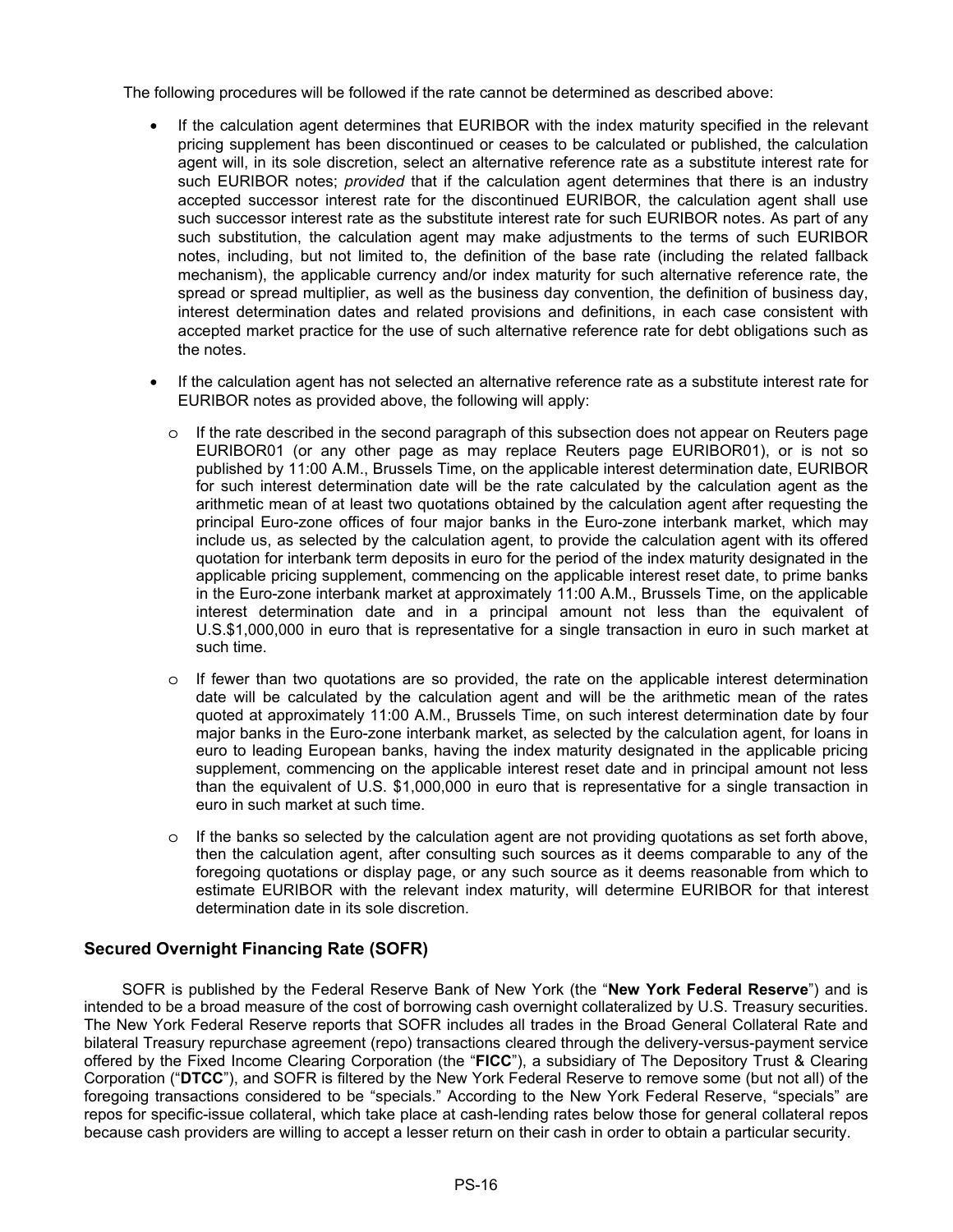The New York Federal Reserve reports that SOFR is calculated as a volume-weighted median of transaction-level tri-party repo data collected from The Bank of New York Mellon as well as General Collateral Finance Repo transaction data and data on bilateral Treasury repo transactions cleared through the FICC's delivery-versus-payment service. The New York Federal Reserve also notes that it obtains information from DTCC Solutions LLC, an affiliate of DTCC.

If data for a given market segment were unavailable for any day, then the most recently available data for that segment would be utilized, with the rates on each transaction from that day adjusted to account for any change in the level of market rates in that segment over the intervening period. SOFR would be calculated from this adjusted prior day's data for segments where current data were unavailable, and unadjusted data for any segments where data were available. To determine the change in the level of market rates over the intervening period for the missing market segment, the New York Federal Reserve would use information collected through a daily survey conducted by its Trading Desk of primary dealers' repo borrowing activity. Such daily survey would include information reported by Deutsche Bank AG, as a primary dealer, or its affiliates.

The New York Federal Reserve notes on its publication page for SOFR that use of SOFR is subject to important limitations, indemnification obligations and disclaimers, including that the New York Federal Reserve may alter the methods of calculation, publication schedule, rate revision practices or availability of SOFR at any time without notice.

Each U.S. Government Securities Business Day, the New York Federal Reserve publishes SOFR on its website at approximately 8:00 a.m., New York City time. If errors are discovered in the transaction data provided by The Bank of New York Mellon or DTCC Solutions LLC, or in the calculation process, subsequent to the initial publication of SOFR but on that same day, SOFR and the accompanying summary statistics may be republished at approximately 2:30 p.m., New York City time. Additionally, if transaction data from The Bank of New York Mellon or DTCC Solutions LLC had previously not been available in time for publication, but became available later in the day, the affected rate or rates may be republished at around this time. Rate revisions will only be effected on the same day as initial publication and will only be republished if the change in the rate exceeds one basis point. Any time a rate is revised, a footnote to the New York Federal Reserve's publication would indicate the revision. This revision threshold will be reviewed periodically by the New York Federal Reserve and may be changed based on market conditions.

Because SOFR is published by the New York Federal Reserve based on data received from other sources, we have no control over its determination, calculation or publication.

The information contained in this section "Secured Overnight Financing Rate" is based upon the New York Federal Reserve's Website and other U.S. government sources.

#### **Compounded SOFR Notes**

Compounded SOFR notes will bear interest at an interest rate based on a compounded average of the Secured Overnight Financing Rate ("**SOFR**"), and any spread and/or spread multiplier and will be subject to the minimum interest rate and the maximum interest rate, if any.

The calculation agent will determine Compounded SOFR, the interest rate and accrued interest for each interest period in arrears as soon as reasonably practicable on or after the last day of the applicable observation period, and in any event on or prior to the business day immediately preceding the relevant interest payment date, and will notify us of Compounded SOFR and such interest rate and accrued interest for each interest period as soon as reasonably practicable after such determination, but in any event by the business day immediately prior to the interest payment date.

Unless otherwise specified in the applicable pricing supplement, the "Observation Period" in respect of each interest period for a series of the notes will be the period from, and including, the date that is two U.S. Government Securities Business Days preceding the first date in such interest period to, but excluding, the date that is two U.S. Government Securities Business Days preceding the interest payment date for such interest period.

"**Compounded SOFR**" means, with respect to any applicable interest period, the rate of return of a daily compounded interest investment over the Observation Period corresponding to that interest period, calculated as follows: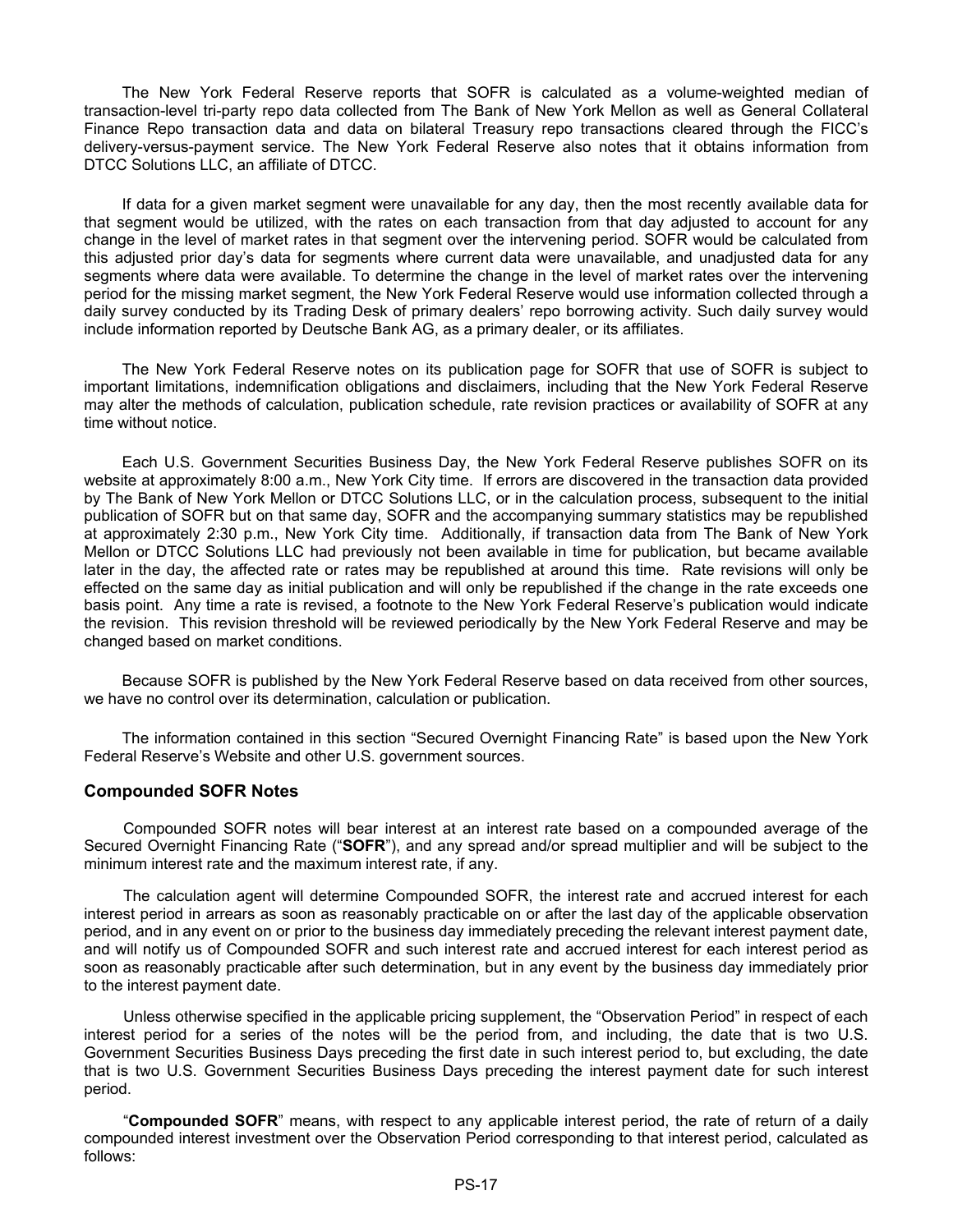$$
\left[\prod_{i=1}^{d_o} \left(1 + \frac{SOFR_i \times n_i}{360}\right) - 1\right] x \frac{360}{d}
$$

"*d0*", for any Observation Period, is the number of U.S. Government Securities Business Days in the relevant Observation Period.

"*i*" is a series of whole numbers from one to d<sub>0</sub>, each representing the relevant U.S. Government Securities Business Days in chronological order from, and including, the first U.S. Government Securities Business Day in the relevant Observation Period.

"*SOFRi*", for any U.S. Government Securities Business Day "i" in the relevant Observation Period, is a reference rate equal to SOFR in respect of that day.

"*ni*" for any U.S. Government Securities Business Day "i" is the number of calendar days from, and including, such U.S. Government Securities Business Day "i" to, but excluding, the following U.S. Government Securities Business Day "i+1".

"*d*" is the number of calendar days in the relevant Observation Period.

For these calculations, the daily SOFR in effect on any U.S. Government Securities Business Day will be the applicable SOFR as reset on that date.

For purposes of determining Compounded SOFR, "**SOFR**" means, with respect to any U.S. Government Securities Business Day:

- (1) the Secured Overnight Financing Rate in respect of such U.S. Government Securities Business Day as published by the New York Federal Reserve, as the administrator of such rate (or a successor administrator), on the New York Federal Reserve's Website on or about 5:00 p.m. (New York City time) on the immediately following U.S. Government Securities Business Day; or
- (2) if the Secured Overnight Financing Rate in respect of such U.S. Government Securities Business Day does not appear as specified in paragraph (1), unless both a Benchmark Transition Event and its related Benchmark Replacement Date have occurred, the Secured Overnight Financing Rate in respect of the last U.S. Government Securities Business Day for which such rate was published on the New York Federal Reserve's Website; or
- (3) if a Benchmark Transition Event and its related Benchmark Replacement Date have occurred:
	- the sum of: (a) the alternate rate of interest that has been selected or recommended by the Relevant Governmental Body as the replacement for the then-current Benchmark and (b) the Benchmark Replacement Adjustment; or
	- the sum of: (a) the ISDA Fallback Rate and (b) the Benchmark Replacement Adjustment; or
	- the sum of: (a) the alternate rate of interest that has been selected by us or our designee as the replacement for the then-current Benchmark giving due consideration to any industryaccepted rate of interest as a replacement for the then-current Benchmark for U.S. dollardenominated floating rate notes at such time and (b) the Benchmark Replacement Adjustment.

"**Benchmark**" means the Compounded SOFR as defined above; provided that if a Benchmark Transition Event and its related Benchmark Replacement Date have occurred with respect to the Compounded SOFR or the then-current Benchmark, then "Benchmark" means the applicable Benchmark Replacement.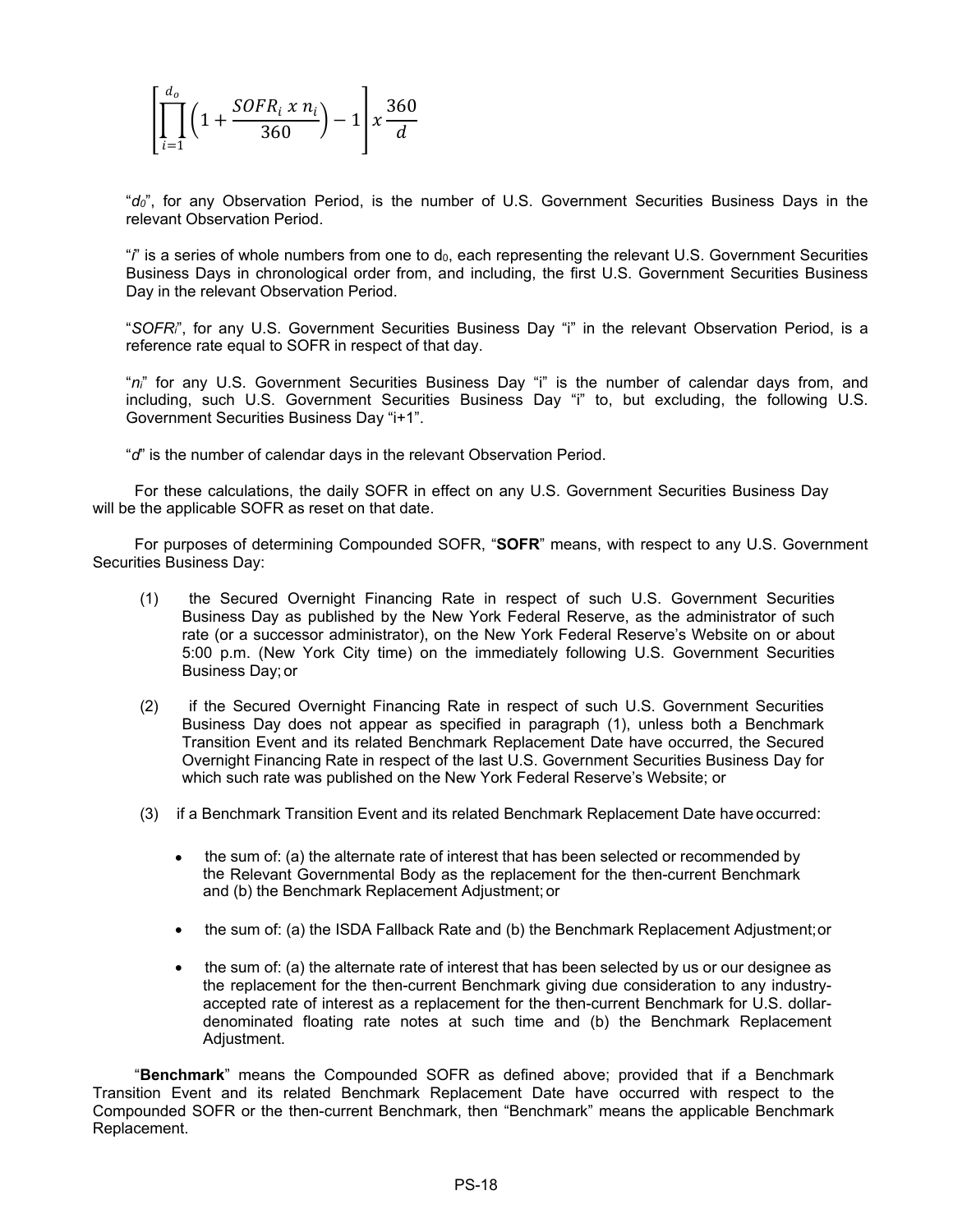"**Benchmark Replacement**" means the first alternative set forth in the order presented in clause (3) of the definition of "SOFR" that can be determined by us or our designee as of the Benchmark Replacement Date. In connection with the implementation of a Benchmark Replacement, we or our designee will have the right to make Benchmark Replacement Conforming Changes from time to time.

"**Benchmark Replacement Adjustment**" means the first alternative set forth in the order below that can be determined by us or our designee as of the Benchmark Replacement Date:

- (1) the spread adjustment, or method for calculating or determining such spread adjustment, (which may be a positive or negative value or zero) that has been selected or recommended by the Relevant Governmental Body for the applicable Unadjusted Benchmark Replacement;
- (2) if the applicable Unadjusted Benchmark Replacement is equivalent to the ISDA Fallback Rate, then the ISDA Fallback Adjustment;
- (3) the spread adjustment (which may be a positive or negative value or zero) that has been selected by us or our designee giving due consideration to any industry-accepted spread adjustment, or method for calculating or determining such spread adjustment, for the replacement of the then-current Benchmark with the applicable Unadjusted Benchmark Replacement for U.S. dollar-denominated floating rate notes at such time.

"**Benchmark Replacement Conforming Changes**" means, with respect to any Benchmark Replacement, any technical, administrative or operational changes (including changes to the definitions of "interest period" and "Observation Period," timing and frequency of determining rates and making payments of interest and other administrative matters) that we or our designee decide may be appropriate to reflect the adoption of such Benchmark Replacement in a manner substantially consistent with market practice (or, if we or our designee decide that adoption of any portion of such market practice is not administratively feasible or if we or our designee determine that no market practice for use of the Benchmark Replacement exists, in such other manner as we or our designee determine is reasonably necessary).

"**Benchmark Replacement Date**" means the earliest to occur of the following events with respect to the then-current Benchmark:

- (1) in the case of clause (1) or (2) of the definition of "Benchmark Transition Event," the later of (a) the date of the public statement or publication of information referenced therein and (b) the date on which the administrator of the Benchmark permanently or indefinitely ceases to provide the Benchmark; or
- (2) in the case of clause (3) of the definition of "Benchmark Transition Event," the date of the public statement or publication of information referenced therein.

For the avoidance of doubt, if the event giving rise to the Benchmark Replacement Date occurs on the same day as, but earlier than, the Reference Time in respect of any determination, the Benchmark Replacement Date will be deemed to have occurred prior to the Reference Time for such determination.

"**Benchmark Transition Event**" means the occurrence of one or more of the following events with respect to the then-current Benchmark:

- (1) a public statement or publication of information by or on behalf of the administrator of the Benchmark announcing that such administrator has ceased or will cease to provide the Benchmark, permanently or indefinitely, provided that, at the time of such statement or publication, there is no successor administrator that will continue to provide the Benchmark;
- (2) a public statement or publication of information by the regulatory supervisor for the administrator of the Benchmark, the central bank for the currency of the Benchmark, an insolvency official with jurisdiction over the administrator for the Benchmark, a resolution authority with jurisdiction over the administrator for the Benchmark or a court or an entity with similar insolvency or resolution authority over the administrator for the Benchmark, which states that the administrator of the Benchmark has ceased or will cease to provide the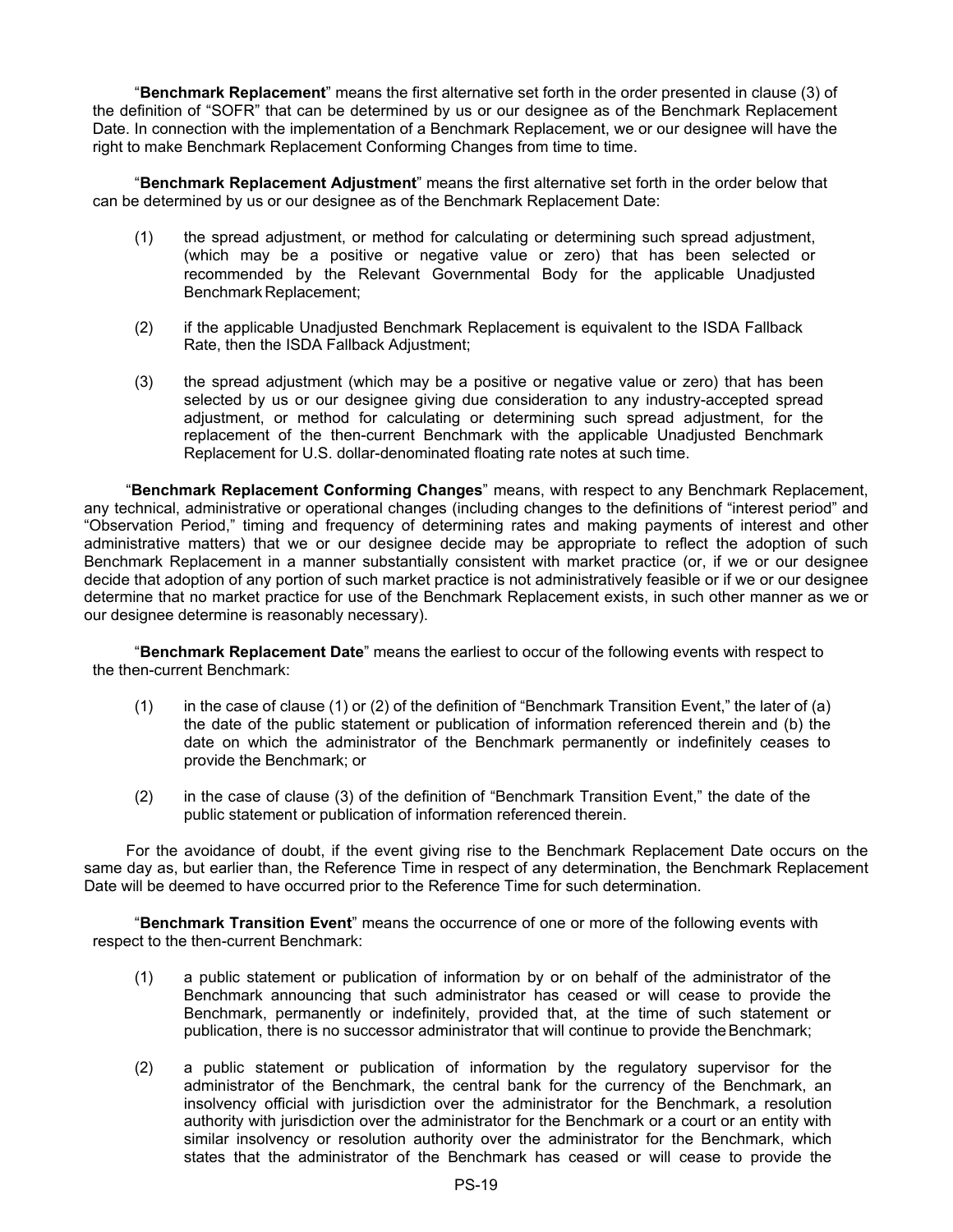Benchmark permanently or indefinitely, provided that, at the time of such statement or publication, there is no successor administrator that will continue to provide the Benchmark; or

(3) a public statement or publication of information by the regulatory supervisor for the administrator of the Benchmark announcing that the Benchmark is no longer representative.

"**ISDA Definitions**" means the 2006 ISDA Definitions published by the International Swaps and Derivatives Association, Inc. or any successor thereto, as amended or supplemented from time to time, or any successor definitional booklet for interest rate derivatives published from time to time.

"**ISDA Fallback Adjustment**" means the spread adjustment (which may be a positive or negative value or zero) that would apply for derivatives transactions referencing the ISDA Definitions to be determined upon the occurrence of an index cessation event with respect to the Benchmark.

"**ISDA Fallback Rate**" means the rate that would apply for derivatives transactions referencing the ISDA Definitions to be effective upon the occurrence of an index cessation date with respect to the Benchmark excluding the applicable ISDA Fallback Adjustment.

"**New York Federal Reserve**" means the Federal Reserve Bank of New York.

"**New York Federal Reserve's Website**" means the website of the New York Federal Reserve, currently at http://www.newyorkfed.org, or any successor source.

"**Reference Time**" with respect to any determination of the Benchmark means the time determined by us or our designee in accordance with the Benchmark Replacement Conforming Changes.

"**Relevant Governmental Body**" means the Federal Reserve Board and/or the Federal Reserve Bank of New York, or a committee officially endorsed or convened by the Federal Reserve Board and/or the Federal Reserve Bank of New York or any successor thereto.

"**U.S. Government Securities Business Day**" means any day except for a Saturday, Sunday or a day on which the Securities Industry and Financial Markets Association (or any successor thereto) recommends that the fixed income departments of its members be closed for the entire day for purposes of trading in U.S. government securities.

"**Unadjusted Benchmark Replacement**" means the Benchmark Replacement excluding the Benchmark Replacement Adjustment.

If a Benchmark Transition Event and its related Benchmark Replacement Date have occurred, any determination, decision or election that may be made by us or our designee pursuant to this section "Compounded SOFR," including any determination with respect to a tenor, rate or adjustment or of the occurrence or non-occurrence of an event, circumstance or date and any decision to take or refrain from taking any action or any selection:

- will be conclusive and binding absent manifest error;
- will be made in our or our designee's sole discretion; and
- notwithstanding anything to the contrary in the documentation relating to the notes, shall become effective without consent from the holders of the notes or any other party*.*

#### **Interest and Principal Payments**

#### **Paying Agent**

We have appointed Deutsche Bank Trust Company Americas, 60 Wall Street, New York, NY 10005 as our current paying agent for the notes. We may appoint one or more financial institutions to act as our paying agents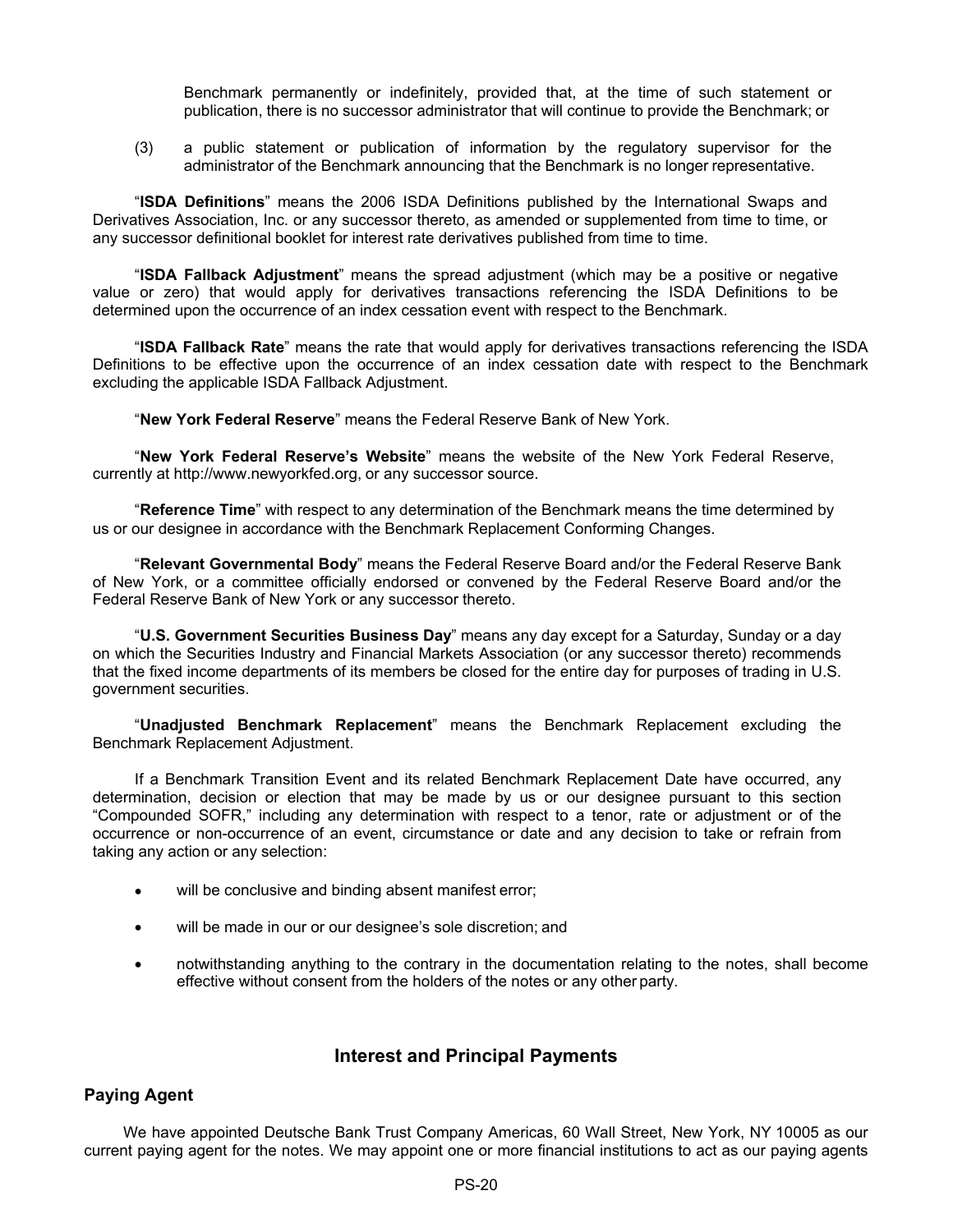at whose designated offices notes in certificated (*i*.*e*., definitive) form may be surrendered for payment at their maturity. We may add, replace or terminate paying agents from time to time. We may also choose to act as our own paying agent. We will notify you of changes in the paying agents.

#### **Payments of Interest**

The paying agent will pay interest, if any, to the person in whose name the note is registered at the close of business on the applicable record date. However, upon maturity or redemption, the paying agent will pay any interest due to the person to whom it pays the principal of the note. The paying agent will make the payment of interest on the date of maturity or redemption, whether or not that date is an interest payment date. The paying agent will make the initial interest payment on a note on the first interest payment date falling after the date of issuance. However, if the period of time between the issue date and the first interest payment date thereafter is less than the period of time between a record date and an interest payment date, interest will not be paid on the first interest payment date, but will be paid on the second interest payment date.

*Book*-*entry and other indirect owners should consult their banks or brokers for information on how they will receive payments on their notes*.

#### **Payment Procedures**

*Payments on Global Notes*. The paying agent will make payments of principal, premium, if any, and interest, if any, to the account of the Depositary, as holder of the global notes, by wire transfer of immediately available funds. We expect that the Depositary, upon receipt of any payment, will immediately credit its participants' accounts in amounts proportionate to their respective beneficial interests in the global notes as shown on the records of the Depositary. We also expect that payments by the Depositary's participants to owners of beneficial interests in the global notes will be governed by standing customer instructions and customary practices and will be the responsibility of those participants.

*Payments on Certificated Notes*. The paying agent will make payments on the notes as follows:

- the principal, premium (if any) or interest (if any) due at maturity or, if applicable, earlier redemption shall be paid in immediately available funds only upon presentation of such certificated note at the corporate trust office of the paying agent;
- the interest (if any) due on each interest payment date (other than interest payable at maturity or early redemption) shall be paid by check mailed to the record holder of such certificated note on the record date; or
- for holders of the equivalent of at least U.S. \$10,000,000 in aggregate principal amount of certificated notes (having identical tenor and terms), the interest shall be paid on each interest payment date by wire transfer of immediately available funds, if appropriate wire transfer instructions have been received by the paying agent not less than 16 days prior to such interest payment date.

## **Redemptions of Notes**

*Optional Redemption*. Unless otherwise indicated in the applicable pricing supplement, the notes will not be redeemable prior to maturity. If redemption is provided for in the applicable pricing supplement, we will have the option to redeem a note on and after the date, if any, fixed at the time of sale, which we refer to as the "initial redemption date." Any redemption of the notes prior to their scheduled maturity will be subject to (i) receipt by the Bank of approval of the competent resolution authority and (ii) compliance with any other regulatory requirements. If the notes are redeemed by us without the approval of such competent resolution authority, then the amounts paid on the notes must be returned to us irrespective of any agreement to the contrary.

Unless otherwise specified in the applicable pricing supplement, on and after a note's initial redemption date, we will have the option to redeem such note in whole or in part, in increments of \$1,000 principal amount, at a redemption price determined in accordance with the following, together with accrued and unpaid interest, if any, payable on the date of redemption.

Unless otherwise specified in the applicable pricing supplement, the redemption price for each note or part thereof subject to redemption shall be the principal amount of such note or part thereof redeemed *multiplied* by an initial redemption percentage, which shall be the percentage set forth in the applicable pricing supplement, of the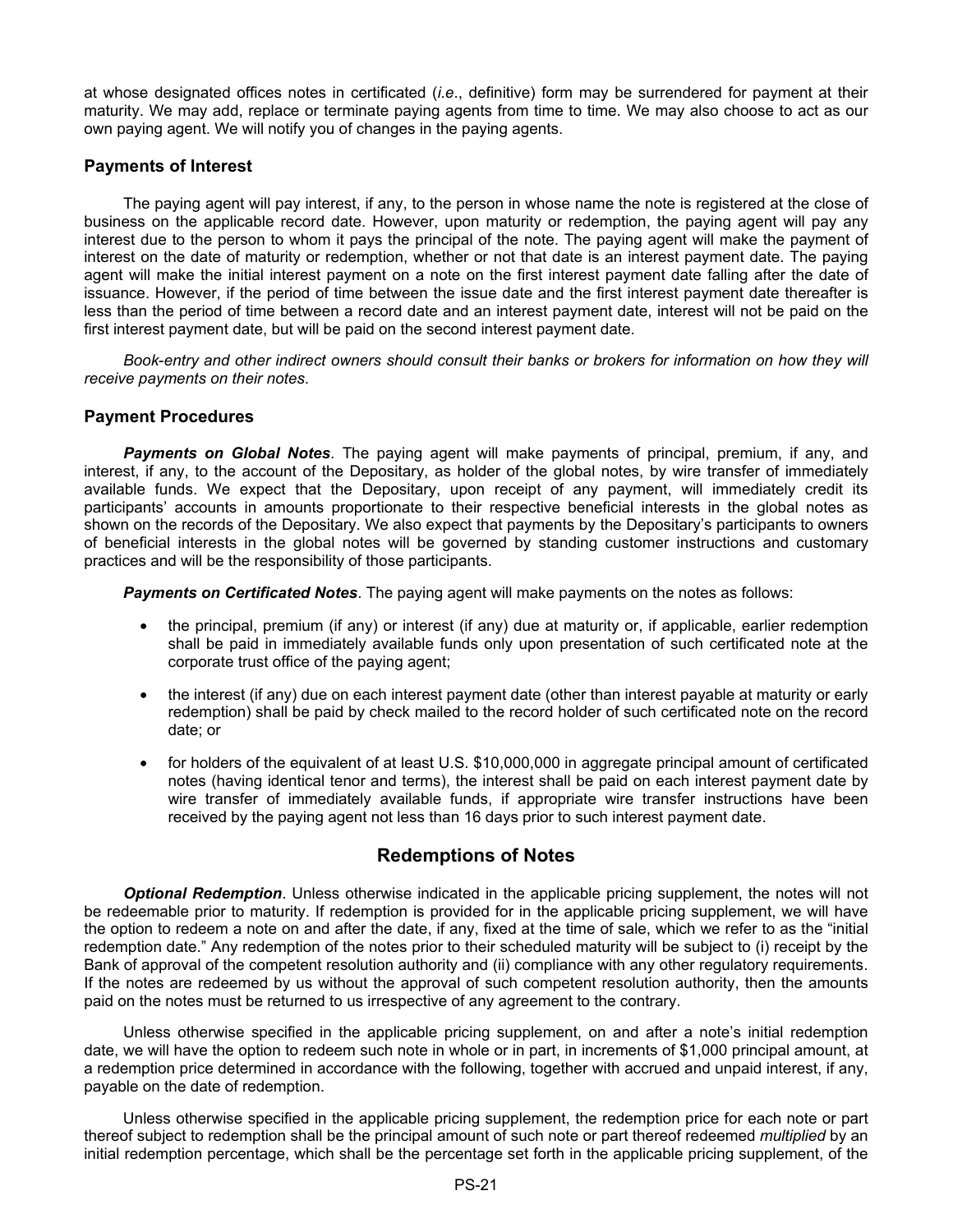principal amount of such note and, if applicable, shall decline on each anniversary of the initial redemption date by the annual redemption percentage reduction set forth in the applicable pricing supplement; *provided*, *however*, that in no event shall the redemption price be less than 100% of such principal amount or face amount, as the case may be, unless otherwise specified in the applicable pricing supplement. The initial redemption percentage and any annual redemption percentage reduction with respect to each note subject to redemption prior to maturity will be fixed at the time of sale and set forth in the applicable pricing supplement. We will mail a notice of redemption to each holder by first-class mail, postage prepaid, at least 30 calendar days and not more than 60 calendar days prior to the date fixed for redemption, or within the redemption notice period designated in the applicable pricing supplement, to the address of each holder as that address appears upon the books maintained by the paying agent.

*Open Market Purchases*. Subject to the foregoing and to applicable law (including, without limitation, United States federal laws) and subject to approval by the competent authority, we or our affiliate may, at any time and from time to time, purchase notes at any price by tender, in open market transactions or private agreement. Notes so purchased by us may, at our discretion, be held or resold or surrendered to the trustee for cancellation. If the notes are purchased by us without the approval of such competent authority, then the amounts paid on the notes must be returned to us irrespective of any agreement to the contrary.

## **Form**, **Exchange and Transfer**

Certificated (*i*.*e*., definitive) notes may be registered or transferred at the office of Deutsche Bank Trust Company Americas, 60 Wall Street, New York, New York, 10005, as our current transfer agent for the transfer and exchange of the notes. If a note is issued as a global note, only the depositary will be entitled to transfer and exchange the note as described in this subsection, because it will be the only holder of the note. Global notes may be transferred and exchanged only in the manner and to the extent set forth under "Forms of Securities — Global Securities" in the accompanying prospectus.

*Transfer Agent*. We may appoint entities other than, or in addition to, the trustee to perform the functions of a transfer agent, or we may perform them ourselves. We may cancel the appointment of any particular transfer agent. We may also approve a change in the office through which any transfer agent acts. If we have designated additional transfer agents for a particular note, they will be named in the applicable pricing supplement.

*Redemptions*. We will not be required to:

- register the transfer or exchange of notes to be redeemed for a period of fifteen calendar days preceding the mailing of the relevant notice of redemption; or
- register the transfer or exchange of any registered note selected for redemption in whole or in part, except the unredeemed or unpaid portion of that registered note being redeemed in part.

*Charges*. No service charge will be made for any registration or transfer or exchange of notes, but we may require payment of a sum sufficient to cover any tax or other governmental charge payable in connection with the registration of transfer or exchange of notes.

## **Replacement of Notes**

At the expense of the holder, we may, in our discretion, replace any notes that become mutilated, destroyed, lost or stolen or are apparently destroyed, lost or stolen. The mutilated notes must be delivered to the trustee, the paying agent and the registrar or satisfactory evidence of the destruction, loss or theft of the notes must be delivered to us, the paying agent, the registrar and the trustee. At the expense of the holder, an indemnity that is satisfactory to us, the principal paying agent, the registrar, in the case of registered notes, and the trustee may be required before a replacement note will be issued.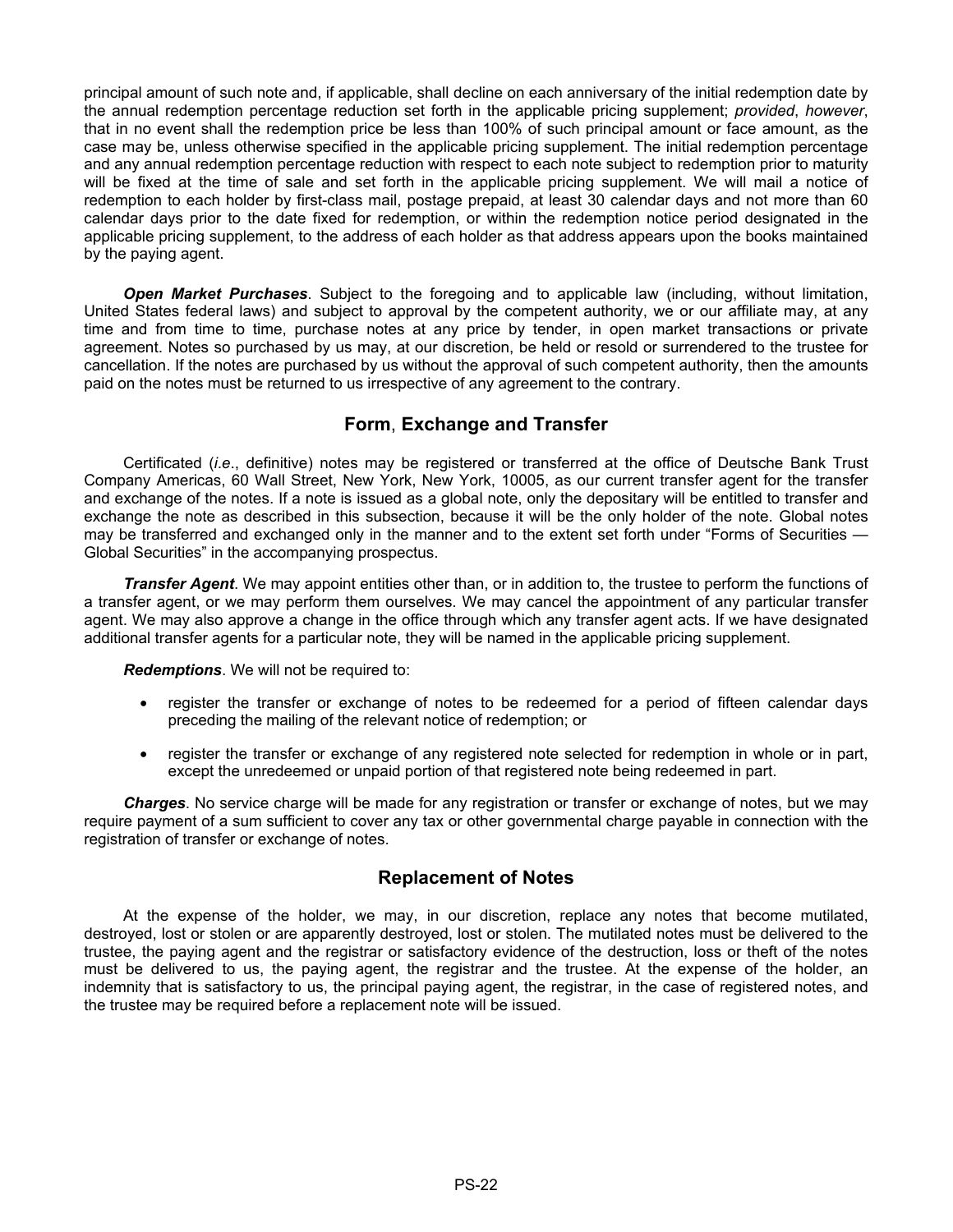## **THE DEPOSITARY**

The Depository Trust Company, New York, New York will be designated as the depositary for any registered global note. Each registered global note will be registered in the name of Cede & Co., the Depositary's nominee.

*What Is the Depositary?* The Depositary is a limited-purpose trust company organized under the New York Banking Law, a "banking organization" within the meaning of the New York Banking Law, a member of the Federal Reserve System, a "clearing corporation" within the meaning of the New York Uniform Commercial Code, and a "clearing agency" registered pursuant to the provisions of Section 17A of the Securities Exchange Act of 1934, as amended (the "**Exchange Act**"). The Depositary holds and provides asset servicing for securities deposited with it by its direct participants. The Depositary also facilitates the post-trade settlement of transactions among its direct participants in those securities through electronic computerized book-entry changes in participants' accounts, eliminating the need for physical movement of securities certificates. The Depositary's direct participants include both U.S. and non-U.S. securities brokers and dealers, including the agents, banks, trust companies, clearing corporations and other organizations, some of whom and/or their representatives own the Depositary. Access to the Depositary's book-entry system is also available to others, including both U.S. and non-U.S. brokers and dealers, banks, trust companies and clearing corporations that clear through or maintain a custodial relationship with a participant, either directly or indirectly. The rules applicable to the Depositary and its participants are on file with the SEC.

*Beneficial Ownership Interests and the Depositary*'*s Book*-*Entry System*. Purchases of the notes under the Depositary's system must be made by or through its direct participants, which will receive a credit for the notes on the Depositary's records. The ownership interest of each actual purchaser of each note (the "**beneficial owner**") is in turn to be recorded on the records of direct and indirect participants. Beneficial owners will not receive written confirmation from the Depositary of their purchase, but beneficial owners are expected to receive written confirmations providing details of the transaction, as well as periodic statements of their holdings, from the direct or indirect participants through which the beneficial owner entered into the transaction. Transfers of ownership interests in the notes are to be made by entries on the books of direct and indirect participants acting on behalf of beneficial owners. Beneficial owners will not receive certificates representing their ownership interests in notes, except in the event that use of the book-entry system for the notes is discontinued.

To facilitate subsequent transfers, all notes deposited with the Depositary are registered in the name of Cede & Co., or such other name as may be requested by the Depositary. The deposit of notes with the Depositary and their registration in the name of Cede & Co. or such other nominee of the Depositary do not effect any change in beneficial ownership. The Depositary has no knowledge of the actual beneficial owners of the notes; the Depositary's records reflect only the identity of the direct participants to whose accounts the notes are credited, which may or may not be the beneficial owners. The participants will remain responsible for keeping account of their holdings on behalf of their customers.

*Notices and Communications*. Conveyance of notices and other communications by the Depositary to direct participants, by direct participants to indirect participants and by direct participants and indirect participants to beneficial owners will be governed by arrangements among them, subject to any statutory or regulatory requirements as may be in effect from time to time.

*Voting*. Neither the Depositary nor Cede & Co. (nor such other nominee of the Depositary) will consent or vote with respect to the notes unless authorized by a direct participant in accordance with the Depositary's procedures. Under its usual procedures, the Depositary mails an omnibus proxy to us as soon as possible after the applicable record date. The omnibus proxy assigns Cede & Co.'s consenting or voting rights to those direct participants identified in a listing attached to the omnibus proxy to whose accounts the notes are credited on the record date.

*Payments*. Redemption proceeds, distributions and other payments on the notes will be made to Cede & Co. or such other nominee as may be requested by the Depositary. The Depositary's practice is to credit direct participants' accounts upon the Depositary's receipt of funds and corresponding detail information from us or any agent of ours, on the date payable in accordance with their respective holdings shown on the Depositary's records. Payments by participants to beneficial owners will be governed by standing instructions and customary practices and will be the responsibility of such participant and not of the Depositary or its nominee, the trustee, any agent of ours, or us, subject to any statutory or regulatory requirements that may be in effect from time to time. Payments of redemption proceeds, distributions and other payments to Cede & Co. or such other nominee as may be requested by the Depositary are our responsibility or the responsibility of any paying agent of ours,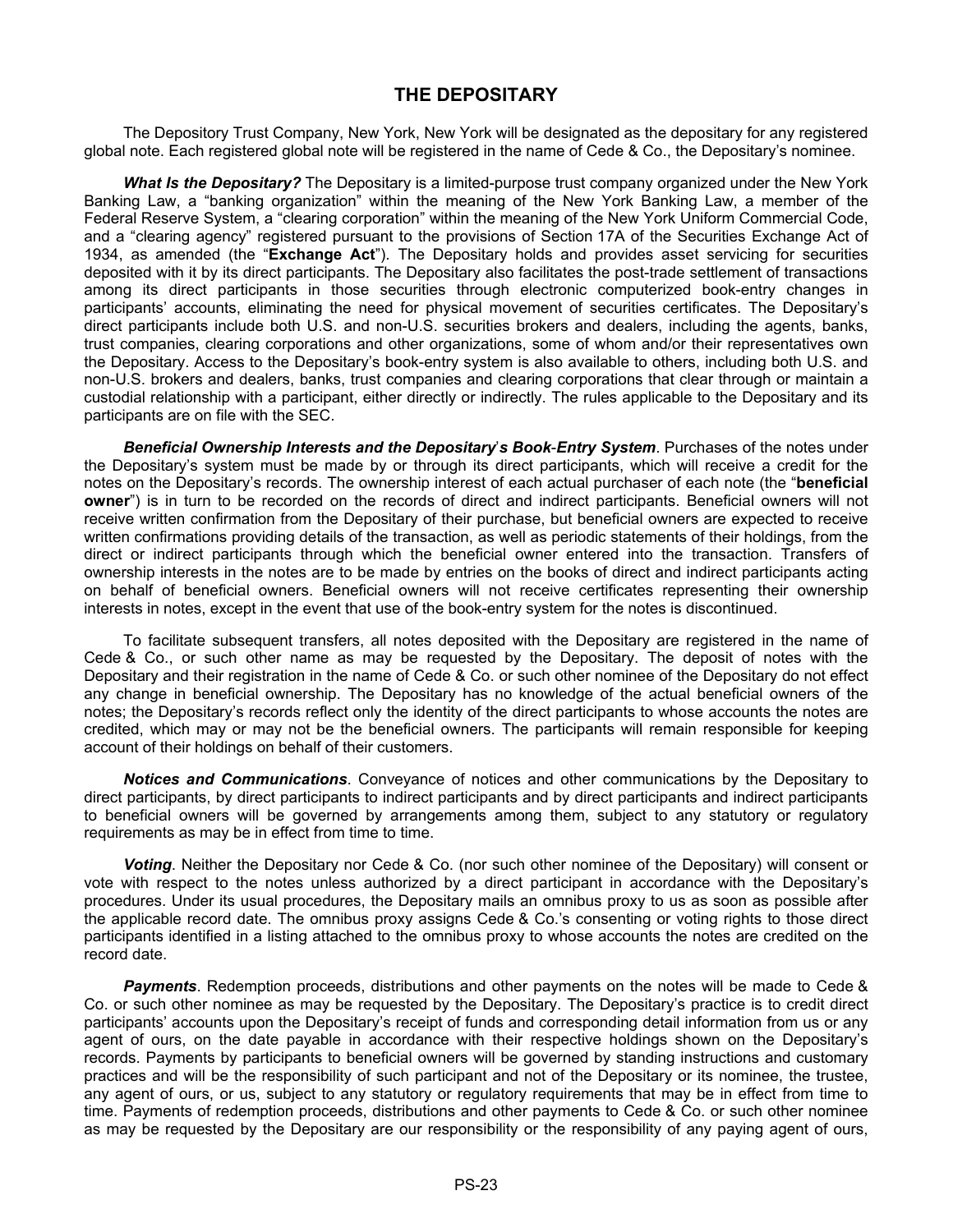disbursement of such payments to direct participants will be the responsibility of the Depositary and disbursement of such payments to the beneficial owners will be the responsibility of direct and indirect participants.

*Discontinuance of the Depositary*. The Depositary may discontinue providing its services as depositary with respect to the notes at any time by giving reasonable notice to us or our agent. Under such circumstances, in the event that a successor depositary is not obtained by us within 90 days, security certificates are required to be printed and delivered. See "Forms of Securities — Global Securities" in the accompanying prospectus.

We may decide to discontinue use of the system of book-entry transfers through the Depositary or any successor depositary. In that event, security certificates will be printed and delivered. See "Forms of Securities — Global Securities" in the accompanying prospectus.

*According to the Depositary*, *the foregoing information relating to the Depositary has been provided to the financial community for informational purposes only and is not intended to serve as a representation*, *warranty or contract modification of any kind*. *The information in this section concerning the Depositary and its book*-*entry system has been obtained from sources we believe to be reliable*, *but we have not independently verified the accuracy thereof*. *The Depositary may change or discontinue the foregoing procedures at any time*. *See* "*Forms of Securities*" *in the accompanying prospectus for additional information about the form of notes*.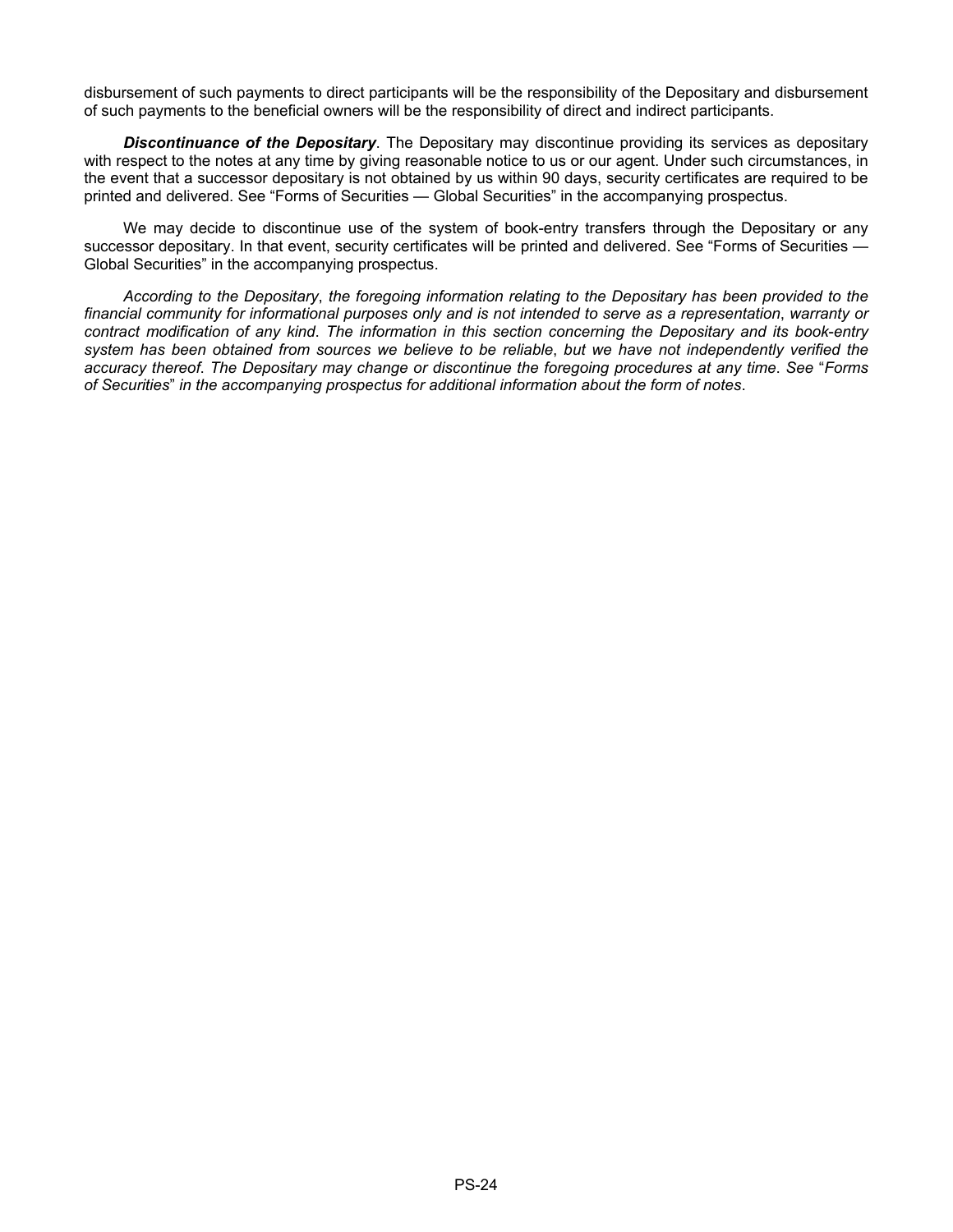#### **SERIES D NOTES OFFERED ON A GLOBAL BASIS**

If we offer any of the notes under our Series D program on a global basis, we will so specify in the applicable pricing supplement. The additional information contained in this section under "— Book Entry, Delivery and Form" and "— Global Clearance and Settlement Procedures" will apply to every offering on a global basis. The additional provisions described under "- Tax Redemption" and "- Payment of Additional Amounts" will apply to notes offered on a global basis only if we so specify in the applicable pricing supplement. We have obtained the information in this section concerning Clearstream, Luxembourg and the Euroclear operator, and the book-entry system and procedures from sources that we believe to be reliable, but we have not independently verified the accuracy of this information.

#### **Book**-**Entry**, **Delivery and Form**

The notes will be issued in the form of one or more fully registered global notes which will be deposited with, or on behalf of, the Depositary and registered in the name of Cede & Co., the Depositary's nominee. Beneficial interests in the registered global notes will be represented through book-entry accounts of financial institutions acting on behalf of beneficial owners as direct and indirect participants in the Depositary. If specified in the applicable pricing supplement, investors may elect to hold interests in the registered global notes held by the Depositary through Clearstream, Luxembourg or the Euroclear operator if they are participants in those systems, or indirectly through organizations which are participants in those systems. Clearstream, Luxembourg and the Euroclear operator will hold interests on behalf of their participants through customers' securities accounts in Clearstream, Luxembourg's and the Euroclear operator's names on the books of their respective U.S. depositaries, which in turn will hold such interests in the registered global notes in customers' securities accounts in the U.S. depositaries' names on the books of the Depositary. Citibank N.A. will act as depositary for Clearstream, Luxembourg and JPMorgan Chase Bank, N.A. will act as depositary for the Euroclear operator. We refer to each of Citibank, N.A. and JPMorgan Chase Bank, N.A., acting in this depositary capacity, as the "**U**.**S**. **depositary**" for the relevant clearing system. Except as set forth below, the registered global notes may be transferred, in whole but not in part, only to the Depositary, another nominee of the Depositary or to a successor of the Depositary or its nominee.

Clearstream, Luxembourg has advised us that it is incorporated under the laws of Luxembourg as a société anonyme and is subject to regulation by the Luxembourg Commission for the Supervision of the Financial Sector (*Commission de Surveillance du Secteur Financier*). Clearstream, Luxembourg is owned by Deutsche Börse AG, a publicly traded company. Clearstream, Luxembourg holds securities for its participating customers, "**Clearstream**, **Luxembourg customers**," and facilitates the clearance and settlement of securities transactions between Clearstream, Luxembourg customers through electronic book-entry transfers between their accounts, thereby eliminating the need for physical movement of securities. Clearstream, Luxembourg provides other services to Clearstream, Luxembourg customers, including safekeeping, administration, clearance and settlement of internationally traded securities and securities lending and borrowing. Clearstream, Luxembourg interfaces with domestic securities markets in many countries through established depository and custodial relationships. Clearstream, Luxembourg customers include worldwide securities brokers and dealers, banks, trust companies and clearing corporations and may include professional financial intermediaries. Clearstream, Luxembourg's U.S. participating customers are limited to securities brokers, dealers and banks. Indirect access to Clearstream, Luxembourg is also available to other institutions such as banks, brokers, dealers and trust companies that clear through or maintain a custodial relationship with a Clearstream, Luxembourg customer. Clearstream, Luxembourg is an indirect participant in the Depositary. Clearstream, Luxembourg has established an electronic bridge with the Euroclear operator to facilitate settlement of trades between Clearstream, Luxembourg and the Euroclear operator.

Distributions with respect to the notes held through Clearstream, Luxembourg will be credited to cash accounts of Clearstream, Luxembourg customers in accordance with its rules and procedures, to the extent received by the U.S. depositary for Clearstream, Luxembourg.

The Euroclear operator has advised us that the Euroclear System was created in 1968 to hold securities for its participants, "**Euroclear participants**," and to clear and settle transactions between Euroclear participants through simultaneous electronic book-entry delivery against payment, thereby eliminating the need for physical movement of securities. The Euroclear System is operated by Euroclear Bank SA/NV (the "**Euroclear operator**"), under contract with Euroclear plc, a U.K. corporation. The Euroclear operator conducts all operations, and all Euroclear securities clearance accounts and Euroclear cash accounts are accounts with the Euroclear operator, not Euroclear plc. Euroclear plc establishes policies for the Euroclear operator on behalf of Euroclear participants.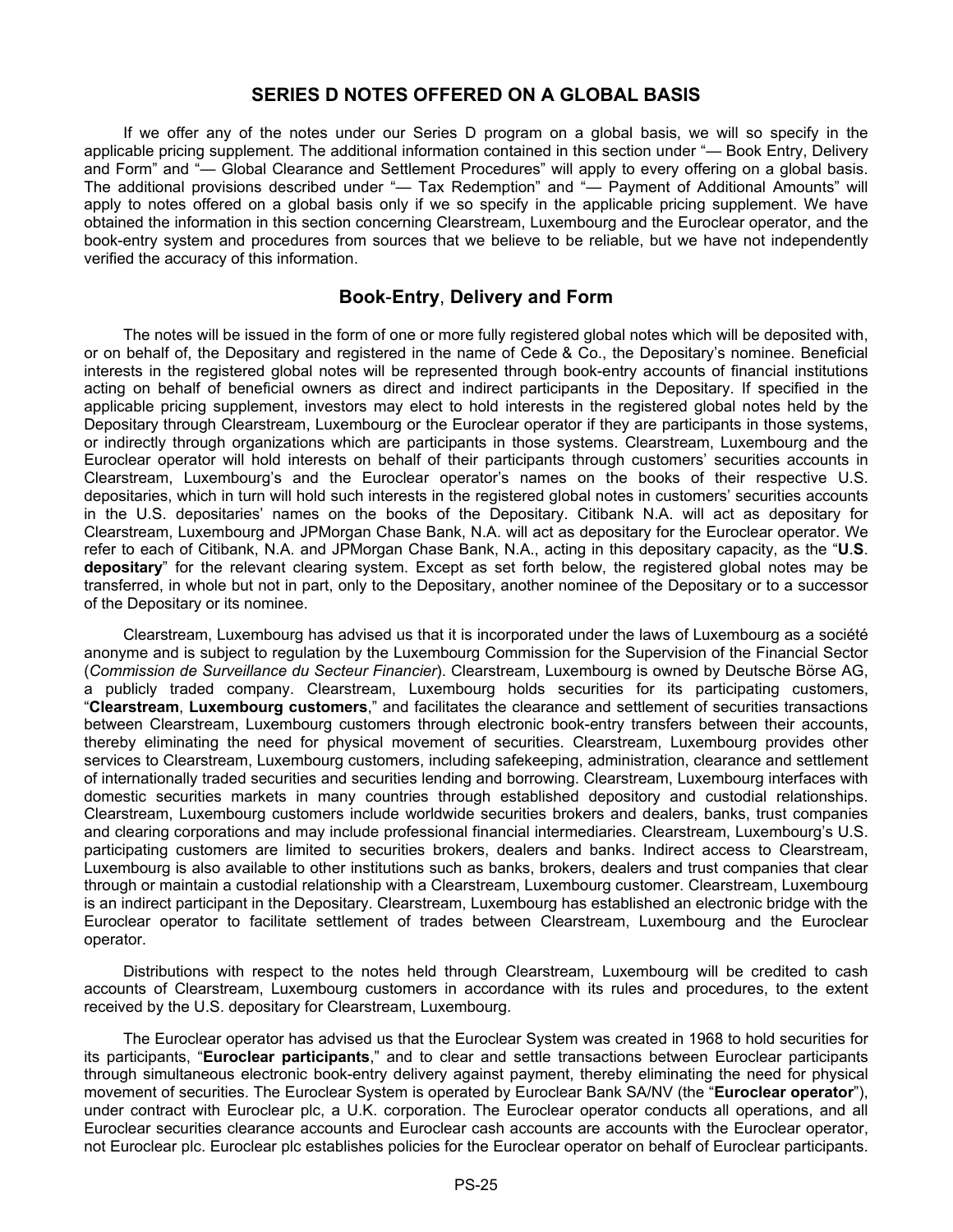The Euroclear operator is a bank incorporated under the laws of the Kingdom of Belgium. The Euroclear operator is regulated and examined by the Belgian Financial Services and Markets Authority and the National Bank of Belgium.

The Euroclear operator holds securities and book-entry interests in securities for participating organizations and facilitates the clearance and settlement of securities transactions between Euroclear participants and between Euroclear participants and participants of certain other securities intermediaries through electronic bookentry changes in accounts of such participants or other securities intermediaries. Euroclear participants include securities brokers and dealers, banks (including central banks), trust companies and clearing corporations and other professional financial intermediaries. Indirect access to Euroclear is also available to other institutions such as banks, brokers, dealers and trust companies that clear through or maintain a custodial relationship with a Euroclear participant. Euroclear is an indirect participant in the Depositary.

The Euroclear operator provides Euroclear participants with, among other things, safekeeping, administration, clearance and settlement, securities lending and borrowing and related services.

Non-participants of Euroclear may acquire, hold and transfer book-entry interests in notes through accounts with a direct participant of Euroclear or any other securities intermediary that holds a book-entry interest in the notes through one or more securities intermediaries standing between such other securities intermediary and the Euroclear operator.

Securities clearance accounts and cash accounts with the Euroclear operator are governed by the Terms and Conditions Governing Use of Euroclear and the related Operating Procedures of the Euroclear System, and applicable Belgian law, collectively, the "terms and conditions." The terms and conditions govern transfers of securities and cash within the Euroclear System, withdrawals of securities and cash from the Euroclear System and receipts of payments with respect to securities in the Euroclear System. All securities in the Euroclear System are held on a fungible basis without attribution of specific certificates to specific securities clearance accounts. The Euroclear operator acts under the terms and conditions only on behalf of Euroclear participants and has no record of or relationship with persons holding through Euroclear participants.

Distributions with respect to the notes held beneficially through the Euroclear System will be credited to the cash accounts of Euroclear participants in accordance with the terms and conditions, to the extent received by the U.S. depositary for the Euroclear operator.

Although the Euroclear operator has agreed to the procedures provided below in order to facilitate transfers of securities among Euroclear participants and between Euroclear participants and participants of other intermediaries, it is under no obligation to perform or continue to perform in accordance with such procedures, and such procedures may be modified or discontinued at any time.

Investors electing to acquire securities through an account with the Euroclear operator or some other securities intermediary must follow the settlement procedures of such an intermediary with respect to the settlement of new issues of securities. Investors electing to acquire, hold or transfer securities through an account with the Euroclear operator or some other securities intermediary must follow the settlement procedures of such an intermediary with respect to the settlement of secondary market transactions of such securities.

Investors who are Euroclear participants may acquire, hold or transfer interests in securities by book-entry to accounts with the Euroclear operator. Investors who are not Euroclear participants may acquire, hold or transfer interests in securities by book-entry to accounts with a securities intermediary who holds a book-entry interest in these securities through accounts with Euroclear.

The Euroclear operator further advises that investors that acquire, hold and transfer interests in securities by book-entry through accounts with the Euroclear operator or any other securities intermediary are subject to the laws and contractual provisions governing their relationship with their intermediary, as well as the laws and contractual provisions governing the relationship between their intermediary and each other intermediary, if any, standing between themselves and the securities.

The Euroclear operator further advises that, under Belgian law, investors that are credited with securities on the records of the Euroclear operator have a co-property right in the fungible pool of interests in securities on deposit with the Euroclear operator in an amount equal to the amount of interests in securities credited to their accounts. In the event of the insolvency of the Euroclear operator, Euroclear participants would have a right under Belgian law to the return of the amount and type of interests in securities credited to their accounts with the Euroclear operator. If the Euroclear operator does not have a sufficient amount of interests in securities on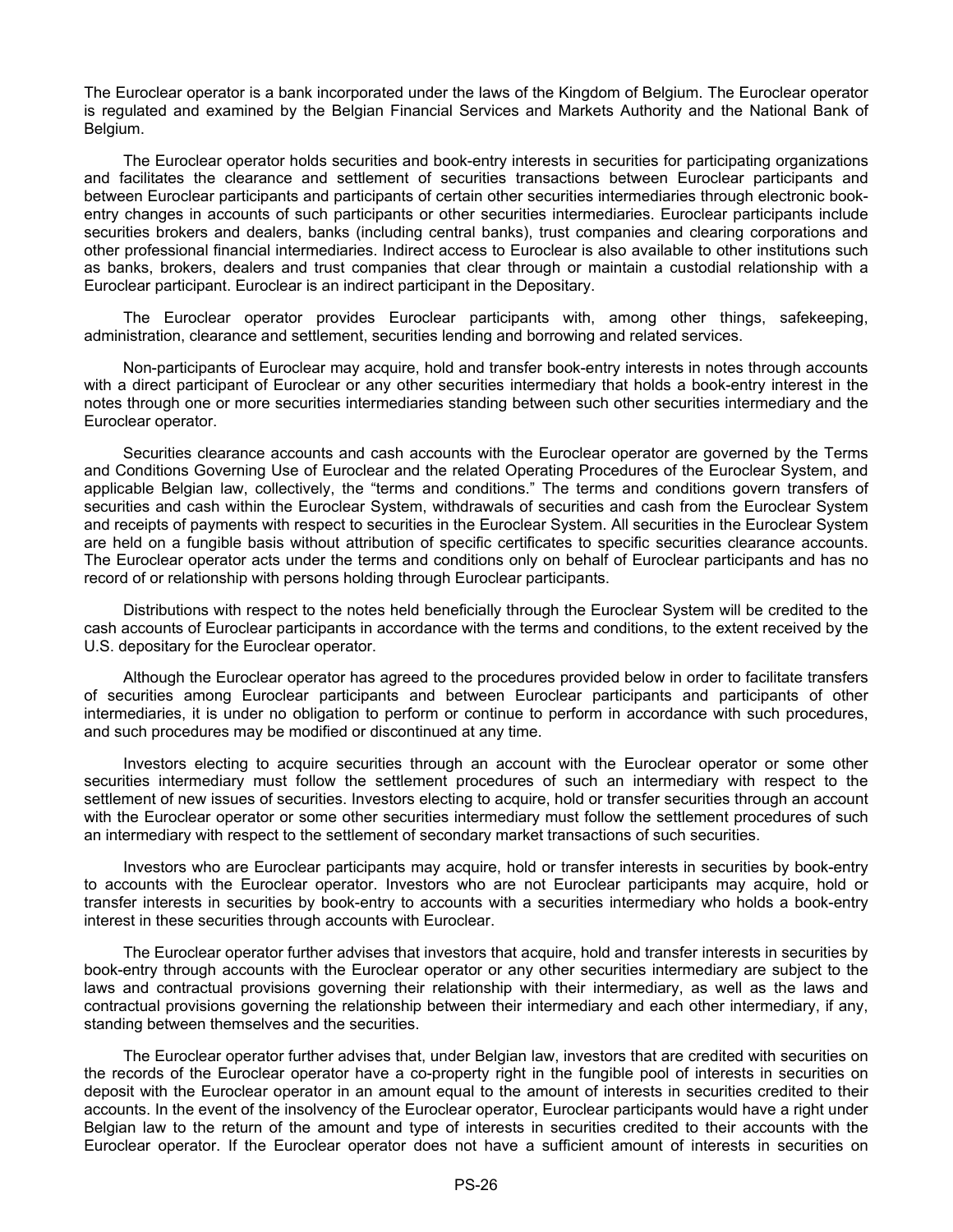deposit of a particular type to cover the claims of all participants credited with interests in securities of that type on the Euroclear operator's records, all participants having an amount of interests in securities of that type credited to their accounts with the Euroclear operator will have the right under Belgian law to the return of their pro rata share of the amount of interests in securities actually on deposit.

Under Belgian law, the Euroclear operator is required to pass on the benefits of ownership in any interests in securities on deposit with it (such as dividends, voting rights and other entitlements) to any person credited with those interests in securities on its records.

Individual certificates in respect of the notes will not be issued in exchange for the registered global notes, except in very limited circumstances. If the Depositary notifies us that it is unwilling or unable to continue as a clearing system in connection with the registered global notes or ceases to be a clearing agency registered under the Exchange Act, and a successor clearing system is not appointed by us within 90 days after receiving that notice from the Depositary or upon becoming aware that the Depositary is no longer so registered, we will issue or cause to be issued individual certificates in registered form on registration of transfer of, or in exchange for, book-entry interests in the notes represented by registered global notes upon delivery of those registered global notes for cancellation.

Title to book-entry interests in the notes will pass by book-entry registration of the transfer within the records of Clearstream, Luxembourg, the Euroclear operator or the Depositary, as the case may be, in accordance with their respective procedures. Book-entry interests in the notes may be transferred within Clearstream, Luxembourg and within the Euroclear System and between Clearstream, Luxembourg and the Euroclear System in accordance with procedures established for these purposes by Clearstream, Luxembourg and the Euroclear operator. Book-entry interests in the notes may be transferred within the Depositary in accordance with procedures established for this purpose by the Depositary. Transfers of book-entry interests in the notes among Clearstream, Luxembourg and the Euroclear operator and the Depositary may be effected in accordance with procedures established for this purpose by Clearstream, Luxembourg, the Euroclear operator and the Depositary.

A further description of the Depositary's procedures with respect to the registered global notes is set forth in this prospectus supplement under "The Depositary." The Depositary has confirmed to us, DBSI and the trustee that it intends to follow those procedures.

## **Global Clearance and Settlement Procedures**

Initial settlement for the notes offered on a global basis will be made in immediately available funds. Secondary market trading between the Depositary's participants will occur in the ordinary way in accordance with the Depositary's rules and will be settled in immediately available funds using the Depositary's Same-Day Funds Settlement System. Secondary market trading between Clearstream, Luxembourg customers and/or Euroclear participants will occur in the ordinary way in accordance with the applicable rules and operating procedures of Clearstream, Luxembourg and the Euroclear System and will be settled using the procedures applicable to conventional Eurobonds in immediately available funds.

Cross-market transfers between persons holding directly or indirectly through the Depositary on the one hand, and directly or indirectly through Clearstream, Luxembourg customers or Euroclear participants, on the other, will be effected through the Depositary in accordance with the Depositary's rules on behalf of the relevant European international clearing system by its U.S. depositary; however, these cross-market transactions will require delivery of instructions to the relevant European international clearing system by the counterparty in the clearing system in accordance with its rules and procedures and within its established deadlines (European time). The relevant European international clearing system will, if the transaction meets its settlement requirements, deliver instructions to its U.S. depositary to take action to effect final settlement on its behalf by delivering interests in the notes to or receiving interests in the notes from the Depositary, and making or receiving payment in accordance with normal procedures for same-day funds settlement applicable to the Depositary. Clearstream, Luxembourg customers and Euroclear participants may not deliver instructions directly to their respective U.S. depositaries.

Because of time-zone differences, credits of interests in the notes received in Clearstream, Luxembourg or the Euroclear System as a result of a transaction with a Depositary participant will be made during subsequent securities settlement processing and dated the business day following the Depositary settlement date. Credits of interests or any transactions involving interests in the notes received in Clearstream, Luxembourg or the Euroclear System as a result of a transaction with a Depositary participant and settled during subsequent securities settlement processing will be reported to the relevant Clearstream, Luxembourg customers or Euroclear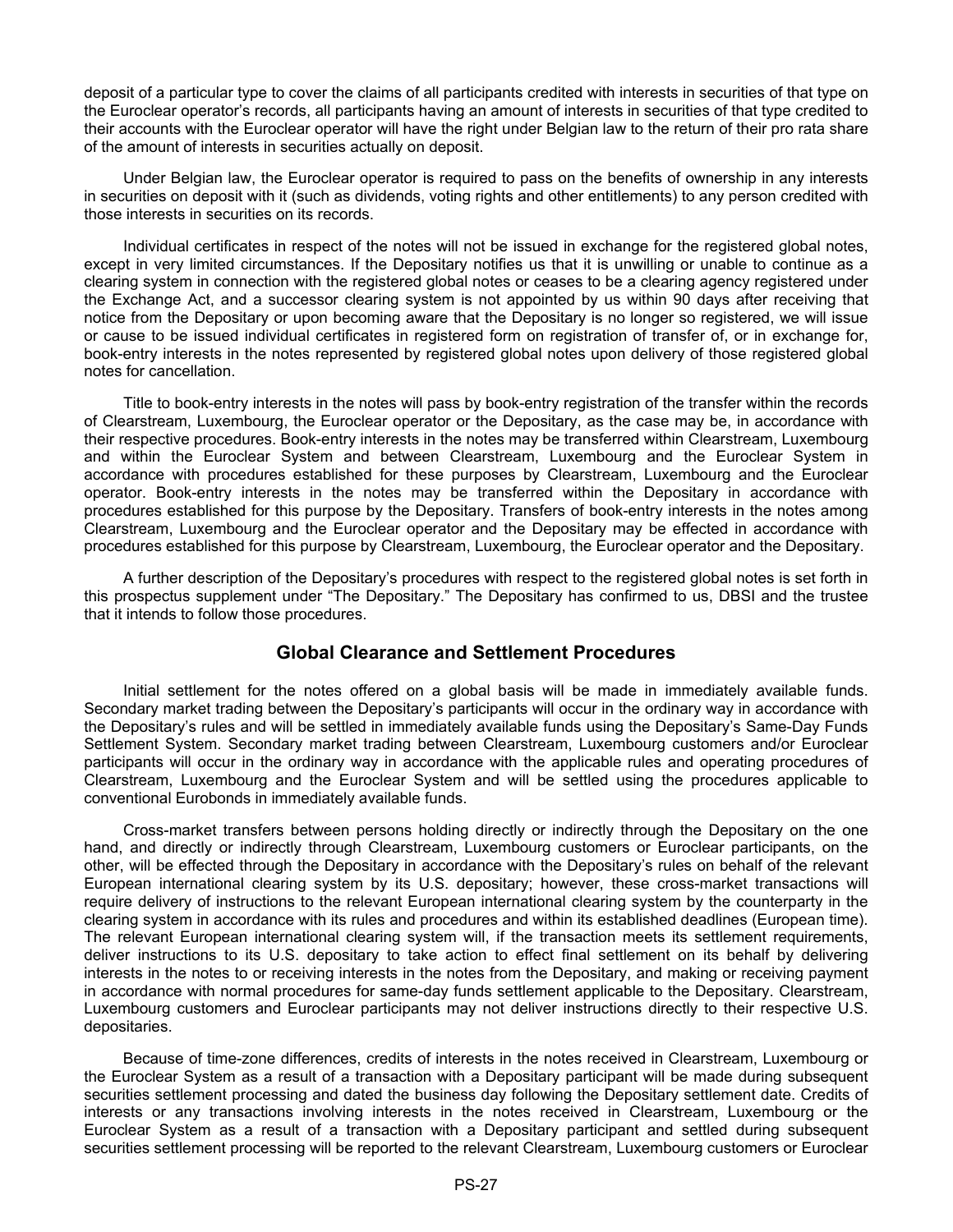participants on the business day following the Depositary settlement date. Cash received in Clearstream, Luxembourg or the Euroclear System as a result of sales of interests in the notes by or through a Clearstream, Luxembourg customer or a Euroclear participant to a Depositary participant will be received with value on the Depositary settlement date but will be available in the relevant Clearstream, Luxembourg or Euroclear cash account only as of the business day following settlement in the Depositary.

Although the Depositary, Clearstream, Luxembourg and the Euroclear operator have agreed to the foregoing procedures in order to facilitate transfers of interests in the notes among participants of the Depositary, Clearstream, Luxembourg and Euroclear, they are under no obligation to perform or continue to perform the foregoing procedures and these procedures may be changed or discontinued at any time.

## **Tax Redemption**

Subject to approval by the competent resolution authority, if specified in the applicable pricing supplement, we may redeem, in whole but not in part, any of the notes under our Series D program offered on a global basis at our option at any time prior to maturity, upon the giving of a notice of tax redemption as described below, if we determine that, as a result of,

- any change in or amendment to the laws, or any regulations or rulings promulgated under the laws of a relevant jurisdiction (as defined below), or of any political subdivision or taxing authority thereof or therein affecting taxation; or
- any change in official position regarding the application or interpretation of the laws, regulations or rulings referred to above, which change or amendment becomes effective or, in the case of a change in official position, is announced, on or after the date of the applicable pricing supplement,

we have or will become obligated to pay additional amounts, as defined below under "— Payment of Additional Amounts," with respect to any of those notes as described below under "— Payment of Additional Amounts", provided that the change in the applicable tax treatment is material and was not reasonably foreseeable at the issue date. The redemption price will be equal to 100% of the principal amount of the notes, except as otherwise specified in the applicable pricing supplement, together with any accrued interest to the date fixed for redemption. If the notes are redeemed by us without the approval of such competent resolution authority, then the amounts paid on the notes must be returned to us irrespective of any agreement to the contrary.

Prior to the giving of any notice of tax redemption, we will deliver to the trustee:

- a certificate stating that we are entitled to effect the redemption and setting forth a statement of facts showing that the conditions precedent to our right to so redeem have occurred; and
- an opinion of independent legal counsel satisfactory to the trustee to the effect that we are entitled to effect the redemption based on the statement of facts set forth in the certificate;

*provided* that no notice of tax redemption may be given earlier than 60 days prior to the earliest date on which we would be obligated to pay the additional amounts if a payment in respect of the notes were then due.

Notice of tax redemption will be given not less than 30 calendar days nor more than 60 calendar days prior to the date fixed for redemption, which date and the applicable redemption price will be specified in the notice. Notice will be given in accordance with "— Notices" below.

The term "**relevant jurisdiction**" as used herein means Germany, the United States or the jurisdiction of residence or incorporation of any successor corporation to the Bank and the jurisdiction of any relevant issuing branch.

## **Payment of Additional Amounts**

All interest amounts payable in respect of the notes will be made without deduction or withholding for or on account of any present or future taxes, duties or governmental charges of any nature whatsoever imposed or levied by way of deduction or withholding by or on behalf of the tax jurisdiction ("**withholding taxes**"), unless such deduction or withholding is required by law.

"**tax jurisdiction**" means the Federal Republic of Germany or the United States, or any political subdivision or any authority thereof or therein having power to tax.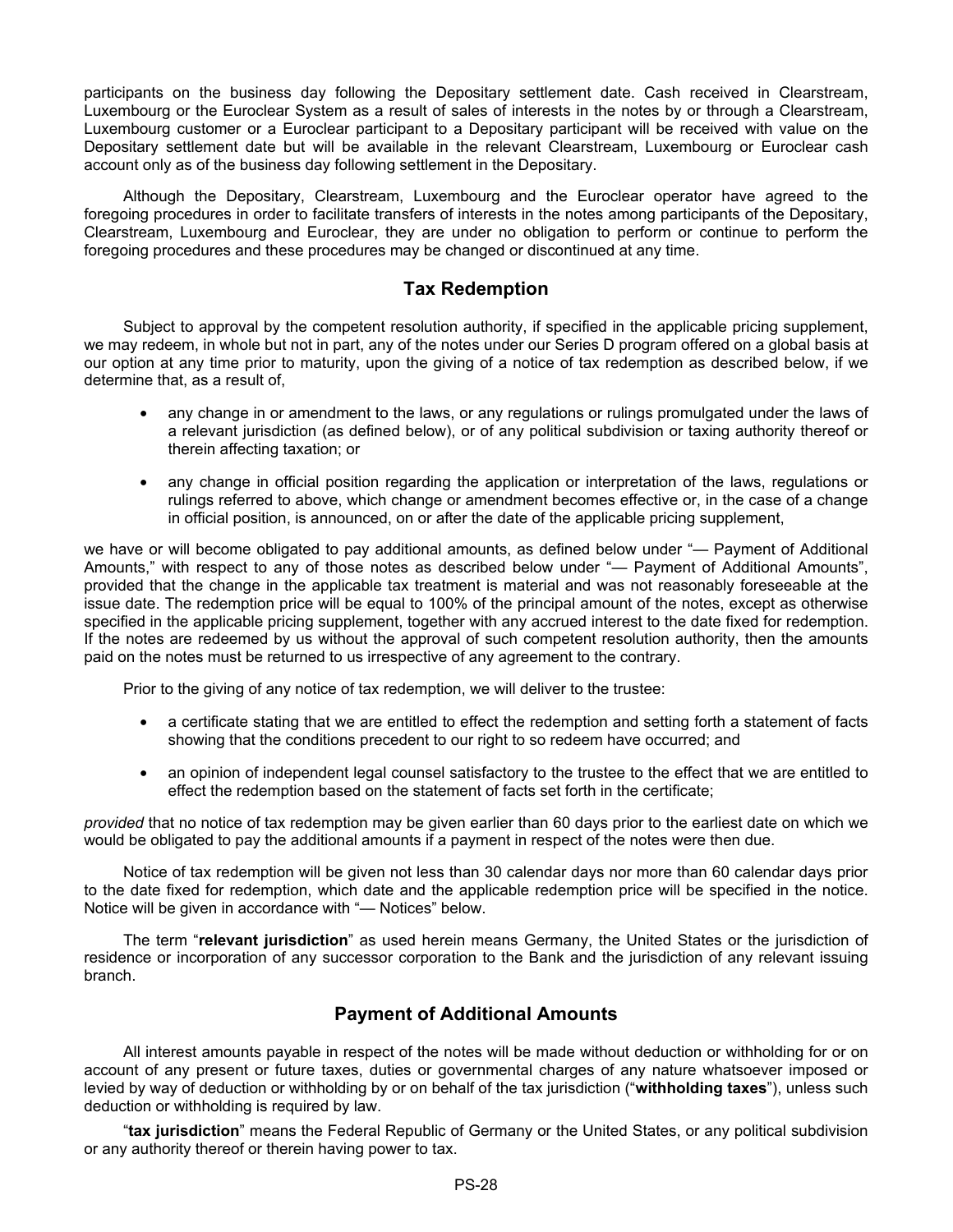In the event of such withholding or deduction on payments of interest (but not in respect of the payment of any principal in respect of the notes) and if (but only if) specified in the applicable pricing supplement, we will, to the fullest extent permitted by law, pay such additional amounts ("**additional amounts**") as will be necessary in order that the net amounts received by the holders, after such withholding or deduction for or on account of any withholding taxes imposed upon or as a result of such payment by the tax jurisdiction, will equal the respective amounts which would otherwise have been receivable in the absence of such withholding or deduction; except that no such additional amounts shall be payable on account of any taxes, duties or governmental charges which:

- are payable by any person acting as custodian bank or collecting agent on your or the beneficial owner's behalf, or otherwise in any manner which does not constitute a deduction or withholding by us from payments of interest made by us; or
- would not be payable to the extent such deduction or withholding could be avoided or reduced if you or the beneficial owner of the notes (or any financial institution through which you hold or the beneficial owner holds the notes or through which payment on the notes is made) (i) makes a declaration of nonresidence or other similar claim for exemption to the relevant tax authority or complies with any reasonable certification, documentation, information or other reporting requirement imposed by the relevant tax authority or (ii) enters into or complies with any applicable certification, identification, information, documentation, registration, or other reporting requirement or agreement concerning accounts maintained by you or the beneficial owner (or such financial institution) or concerning your or the beneficial owner's (or financial institution's) ownership or concerning your or the beneficial owner's (or such financial institution's) nationality, residence, identity or connection with the jurisdiction imposing such tax; or
- are payable by reason of your or the beneficial owner's having, or having had, some personal or business connection with the tax jurisdiction and not merely by reason of the fact that payments in respect of the notes are, or for purposes of taxation are deemed to be, derived from sources in, or are secured in, the tax jurisdiction; or
- are presented for payment more than 30 days after the relevant date (as defined below) except to the extent that you or the beneficial owner would have been entitled to additional amounts on presenting the same for payment on the last day of the period of 30 days assuming that day to have been a business day; or
- are deducted or withheld by a paying agent from a payment if the payment could have been made by another paying agent without such deduction or withholding; or
- would not be payable if the notes had been kept in safe custody with, and the payments had been collected by, a banking institution; or
- are payable by reason of a change in law or practice that becomes effective more than 30 days after the relevant payment of interest becomes due, or is duly provided for and notice thereof is given in accordance with the Indenture, whichever occurs later.

#### **No additional amounts or any other amounts shall be payable on account of any such withholding or deduction in respect of payments of principal.**

"**Relevant date**" means the date on which the payment first becomes due but, if the full amount payable has not been received by the paying agent on or before the due date, it means the date on which, the full amount having been so received.

Moreover, all amounts payable in respect of the notes will be made subject to compliance with Sections 1471 through 1474 of the Code, or any regulations or other official guidance promulgated thereunder, official interpretations thereof, or any applicable agreement entered into in connection therewith (including any agreement, law, regulation, or other official guidance implementing such agreement) (commonly referred to as the "**Foreign Account Tax Compliance Act**" or "**FATCA**") and any applicable agreement described in Section 1471(b) of the Code. We will have no obligation to pay additional amounts or otherwise indemnify you or the beneficial owner in connection with any such compliance with FATCA and any applicable agreement described in Section 1471(b) of the Code.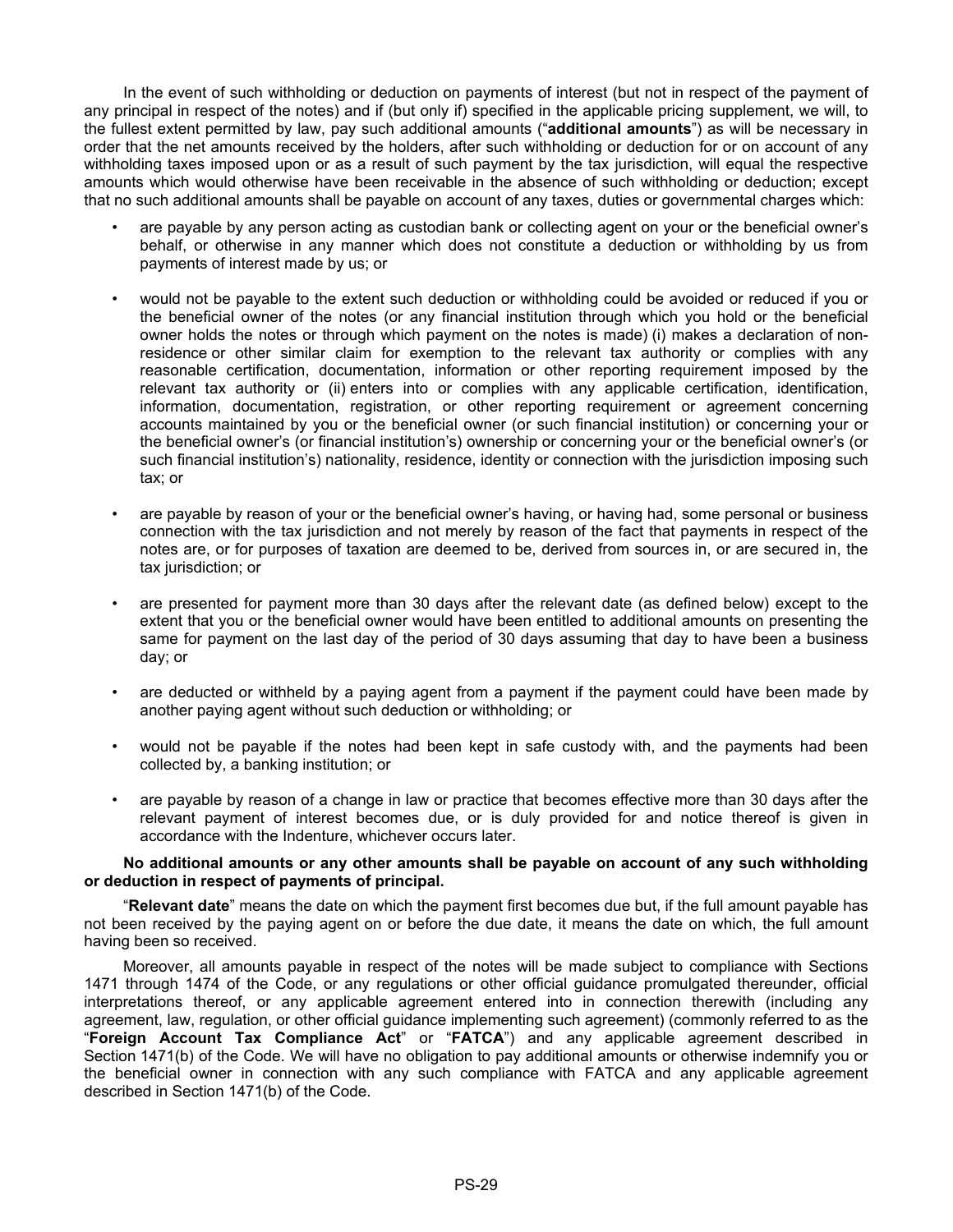#### **Notices**

Notices to holders of the notes will be given by mailing such notices to each holder by first class mail, postage prepaid, at the respective address of each holder as that address appears upon our books. Notices to be given to holders of a global note will be given only to the Depositary, as the registered holder, in accordance with its applicable policies as in effect from time to time. We expect that any such notices will be passed on by the Depositary to the beneficial owners of interests in the notes in accordance with the standard rules and procedures of the Depositary and its direct and indirect participants, including Clearstream, Luxembourg and the Euroclear operator. Notices to be given in respect of notes held in street name will be given only to the bank, broker or other financial institution in whose name the notes are registered, and not the owner of any beneficial interests. Notices to be given to holders of certificated (*i*.*e*., definitive) notes will be sent by mail to the respective addresses of the holders as they appear in the note register, and will be deemed given when mailed.

See also "Plan of Distribution — Series D Notes Offered on a Global Basis."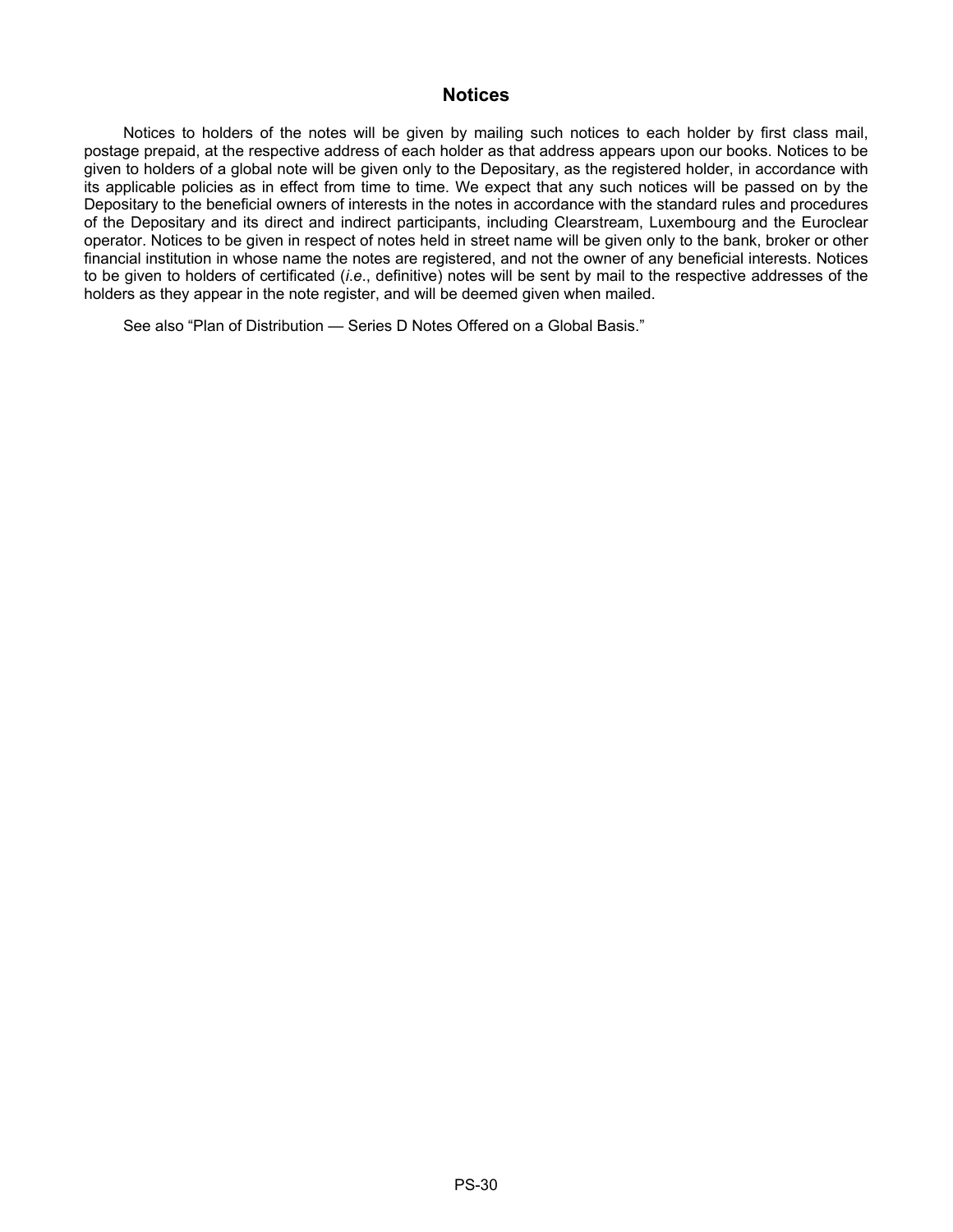#### **UNITED STATES FEDERAL INCOME TAXATION**

The following is a discussion of the material U.S. federal income tax consequences of ownership and disposition of the notes. It applies to you only if you hold the notes as capital assets within the meaning of Section 1221 of the Code. It does not address all aspects of U.S. federal income taxation that may be relevant to you in light of your particular circumstances, including any special tax accounting rules set forth in Section 451 of the Code, any alternative minimum tax or "Medicare contribution tax" consequences, and different consequences that may apply if you are an investor subject to special rules, such as a financial institution, a regulated investment company, a tax-exempt entity (including an "individual retirement account" or a "Roth IRA"), a dealer in securities, a trader in securities that elects to apply a mark-to-market method of tax accounting, a person holding a note as a part of a "straddle" or integrated transaction, a nonresident alien individual present in the United States for more than 182 days in a taxable year, a U.S. holder (as defined below) whose functional currency is not the U.S. dollar, or an entity classified as a partnership for U.S. federal income tax purposes and the partners therein.

If you are a partnership for U.S. federal income tax purposes, the U.S. federal income tax treatment of a partner will generally depend on the status of the partner and your activities. If you are a partnership holding the notes or a partner in such a partnership, you should consult your tax adviser as to your particular U.S. federal tax consequences of holding and disposing of the notes.

This discussion is based on the Code, administrative pronouncements, judicial decisions and final, temporary and proposed Treasury regulations, all as of the date of this prospectus supplement, changes to any of which subsequent to the date hereof may affect the tax consequences described below, possibly with retroactive effect. It does not address the application of any state, local or non-U.S. tax laws. **You should consult your tax adviser concerning the application of U**.**S**. **federal income tax laws to your particular situation, as well as any tax consequences arising under the laws of any state**, **local or non**-**U**.**S**. **taxing jurisdictions**.

This discussion does not apply to notes that are not fully principal-protected or to notes the interest on or principal of which is payable in, or determined by reference to, one or more currencies other than the U.S. dollar.

Although the matter is not free from doubt, the notes will be characterized as debt for U.S. federal income tax purposes. The remainder of this discussion assumes that the characterization of the notes as debt for U.S. federal income tax purposes will be respected.

 If we issue notes through our New York branch, then interest income from those notes will be U.S.-source income for U.S. federal income tax purposes. If we issue notes through another branch, or through our head office in Frankfurt, then (unless we determine otherwise, in which case we will alert you to this determination in the applicable pricing supplement) interest income from these notes will be foreign-source income. Subject to the discussion under "Tax Consequences If Interest Income from a Note Is Foreign-Source Income," the rest of this discussion assumes the interest income from your notes is U.S.-source income.

The following discussion may be modified or superseded by additional information regarding U.S. federal income taxation set forth in an applicable pricing supplement, which you should consult before making a decision to invest in the instruments to which the pricing supplement pertains.

If a particular series of notes includes an "Office Substitution" right, as described in the Indenture, the relevant pricing supplement may include disclosure about the possible tax consequences of such a substitution.

## **Tax Consequences to U**.**S**. **Holders**

You are a "U.S. holder" if, for U.S. federal income tax purposes, you are a beneficial owner of a note and are: (i) a citizen or resident of the United States; (ii) a corporation created or organized in or under the laws of the United States, any State therein or the District of Columbia; or (iii) an estate or trust the income of which is subject to U.S. federal income taxation regardless of its source.

#### **Payments of Interest**

Subject to a number of special rules governing recognition of interest income described below, interest paid on a note, but excluding any pre-issuance accrued interest, generally will be taxable to you as ordinary interest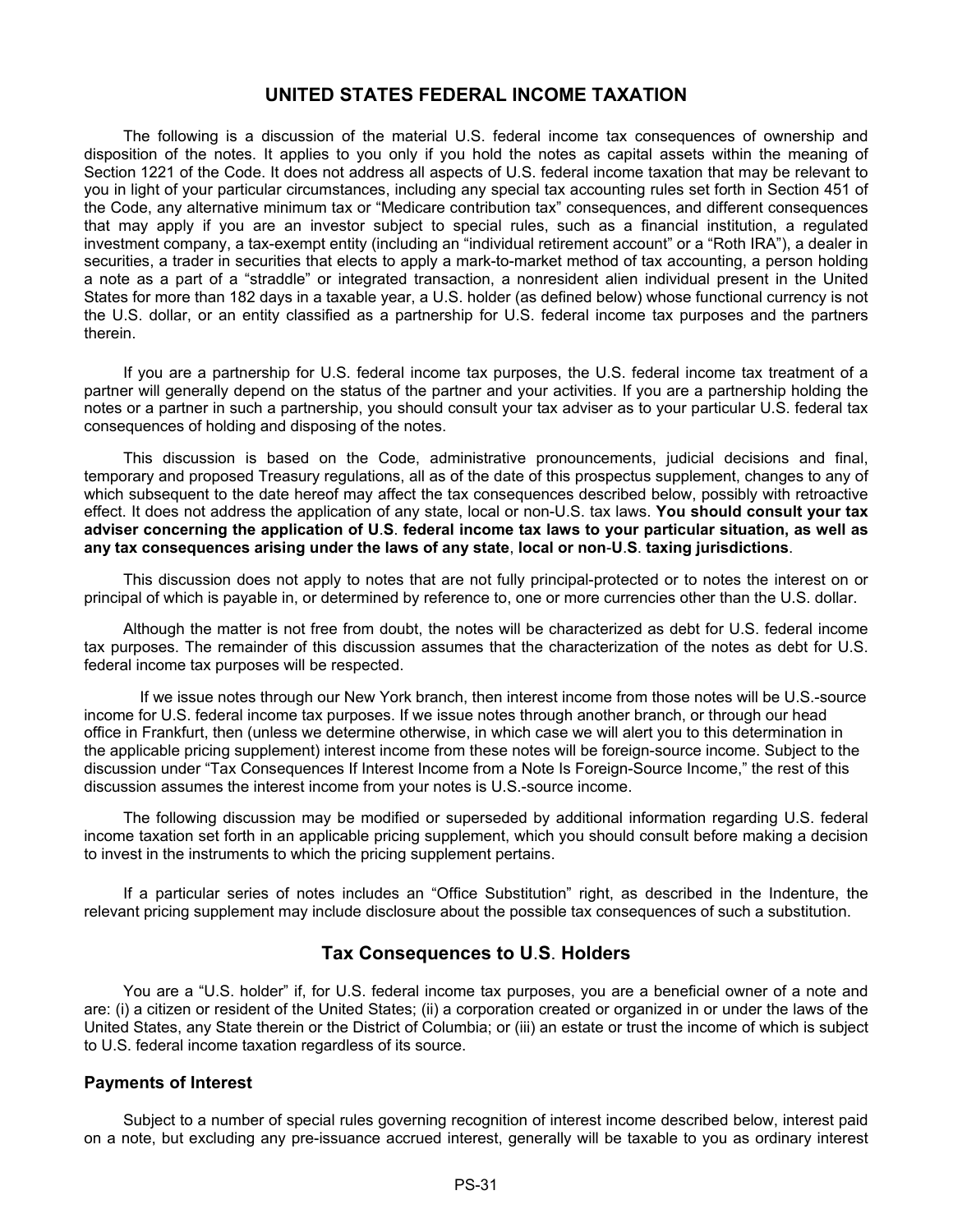income at the time it accrues or is received, in accordance with your method of accounting for U.S. federal income tax purposes.

#### **Taxable Disposition of a Note**

Upon the taxable disposition of a note (including early redemption or settlement at maturity), you will recognize taxable gain or loss equal to the difference between the amount realized and your basis in the note. Your basis in a note should generally equal the amount you paid to acquire it, subject to a number of special rules described below. For this purpose, the amount realized generally does not include any amount attributable to accrued interest, which generally will be treated as a payment of interest. In general, gain or loss realized upon the taxable disposition of a note will be capital gain or loss and will be long-term capital gain or loss if you have held the note for more than one year. Exceptions to these general rules are described below under "—Market Discount" and "—CPDI Notes." The deductibility of capital losses is subject to limitations.

#### **OID Notes**

For purposes of this discussion, an original issue discount note (an "**OID Note**") is one that has an "issue price" that is less than its "stated redemption price at maturity" unless the note satisfies a *de minimis* threshold (described below). The "issue price" of a note will be the first price at which a substantial amount of notes in the relevant issue is sold to the public (not including sales to bond houses, brokers or similar persons or organizations acting in the capacity of underwriters, placement agents or wholesalers). The "stated redemption price at maturity" of a note generally will equal the sum of all payments required under the note other than payments of "qualified stated interest." "Qualified stated interest" generally includes stated interest unconditionally payable at least annually at a single fixed rate, and also includes stated interest on certain floating-rate notes.

If the difference between a note's stated redemption price at maturity and its issue price is less than a *de minimis* amount—generally 0.25% of the note's stated redemption price at maturity multiplied by the number of complete years from issuance to maturity—the note will not be treated as issued with original issue discount ("**OID**") and therefore will not be subject to the rules described below. If your note is issued with *de minimis* OID, you generally will include this OID in income, as capital gain, upon its taxable disposition.

If you are the beneficial owner of an OID Note, you will be required to include any qualified stated interest payments in income at the time they accrue or are received, in accordance with your method of accounting for U.S. federal income tax purposes. In addition, you will be required to include OID in income as it accrues, in accordance with a constant-yield method based on the compounding of interest, regardless of your method of tax accounting. Under this method, you generally will be required to include in income increasingly greater amounts of OID in successive accrual periods. Your basis in an OID Note will be increased by the amount of OID included in your income and reduced by any payments other than payments of qualified stated interest on such note.

 You may make an election to include in gross income all interest that accrues on a note (including stated interest, OID, *de minimis* OID, market discount and *de minimis* market discount, as adjusted by any amortizable bond premium or acquisition premium) in accordance with a constant-yield method based on the compounding of interest (a "**constant**-**yield election**"). This election may be revoked only with the permission of the Internal Revenue Service ("**IRS**"). Some of the consequences of such an election are discussed below.

#### **Market Discount**

If you purchase a note (other than a CPDI Note) for an amount that is less than its stated redemption price at maturity or, in the case of an OID Note, its "adjusted issue price," the amount of the difference generally will be treated as market discount for federal income tax purposes, unless this difference is less than a specified *de minimis* amount. An OID Note's "adjusted issue price" is its issue price increased by the amount of previously includible OID and decreased by prior payments on the OID Note that did not constitute qualified stated interest.

You will be required to treat any principal payment on (or, in the case of an OID Note, any payment that does not constitute qualified stated interest), or any gain on the taxable disposition of, a note as ordinary income to the extent of any accrued market discount, unless this market discount has been previously included in your income pursuant to an election to include market discount in income as it accrues, or pursuant to a constant-yield election as described under "—OID Notes" above. If a note is disposed of in one of certain nontaxable transactions, accrued market discount will be includible as ordinary income as if you had sold the note in a taxable transaction at its then fair market value. Unless you elect to include market discount in income as it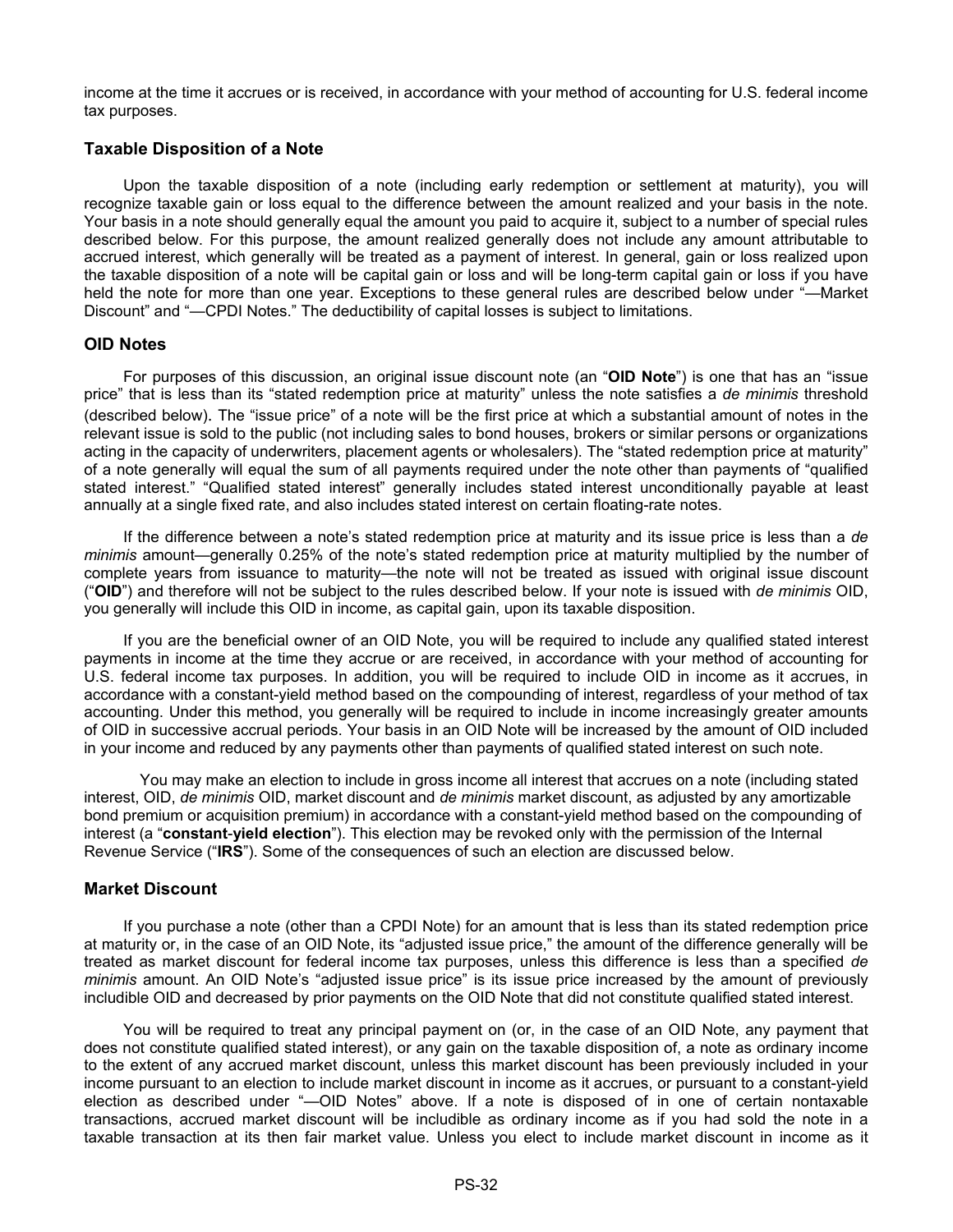accrues, you generally will be required to defer deductions for any interest on indebtedness you incur to purchase or carry the notes in an amount not exceeding the accrued market discount that you have not included in income.

If you make an election to include market discount in income as it accrues (a "**market discount accrual election**"), that election will apply to all market discount bonds acquired on or after the first day of the first taxable year to which that election applies. If you make a constant-yield election (as described under "—OID Notes" above) with respect to a market discount note, that election will result in a deemed market discount accrual election for the taxable year in which the note was acquired.

#### **Acquisition Premium and Amortizable Bond Premium**

If you purchase an OID Note for an amount that is greater than the note's adjusted issue price but less than or equal to the sum of all amounts payable on the note after the purchase date, other than payments of qualified stated interest, you will be considered to have purchased the note with acquisition premium. Under the acquisition premium rules, the amount of OID that you must include in your gross income with respect to the note for any taxable year will be reduced by the portion of acquisition premium properly allocable to that year.

If you purchase a note for an amount that exceeds the sum of all amounts payable on the note after the purchase date, other than payments of qualified stated interest, you generally will be considered to have purchased the note with amortizable bond premium equal to this excess. If the note is not optionally redeemable prior to its maturity date, you generally may elect to amortize this premium over the remaining term of the note using a constant-yield method. If the note may be optionally redeemed after you acquire it, the amount of amortizable bond premium is determined by substituting the optional redemption date for the maturity date and the optional redemption price for the amount payable at maturity if (and only if) the substitution results in a smaller amount of premium attributable to the period before the optional redemption date. Under this rule, the amount of amortizable bond premium may be reduced, which may adversely affect you. You may generally use the amortizable bond premium allocable to an accrual period to offset qualified stated interest required to be included in your income with respect to the note in that accrual period. In addition, you will not be required to include any OID in your income with respect to your notes. If you elect to amortize bond premium, you must reduce your basis in the note by the amount of the premium amortized in any year. An election to amortize bond premium applies to all taxable debt obligations then owned and thereafter acquired and may be revoked only with the consent of the IRS.

If you make a constant-yield election (as described under "—OID Notes" above) for a note with amortizable bond premium, the election will result in a deemed election to amortize bond premium for all of your debt instruments with amortizable bond premium.

#### **VRDI Notes**

For purposes of this discussion, a "**VRDI Note**" is one properly treated as a variable rate debt instrument for U.S. federal income tax purposes. Qualified stated interest on a VRDI Note will be taxable to you as ordinary income at the time it accrues or is received, in accordance with your method of tax accounting. In general, it is expected that all stated interest on a VRDI Note that provides for a single floating rate will be qualified stated interest, although the relevant pricing supplement may indicate that this is not the case.

In certain cases, typically involving a VRDI Note that provides for a fixed rate of interest for a term longer than one year followed by a floating rate, a portion of the stated interest on the note may not be qualified stated interest. If this is the case, we will determine the portion of stated interest that should not be treated as qualified stated interest but instead should be treated as part of the "stated redemption price at maturity," and the amount of OID on the note. The relevant pricing supplement will either include that information or will specify the manner in which you may obtain it from us.

#### **CPDI Notes**

For purposes of this discussion, a "**CPDI Note**" is one properly treated as a contingent payment debt instrument for U.S. federal income tax purposes. A CPDI Note will be subject to special OID provisions set out in the Treasury regulations, under which you will be required to accrue the OID on the note as interest income, as described below.

We are required to determine a "comparable yield" for each issuance of CPDI Notes. The comparable yield generally is the yield at which, in similar market conditions, we could issue a fixed-rate debt instrument with terms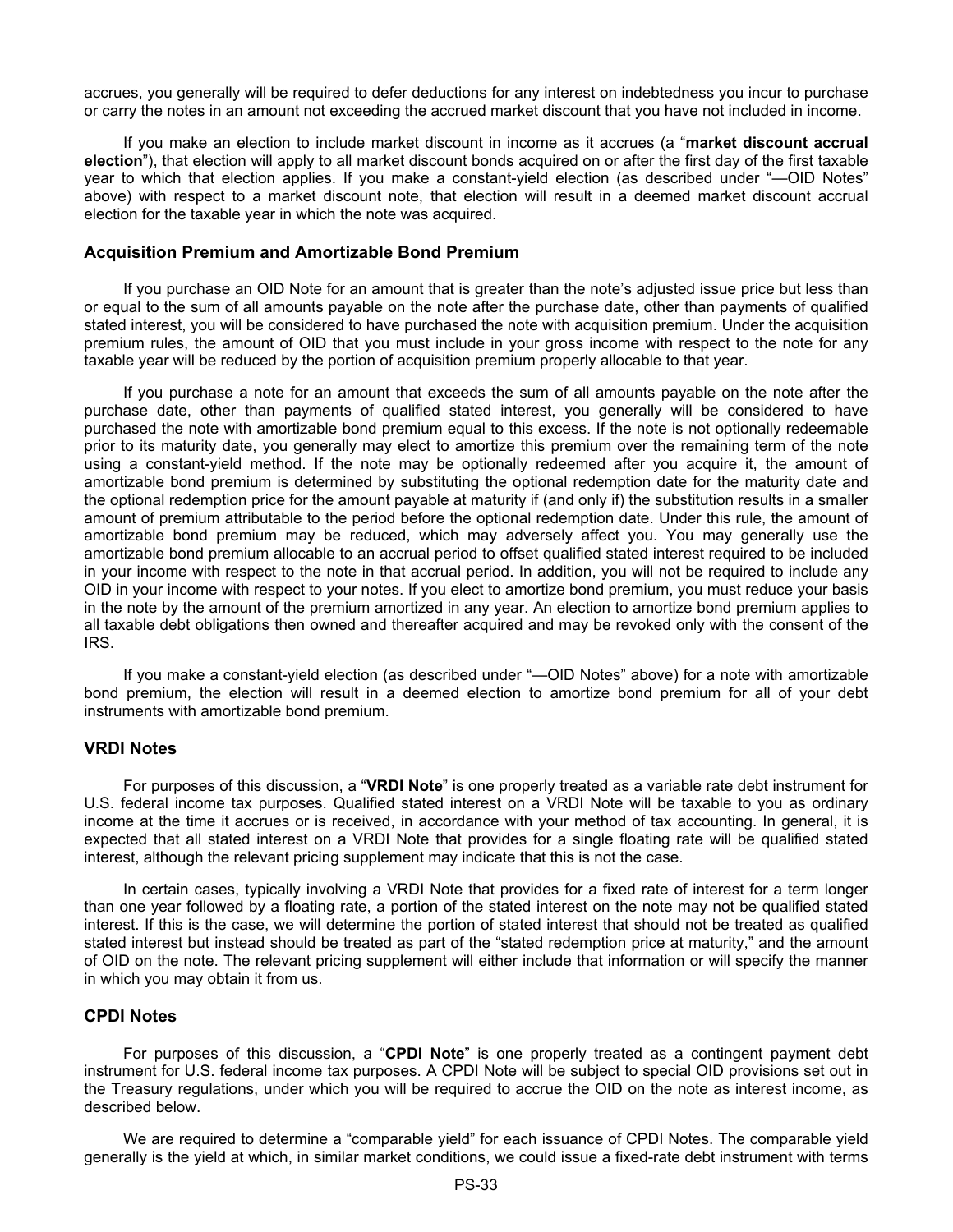similar to those of the relevant CPDI Notes, including the level of subordination, term and timing of payments, but excluding any adjustments for the riskiness of the contingencies or the liquidity of those CPDI Notes. Solely for purposes of determining the amount of OID that you will be required to accrue as interest income, we are also required to construct a "projected payment schedule" representing a payment or series of payments the amount(s) and timing of which would produce a yield to maturity equal to the comparable yield.

We will determine the comparable yield for each issuance of CPDI Notes and will provide the comparable yield, and the related projected payment schedule, in the relevant pricing supplement for the notes or in another manner described in the relevant pricing supplement. **Neither the comparable yield nor the projected payment schedule constitutes a representation by us regarding the actual contingent amount**(**s**) **that we will pay on a CPDI Note**.

For U.S. federal income tax purposes, you are required to use our determination of the comparable yield and projected payment schedule in determining interest accruals and adjustments thereto in respect of your CPDI Notes, unless you timely disclose and justify the use of other estimates to the IRS. Regardless of your method of tax accounting, you will be required to accrue as interest income OID on a CPDI Note in each taxable year based on the comparable yield, with adjustments to reflect the difference, if any, between the actual and projected amount(s) of payment(s) (including contingent payment(s) and stated interest payment(s), if any) on the CPDI Note during the year (as described below). Subject to any adjustment(s) reflecting the difference between the actual and the projected amount(s) of payments on the CPDI Note, no additional income will be recognized upon the receipt of the actual payments in amounts equal to the interest accrued based upon the comparable yield described above.

In addition to interest accrued based upon the comparable yield as described above, you will be required to recognize interest income equal to the amount of any net positive adjustment, *i*.*e*., the excess of actual payments over projected payments in respect of a CPDI Note for a taxable year. A net negative adjustment, *i*.*e*., the excess of projected payments over actual payments in respect of a CPDI Note for a taxable year:

- will first reduce the amount of interest in respect of the CPDI Note that you would otherwise be required to include in income in the taxable year; and
- to the extent of any excess, will give rise to an ordinary loss, but only to the extent that the amount of all previous interest inclusions under the CPDI Note exceeds the total amount of your net negative adjustments treated as ordinary loss on the CPDI Note in prior taxable years.

A net negative adjustment is not subject to the limitation imposed on miscellaneous itemized deductions under Section 67 of the Code. Any net negative adjustment in excess of the amounts described above will be carried forward to offset future interest income in respect of the note or to reduce the amount realized on a taxable disposition of the note.

Upon a taxable disposition of a CPDI Note prior to its maturity, you generally will recognize taxable income or loss equal to the difference between the amount received from the disposition and your adjusted basis in the CPDI Note. Your adjusted basis in the CPDI Note generally will equal the amount you paid to acquire it, increased by the amount of interest income previously accrued by you in respect of the CPDI Note (determined without regard to any of the positive or negative adjustments to interest accruals described above) and decreased by the amount of any prior projected payments in respect of the CPDI Note. You generally must treat any income on a taxable disposition as interest income and any loss as ordinary loss to the extent of previous interest inclusions (reduced by the total amount of net negative adjustments you have previously taken into account as ordinary losses), with the balance treated as capital loss. As with net negative adjustments, these ordinary losses are not subject to the limitation imposed on miscellaneous itemized deductions under Section 67 of the Code. The deductibility of capital losses, however, is subject to limitations. Additionally, if you recognize a loss above certain thresholds, you might be required to file a disclosure statement with the IRS.

If you purchase a CPDI Note for an amount that differs from its "adjusted issue price" (as defined above), you will be required to account for this difference, generally by allocating it reasonably among projected payments on the notes or daily portions of interest that you are required to accrue with respect to the notes and treating these allocations as adjustments to your income when the payment is made or the interest accrues. You should consult your tax adviser with respect to the tax consequences of an investment in CPDI Notes, including the treatment of the difference, if any, between your basis in your notes and their adjusted issue price.

At maturity, you generally will be treated as receiving the amount of the payment set forth in the projected payment schedule, reduced by any net negative adjustment carryforward. If you receive a different amount, the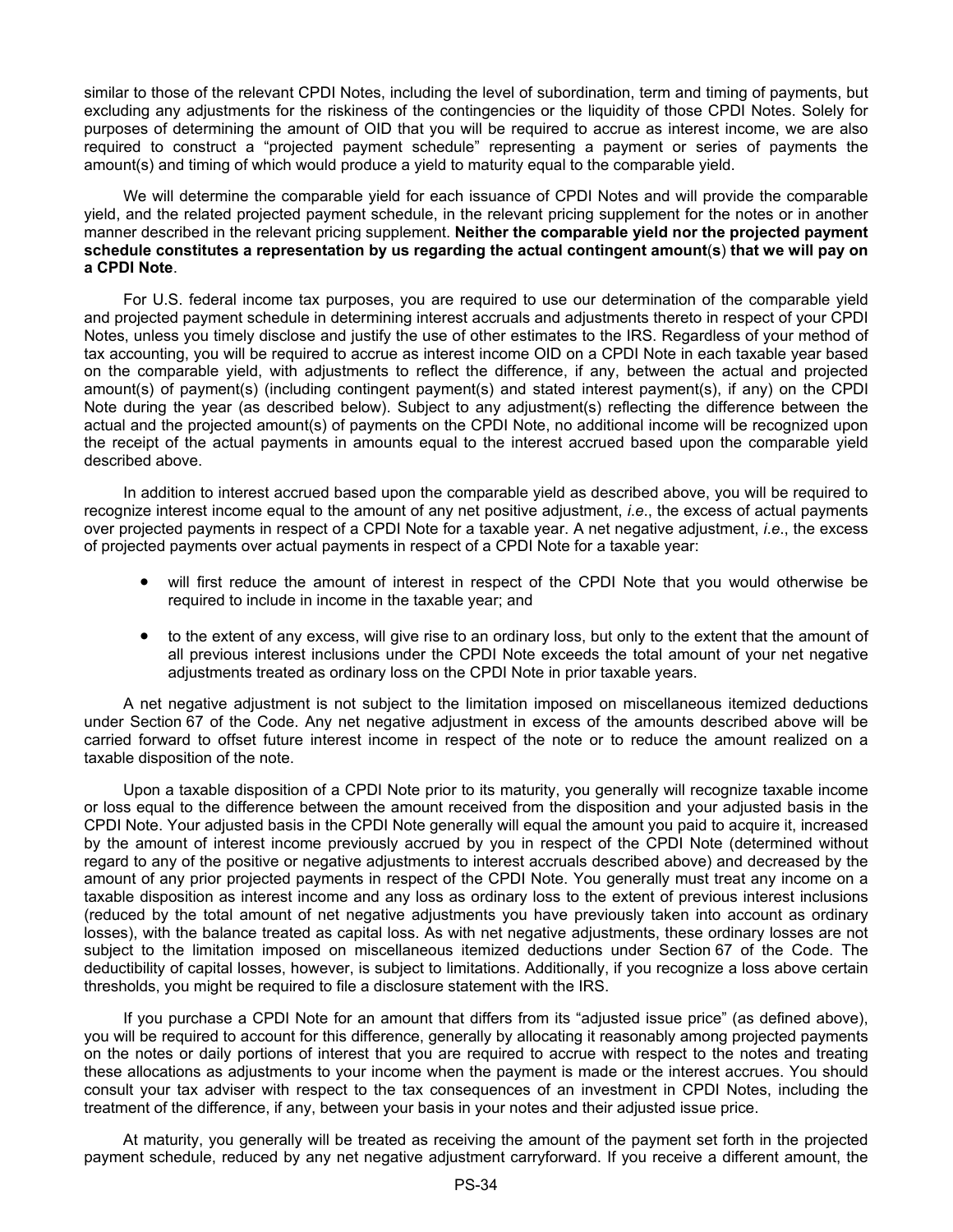difference generally will be taken into account as a positive or negative adjustment, with consequences described above.

Special rules may apply if all the remaining payments on a CPDI Note become fixed substantially contemporaneously. For this purpose, payments will be treated as fixed if the remaining contingencies with respect to them are remote or incidental. Under these rules, you would be required to account for the differences between the originally projected payments and the fixed payments in a reasonable manner over the periods to which the differences relate. In addition, you would be required to make adjustments to, among other things, your accrual periods and your basis in the note. The character of any gain or loss on a taxable disposition of your note also could be affected.

## **Specified Foreign Financial Assets**

Individual U.S. holders that own "specified foreign financial assets" with an aggregate value in excess of \$50,000 on the last day of the taxable year or \$75,000 at any time during the taxable year are generally required to file an information statement along with their tax returns, currently on Form 8938, with respect to such assets. "Specified foreign financial assets" include any financial accounts held at a non-U.S. financial institution, as well as securities issued by a non-U.S. issuer (which may include Notes issued in certificated form) that are not held in accounts maintained by financial institutions. Higher reporting thresholds apply to certain individuals living abroad and to certain married individuals. Regulations extend this reporting requirement to certain entities that are treated as formed or availed of to hold direct or indirect interests in specified foreign financial assets based on certain objective criteria. U.S. holders who fail to report the required information could be subject to substantial penalties. In addition, the statute of limitations for assessment of tax would be suspended, in whole or part. Prospective investors should consult their own tax advisors concerning the application of these rules to their investment in the Notes, including the application of the rules to their particular circumstances.

### **Tax Consequences to Non**-**U**.**S**. **Holders**

You generally are a "non-U.S. holder" if, for U.S. federal income tax purposes, you are a beneficial owner of a note and are: (i) a nonresident alien individual; (ii) an entity treated as a foreign corporation; or (iii) a foreign estate or trust.

You are not a "non-U.S. holder," as used herein, if you are a beneficial owner of a note who is (i) an individual present in the United States for 183 days or more in the taxable year of disposition of the note or (ii) a former citizen or resident of the United States, if certain conditions apply. If you are a potential investor to whom such considerations might be relevant, you are urged to consult your tax adviser regarding the U.S. federal income tax consequences of the disposition of a note (including early redemption or settlement at maturity).

Subject to the discussion below under "—'FATCA' Legislation," payments to you on a note, and any gain from a taxable disposition of a note, generally will be exempt from U.S. federal withholding and income tax if (i) you provide a properly completed IRS Form W-8 appropriate to your circumstances and (ii) these amounts are not effectively connected with your conduct of a trade or business in the United States.

If you are engaged in a trade or business in the United States, and income or gain from a note is effectively connected with your conduct of that trade or business (and, if an applicable treaty so requires, is attributable to a permanent establishment in the United States), you generally will be taxed in the same manner as a U.S. holder. If this paragraph applies to you, you should consult your tax adviser with respect to other U.S. tax consequences of the ownership and disposition of the note, including the possible imposition of a 30% branch profits tax if you are a corporation.

## "**FATCA**" **Legislation**

Legislation commonly referred to as ''FATCA'' and regulations promulgated thereunder generally impose a withholding tax of 30% on payments to certain non-U.S. entities (including financial intermediaries) with respect to certain financial instruments, unless various U.S. information reporting and due diligence requirements have been satisfied. An intergovernmental agreement between the United States and the non-U.S. entity's jurisdiction may modify these requirements. Withholding under these rules (if applicable) applies to (i) payments of interest (including OID) on the notes and (ii) payments of gross proceeds of the sale, exchange, retirement or other disposition of notes that can produce U.S.-source interest or dividends for U.S. federal income tax purposes. However, under proposed Treasury regulations (the preamble to which specifies that taxpayers are permitted to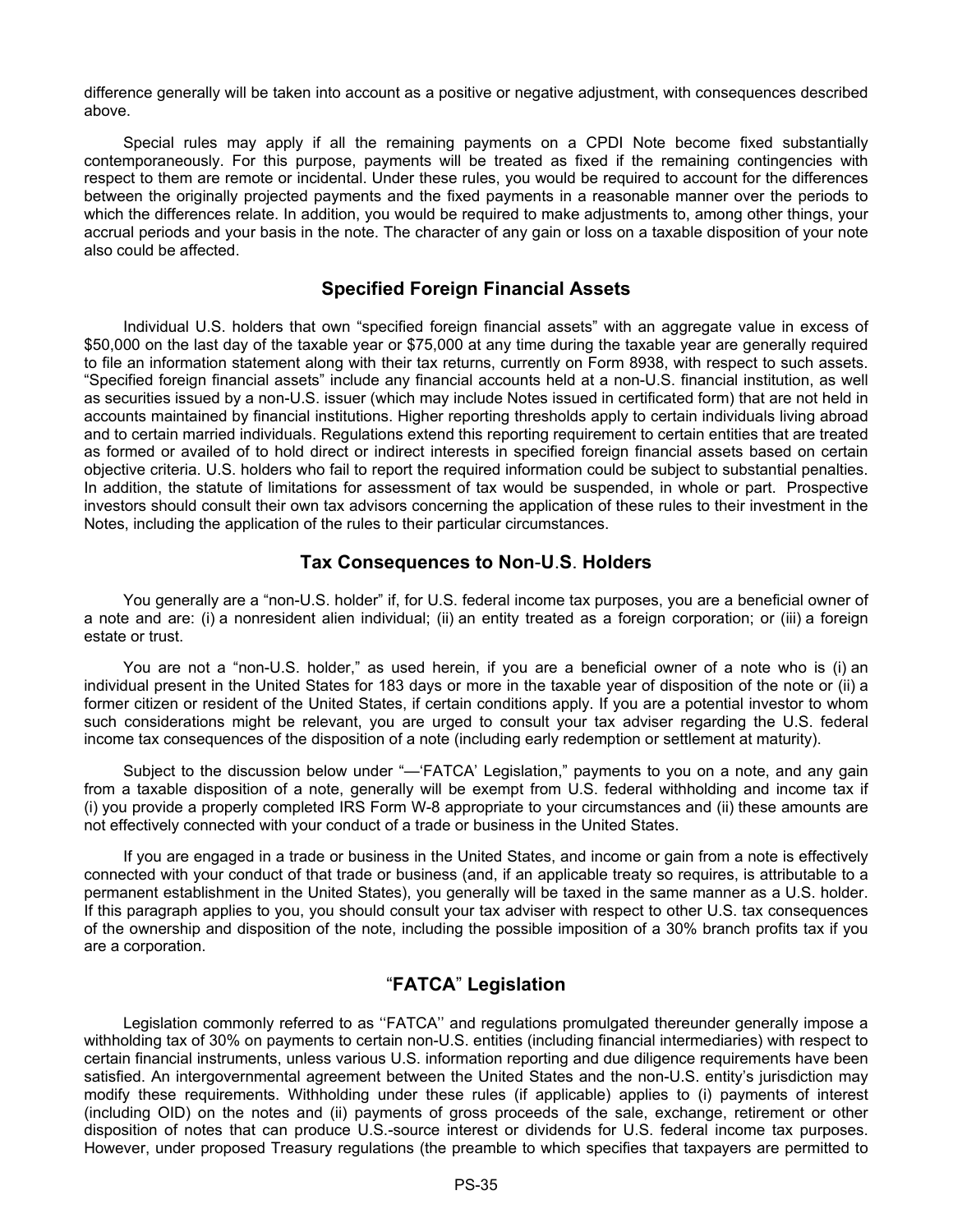rely on them pending finalization), FATCA withholding will not apply to gross proceeds from the sale or other disposition of the notes. You may be required to provide to a financial institution in the chain of payments on the notes information and tax documentation regarding your identity, and if you are an entity, the identity of your direct and indirect owners, and this information may be reported to relevant tax authorities, including the IRS. You should consult your tax adviser regarding the potential application of FATCA, including the availability of certain refunds or credits. We will not pay additional amounts on account of any withholding tax imposed by FATCA.

## **Information Reporting and Backup Withholding**

You may be subject to information reporting. You may also be subject to backup withholding on payments in respect of your notes at the rate specified in the Code unless you provide certain identifying information (such as a correct taxpayer identification number, if you are a U.S. holder) and otherwise satisfy the requirements of the backup withholding rules. If you are a non-U.S. holder and you provide a properly completed Form W-8 appropriate to your circumstances, you will generally establish an exemption from backup withholding. Amounts withheld under the backup withholding rules are not additional taxes and may be refunded or credited against your U.S. federal income tax liability, *provided* the required information is furnished to the IRS.

## **Tax Consequences If Interest Income from a Note Is Foreign**-**Source Income**

If interest income from a note is foreign-source income for U.S. federal income tax purposes, the U.S. federal income tax consequences of owning and disposing of the notes that apply to U.S. Holders will generally be the same as described above, except that the discussion above under "—'FATCA' Legislation" will not apply to the notes. In addition, the amount of foreign tax credits available to you for U.S. federal income tax purposes may be increased. The rules governing foreign tax credits are complex, and you should consult your tax adviser regarding the availability of foreign tax credits in your particular circumstances.

There generally will be no U.S. federal income tax consequences to non-U.S. holders of owning and disposing of notes the interest income with regard to which is foreign-source income for U.S. federal income tax purposes. Non-U.S. holders of these notes are generally exempt from backup withholding but may have to comply with certification procedures to establish an entitlement to this exemption. If you are a non-U.S. holder, you should consult your tax adviser about these rules and any other reporting obligations that may apply to your ownership or disposition of the notes.

 **The U**.**S**. **federal income tax discussion set forth above does not address all aspects of U**.**S**. **federal income taxation that may be relevant to you in light of your particular circumstances**. **You should consult your tax adviser regarding the application of U**.**S**. **federal tax laws in your particular circumstances**, **as well as any tax consequences arising under the laws of any state, local or non**-**U**.**S**. **taxing jurisdiction**.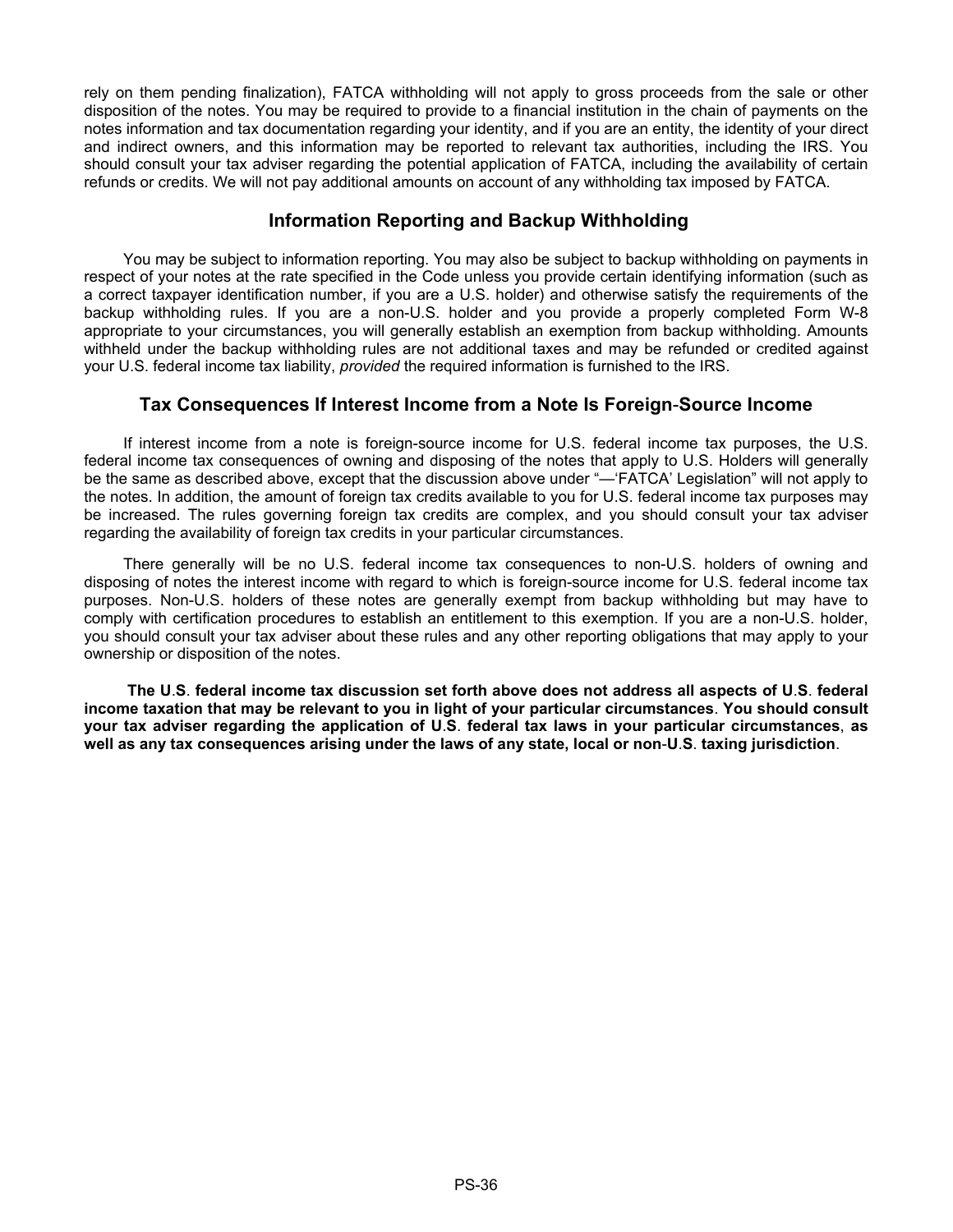## **TAXATION BY GERMANY OF NON**-**RESIDENT HOLDERS**

The following is a general discussion of certain German income tax consequences of the acquisition, ownership and disposition of the notes to an original purchaser of the notes that is not a resident of Germany for tax purposes. This summary is based on the laws currently in force and as applied in practice on the date of this document, which are subject to change, possibly with retroactive effect. This discussion does not purport to be a complete, exhaustive or final summary of the tax law and practice currently applicable in the Federal Republic of Germany. Investors or other interested parties should obtain individual tax advice in connection with the acquisition and holding, as well as the sale, of notes.

*Income from Notes*. Interest income received on the notes and capital gains realized from the sale or other disposition of the notes by individuals who are not tax residents of the Federal Republic of Germany (*i*.*e*., persons who have neither their residence nor their customary place of abode in the Federal Republic of Germany) or by corporations that do not maintain their statutory seat or principal place of management in the Federal Republic of Germany are generally not subject to taxation in the Federal Republic of Germany, unless (i) the notes form part of the business property of a permanent establishment, including a permanent representative, or a fixed base maintained in Germany by the holder of the notes or (ii) the income under the notes otherwise constitutes German-source income (*e*.*g*., in the case of certain exchangeable or profit participating notes).

*German Withholding Tax*. If interest on a note or capital gain from the sale or other disposition of a note that is kept or administered in a German securities deposit account by a German bank or a German financial services institution (which term includes a German branch of a foreign bank or a foreign financial services institution but excludes a foreign branch of a German bank or a German financial services institution), a German securities trading enterprise or a German securities trading bank is received by a person who is not a tax resident of the Federal Republic of Germany but who (i) is taxable in the Federal Republic of Germany with respect to certain German source income, and if, according to German tax law, such interest or gain falls into a category of taxable income from German sources that is subject to a limited income tax liability (*e*.*g*., income effectively connected with a German trade or business) or (ii) does not provide evidence of the fact that he is not subject to taxation in Germany, such interest or gain is subject to a withholding tax of 25% (plus a 5.5% solidarity surcharge *(Solidaritätszuschlag)* thereon, so that the effective rate of withholding is 26.375%). However, if the notes are business assets of a German business establishment and the holder files a corresponding declaration with the financial institution acting as a paying agent, capital gain from the sale or other disposition of such notes will not be subject to the withholding tax. Withholding tax on interest on notes held as business assets may be credited as prepayment against the German corporate or personal income tax and solidarity surcharge liability.

*Other Taxe***s**. No estate, inheritance or gift taxes with respect to any note will arise under the laws of the Federal Republic of Germany if, in the case of estate and inheritance taxes, both the decedent and the beneficiary, and, in the case of gift taxes, both the donor and the donee, are non-residents of the Federal Republic of Germany and such note is not attributable to a permanent establishment in the Federal Republic of Germany. A non-resident is considered a German resident for German gift and inheritance taxation purposes if he is a German citizen and has not spent more than five consecutive years outside Germany without maintaining a residence in Germany. No stamp, issue, registration or similar taxes or duties will be payable in the Federal Republic of Germany in connection with the issuance, delivery or execution of the notes. The European Commission has published a proposal for a Directive for a common financial transaction tax. Such proposal remains the subject of negotiations between participating member states of the European Union, including Germany, and may, if implemented, apply to certain dealings in the notes. Investors are advised to seek their own professional advice in relation to the financial transaction tax.

*U*.*S*.-*Germany Intergovernmental Agreement*. Germany signed an intergovernmental agreement with the United States (the "*U*.*S*.–*Germany IGA*") regarding the implementation of FATCA, under which certain disclosure requirements will be imposed in respect of certain investors in the notes who are, or are entities that are controlled by one or more individuals who are, residents or citizens of the United States, unless an exemption applies. Certain due diligence obligations will also be imposed. Where applicable, information that will need to be disclosed will include certain information about investors in the notes, the ultimate beneficial owners and/or controllers, and their investment in and return from the notes. Under the terms of the U.S.–Germany IGA, German resident financial institutions that comply with the due diligence and reporting requirements of Germany's domestic legislation will be treated as compliant with FATCA and, as a result, should not be subject to FATCA withholding on payments they receive and should not be required to withhold under FATCA on payments they make.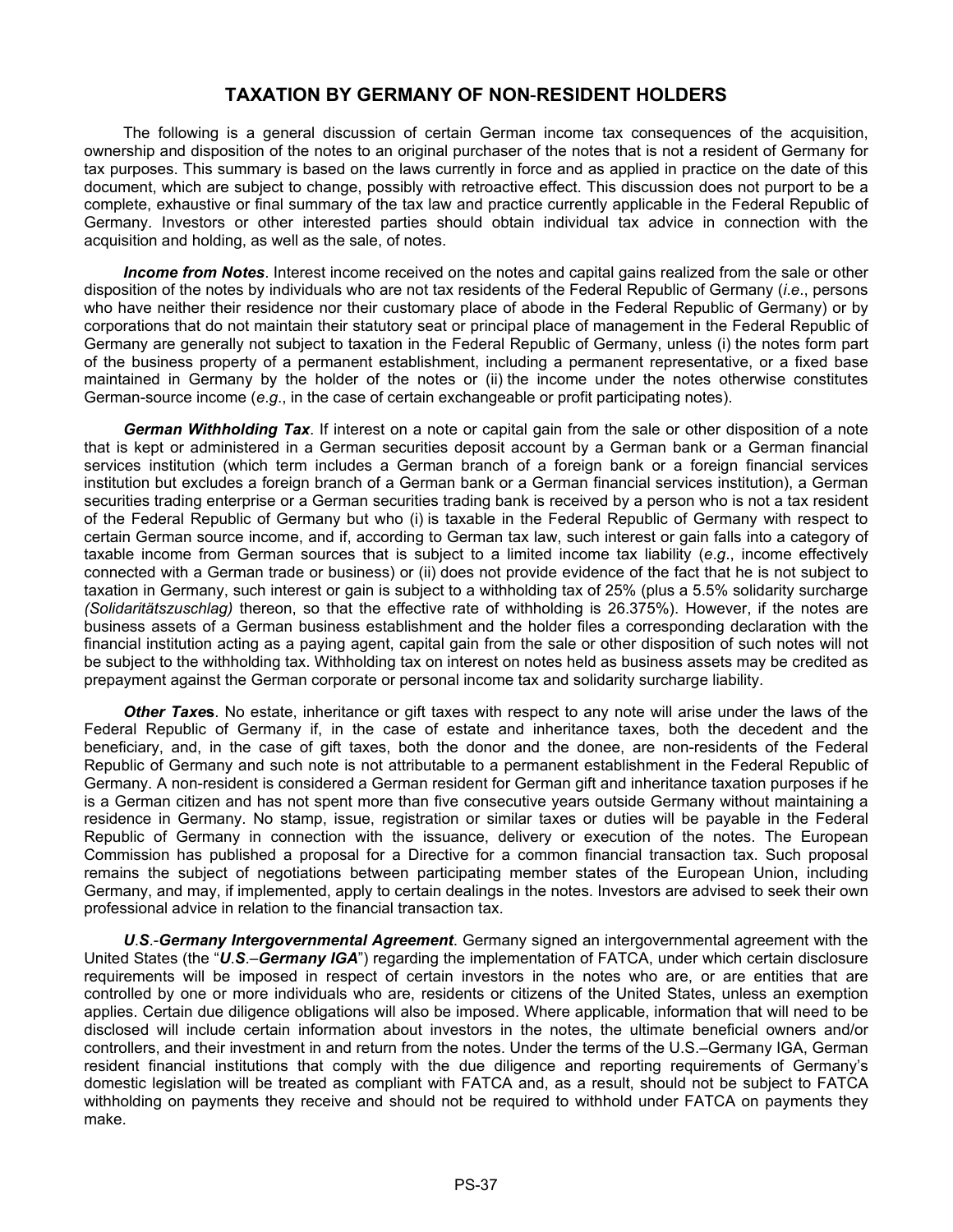*Common Reporting Standard*. The Organisation for Economic Co-Operation and Development released the Common Reporting Standard ("**CRS**") designed to create a global standard for the automatic exchange of financial account information, similar to the information to be reported under FATCA. On October 29, 2014, 51 jurisdictions signed the Multilateral Competent Authority Agreement (the "**Multilateral Agreement**") that activates this automatic exchange of FATCA-like information in line with the CRS. Since then, further jurisdictions have signed the Multilateral Agreement and in total over 100 jurisdictions have committed to adopting the CRS. Further, new mandatory automatic exchange of financial account information are implemented under Council Directive 2011/16/EU on Administrative Cooperation in the Field of Taxation (as amended) (the "**DAC**"). Under the CRS and legislation enacted in Germany to implement the CRS and DAC, certain disclosure requirements will be imposed in respect of certain investors in the notes who are, or are entities that are controlled by one or more individuals who are, residents of any of the jurisdictions that have adopted the CRS, unless a relevant exemption applies. Where applicable, information that would need to be disclosed will include certain information about investors in the notes, the ultimate beneficial owners and/or controllers, and their investment in and returns from the notes.

**All prospective investors should consult with their own tax advisors regarding the possible implication of FATCA**, **CRS**, **DAC and other similar legislation and**/**or regulations on their investment in the notes**.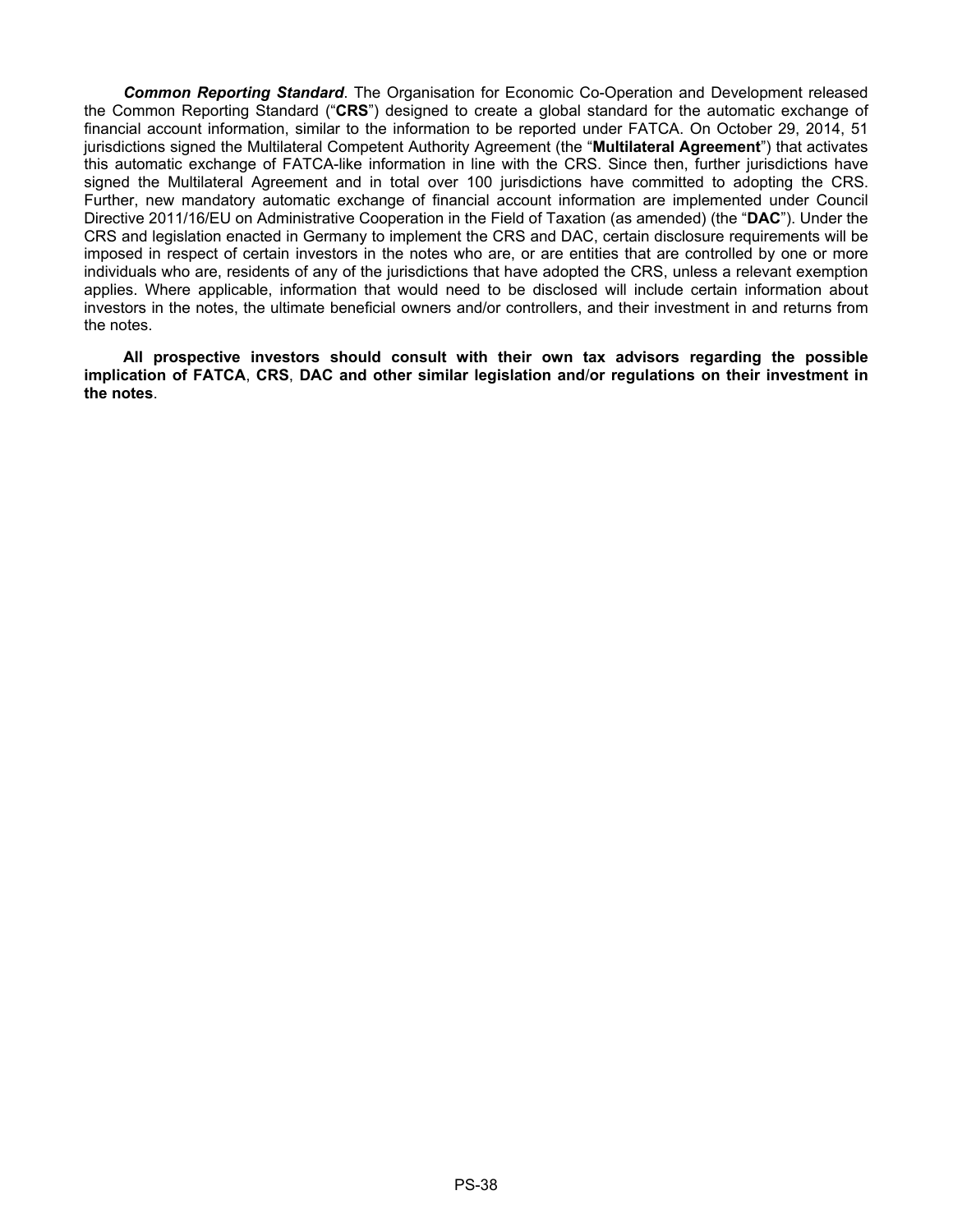#### **BENEFIT PLAN INVESTOR CONSIDERATIONS**

A fiduciary of a pension, profit-sharing or other employee benefit plan subject to the Employee Retirement Income Security Act of 1974, as amended ("**ERISA**"), including entities such as collective investment funds, partnerships and separate accounts whose underlying assets include the assets of such plans (collectively, "**ERISA Plans**") should consider the fiduciary standards of ERISA in the context of the ERISA Plan's particular circumstances before authorizing an investment in the notes. Among other factors, the fiduciary should consider whether the investment would satisfy the prudence and diversification requirements of ERISA and would be consistent with the documents and instruments governing the ERISA Plan.

In addition to ERISA's general fiduciary standards, Section 406 of ERISA and Section 4975 of the Code prohibit ERISA Plans, as well as plans, accounts and other arrangements (including individual retirement accounts and Keogh plans) subject to Section 4975 of the Code (together with ERISA Plans, "**Plans**"), from engaging in certain transactions involving the "plan assets" of such Plans with persons who are "parties in interest" under ERISA or "disqualified persons" under Section 4975 of the Code (in either case, "**Parties in Interest**") with respect to such Plans unless exemptive relief is available under a statutory or administrative exemption. Such Parties in Interest could include, without limitation, us, the agents, the calculation agent, the paying agent, issuing agent and registrar, the Depositary or any of our or their respective affiliates. Parties in Interest that engage in a non-exempt prohibited transaction may be subject to excise taxes and other penalties and liabilities under ERISA and Section 4975 of the Code. Thus, a Plan fiduciary considering an investment in the notes should also consider whether such investment might constitute or give rise to a prohibited transaction under Section 406 of ERISA or Section 4975 of the Code. For example, the notes might be deemed to represent a direct or indirect sale of property, extension of credit or furnishing of services between a Party in Interest and an investing Plan which would be prohibited unless exemptive relief were available under an applicable exemption.

Certain prohibited transaction class exemptions ("**PTCEs**") issued by the U.S. Department of Labor may provide exemptive relief for direct or indirect prohibited transactions resulting from the purchase or holding of the notes. Those class exemptions are PTCE 96-23 (for certain transactions determined by in-house asset managers), PTCE 95-60 (for certain transactions involving insurance company general accounts), PTCE 91-38 (for certain transactions involving bank collective investment funds), PTCE 90-1 (for certain transactions involving insurance company separate accounts) and PTCE 84-14 (for certain transactions determined by independent qualified professional asset managers). In addition, Section 408(b)(17) of ERISA and Section 4975(d)(20) of the Code may provide a limited exemption for the purchase and sale of the notes and the related lending transactions, provided that neither the Party in Interest nor any of its affiliates has or exercises any discretionary authority or control or renders any investment advice with respect to the assets of the Plan involved in the transaction, and provided further that the Plan pays no more, and receives no less, than adequate consideration in connection with the transaction (the so-called "**service provider exemption**"). There can be no assurance that any of these statutory or class exemptions will be available with respect to transactions involving the notes.

Accordingly, unless otherwise provided in the applicable pricing supplement, the notes may not be purchased or held by any Plan, any entity whose underlying assets include "plan assets" by reason of any Plan's investment in the entity or any person investing "plan assets" of any Plan, unless such purchaser or holder is eligible for exemptive relief, including relief available under PTCE 96-23, 95-60, 91-38, 90-1 or 84-14 or the service provider exemption.

The fiduciary and prohibited transaction considerations summarized above generally do not apply to governmental plans (as defined in Section 3(32) of ERISA), certain church plans (as defined in Section 3(33) of ERISA) and non-U.S. plans (as described in Section 4(b)(4) of ERISA) (collectively, "**Non**-**ERISA Arrangements**"). However, these Non-ERISA Arrangements may be subject to similar provisions under applicable federal, state, local, non-U.S. or other regulations, rules or laws ("**Similar Laws**"). The fiduciaries of Non-ERISA Arrangements should also consider the foregoing issues in general terms as well as any further issues arising under any applicable Similar Laws.

Each purchaser or holder of the notes or any interest therein shall be deemed to have represented and warranted, on each day such purchaser or holder holds such notes, that either (a) it is not a Plan or a Non-ERISA Arrangement and it is not purchasing or holding such notes on behalf of or with "plan assets" of any Plan or Non-ERISA Arrangement or (b) its purchase, holding and disposition of such notes will not constitute or result in a nonexempt prohibited transaction under Section 406 of ERISA and Section 4975 of the Code or a violation of any Similar Law.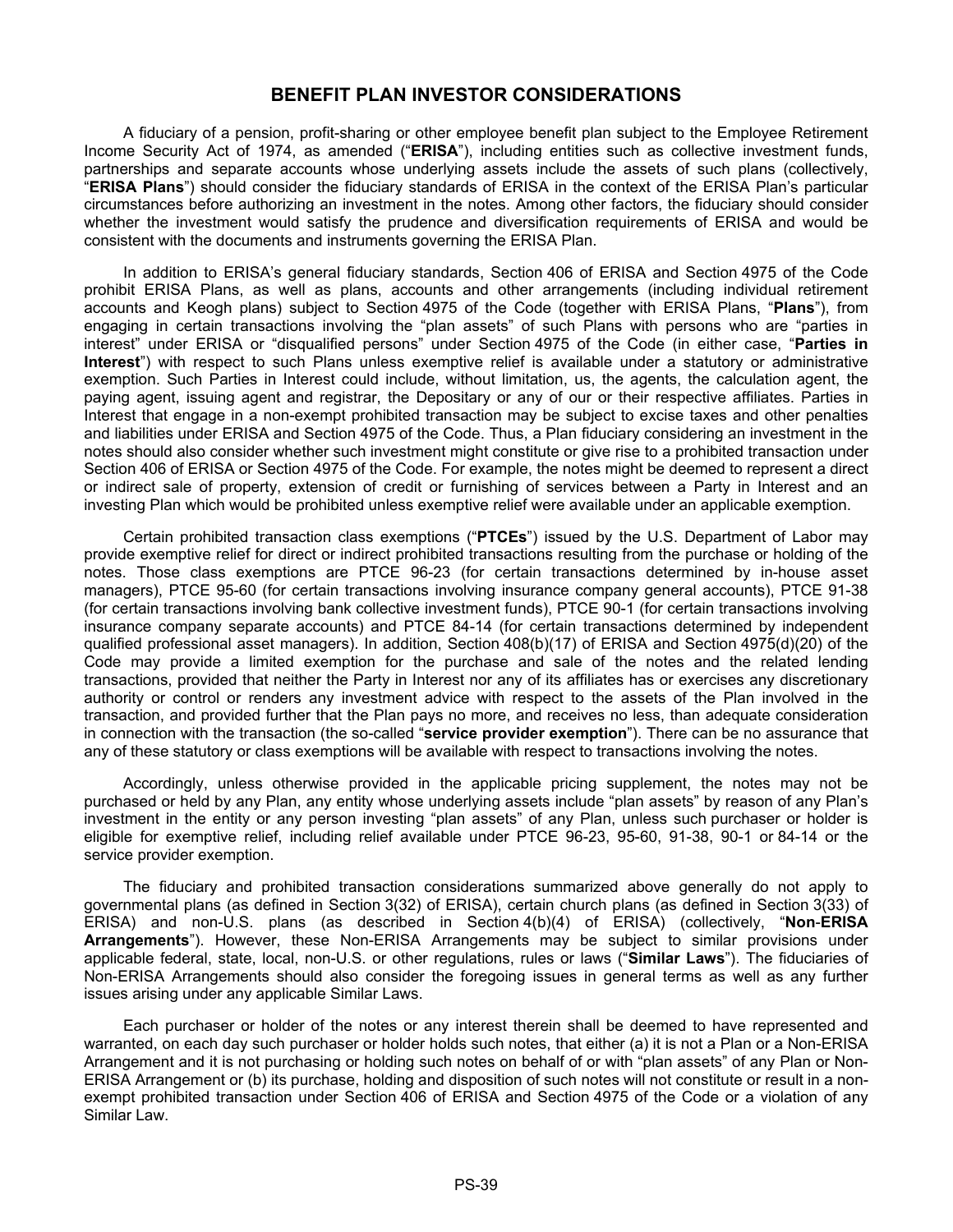Due to the complexity of the applicable rules, it is particularly important that fiduciaries or other persons considering purchasing the notes on behalf of any Plan or Non-ERISA Arrangement consult with their counsel prior to purchasing the notes.

**The notes are contractual financial instruments**. **The financial exposure provided by the notes is not a substitute or proxy for**, **and is not intended as a substitute or proxy for**, **individualized investment management or advice for the benefit of any purchaser or holder of the notes**. **The notes have not been designed and will not be administered in a manner intended to reflect the individualized needs and objectives of any purchaser or holder of the notes**.

**Each purchaser or holder of any notes acknowledges and agrees that**:

- (**i**) **the purchaser or holder or its fiduciary has made and shall make all investment decisions for the purchaser or holder and the purchaser or holder has not relied and shall not rely in any way upon us or any of our affiliates to act as a fiduciary or adviser of the purchaser or holder with respect to** (**A**) **the design and terms of the notes**, (**B**) **the purchaser or holder**'**s investment in the notes**, (**C**) **the holding of the notes**, **or** (**D**) **the exercise of or failure to exercise any rights we or our affiliate or the purchaser or holder has under or with respect to the notes**;
- (**ii**) **we and our affiliates have acted and will act solely for our own account in connection with our obligations under the notes**;
- (**iii**) **any and all assets and positions relating to hedging transactions by us or any of our affiliates are assets and positions of those entities and are not assets and positions held for the benefit of the purchaser or holder**;
- (**iv**) **our interests and the interests of our affiliates are adverse to the interests of the purchaser or holder**; **and**
- (**v**) **neither we nor any of our affiliates is a fiduciary or adviser of the purchaser or holder in connection with any such assets**, **positions or transactions**, **and any information that we or any of our affiliates may provide is not intended to be impartial investment advice**.

Each purchaser and holder of the notes has exclusive responsibility for ensuring that its purchase, holding and disposition of the notes do not violate the fiduciary or prohibited transaction rules of ERISA or Section 4975 of the Code or provisions of any applicable Similar Laws. The sale of any notes to any Plan or Non-ERISA Arrangement is in no respect a representation by us or any of our affiliates or representatives that such an investment meets all relevant legal requirements with respect to investments by Plans or Non-ERISA Arrangements generally or any particular Plan or Non-ERISA Arrangement, or that such an investment is appropriate for Plans or Non-ERISA Arrangements generally or any particular Plan or Non-ERISA Arrangement. In this regard, neither this discussion nor anything provided in this prospectus supplement is or is intended to be investment advice directed at any potential Plan or Non-ERISA Arrangement purchaser or at such purchasers generally. The above discussion may be modified or supplemented with respect to a particular offering of notes, including the addition of further ERISA restrictions on purchase and transfer. Please consult the applicable pricing supplement.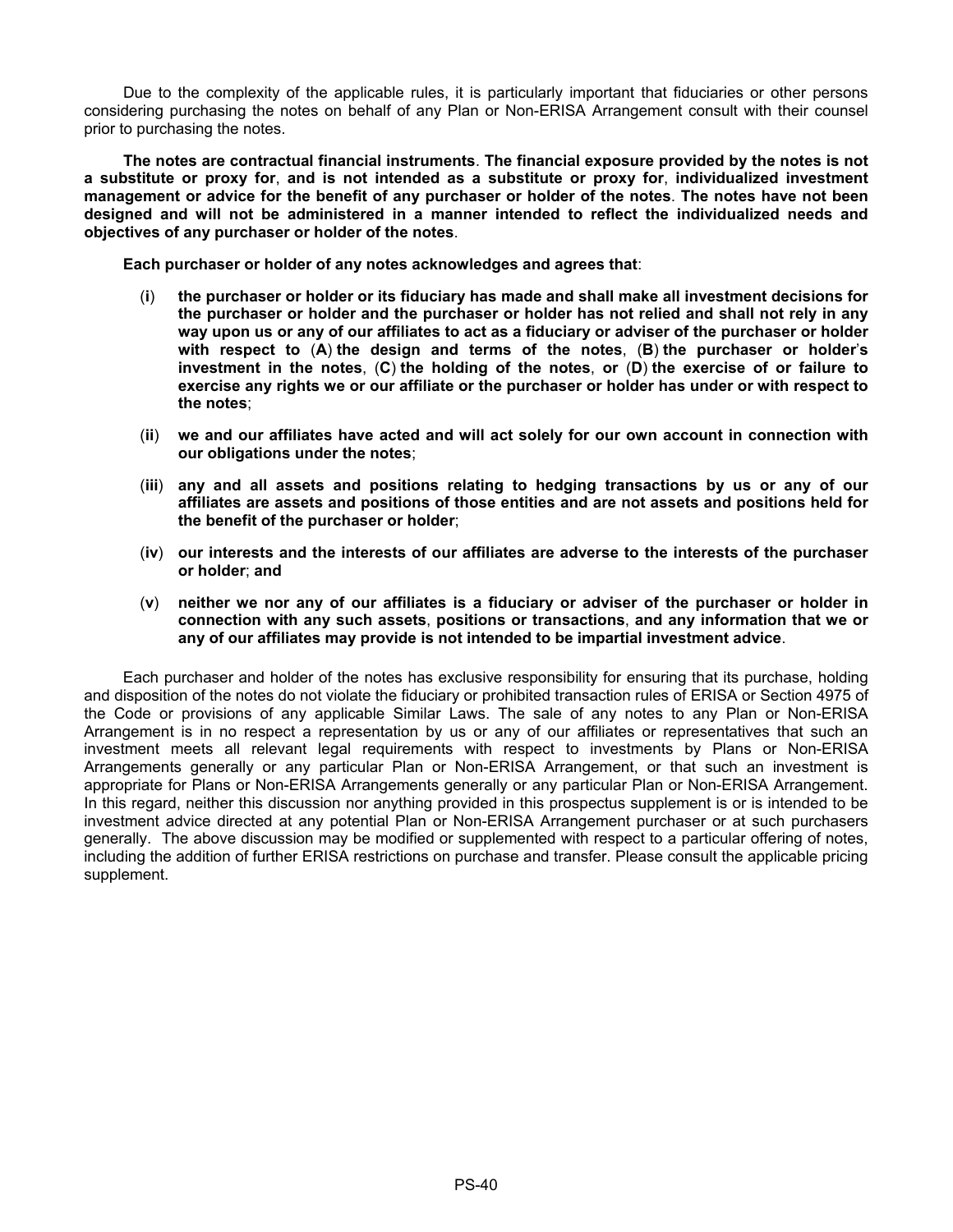## **PLAN OF DISTRIBUTION** (**CONFLICTS OF INTEREST**)

We are offering the Series D notes on a continuing basis through DBSI (to the extent it is named in the applicable pricing supplement), which we refer to individually as an "**agent**" and, together with any other agent we may appoint, the "**agents**." In addition, we may offer the Series D notes through certain other agents to be named in the applicable pricing supplement. DBSI is a FINRA member and is subject to FINRA's rules and supervision.

The agents will act on either a reasonable efforts or firm commitment basis to solicit offers to purchase these notes. Unless otherwise indicated in the applicable pricing supplement, the agents will act on a reasonable efforts basis. We will have the sole right to accept offers to purchase these notes and may reject any offer in whole or in part. Each agent may reject, in whole or in part, any offer it solicited to purchase notes. We will pay an agent, in connection with sales of these securities resulting from a solicitation that such agent made or an offer to purchase that such agent received, a commission set forth in the applicable pricing supplement.

We may also sell these notes to an agent as principal for its own account at discounts to be agreed upon at the time of sale within the range of the commissions as disclosed in the applicable pricing supplement. That agent may resell these notes to investors and other purchasers at a fixed offering price or at prevailing market prices, or prices related thereto at the time of resale or otherwise, as that agent determines and as we will specify in the applicable pricing supplement. An agent may offer the notes it has purchased as principal to other dealers. That agent may sell the notes to any dealer at a discount and, unless otherwise specified in the applicable pricing supplement, the discount allowed to any dealer will not be in excess of the discount that agent will receive from us. After the initial public offering of notes that an agent is to resell on a fixed public offering price basis, the agent may change the public offering price, concession and discount.

Each of the agents may be deemed to be an "underwriter" within the meaning of the Securities Act of 1933, as amended (the "**Securities Act**"). We and the agents have agreed to indemnify each other against certain liabilities, including liabilities under the Securities Act, or to contribute to payments made in respect of those liabilities. We have also agreed to reimburse the agents for specified expenses.

To the extent the total aggregate principal amount of notes offered pursuant to a pricing supplement is not purchased by investors, one or more of our affiliates may agree to purchase for investment the unsold portion. As a result, upon completion of an offering, our affiliates may own up to approximately 10% of the notes offered in that offering.

Unless otherwise provided in the applicable pricing supplement, we do not intend to apply for the listing of these notes on a national securities exchange, but have been advised by DBSI that it may make a market in these notes, as applicable laws and regulations permit. DBSI is not obligated to do so, however, and it may discontinue making a market at any time without notice. No assurance can be given as to the liquidity of any trading market for these notes.

Delivery of the notes will be made against payment therefor on or about the issue date specified in the applicable pricing supplement. Under Rule 15c6-1 of the Exchange Act trades in the secondary market generally are required to settle in two business days after the date the notes are priced, unless the parties to any such trade expressly agree otherwise. Accordingly, if the applicable pricing supplement specifies that the issue date is more than two business days after the date on which the notes are priced, purchasers who wish to trade such notes at any time prior to the second business day preceding the issue date will be required, by virtue of the fact that the notes will not settle in T+2, to specify an alternative settlement cycle at the time of any such trade to prevent a failed settlement; such purchasers should also consult their own advisors in this regard.

*Conflicts of Interest*. DBSI is a wholly owned indirect subsidiary of the Bank. Because DBSI is both our affiliate and a member of FINRA, any distribution of the notes offered hereby by DBSI must be made in compliance with the applicable provisions of FINRA Rule 5121 regarding a FINRA member firm's distribution of the securities of an affiliate and related conflicts of interest. In accordance with FINRA Rule 5121, DBSI may not make sales in offerings of the notes to any of its discretionary accounts without the prior written approval of the customer.

Following the initial distribution of these notes, each agent may offer and sell those notes in the course of its business as a broker-dealer. An agent may act as principal or agent in those transactions and will make any sales at varying prices related to prevailing market prices at the time of sale or otherwise. The agents may use this prospectus supplement in connection with any of those transactions. No agent is obligated to make a market in any of these notes, and any agent that does make a market may discontinue doing so at any time without notice.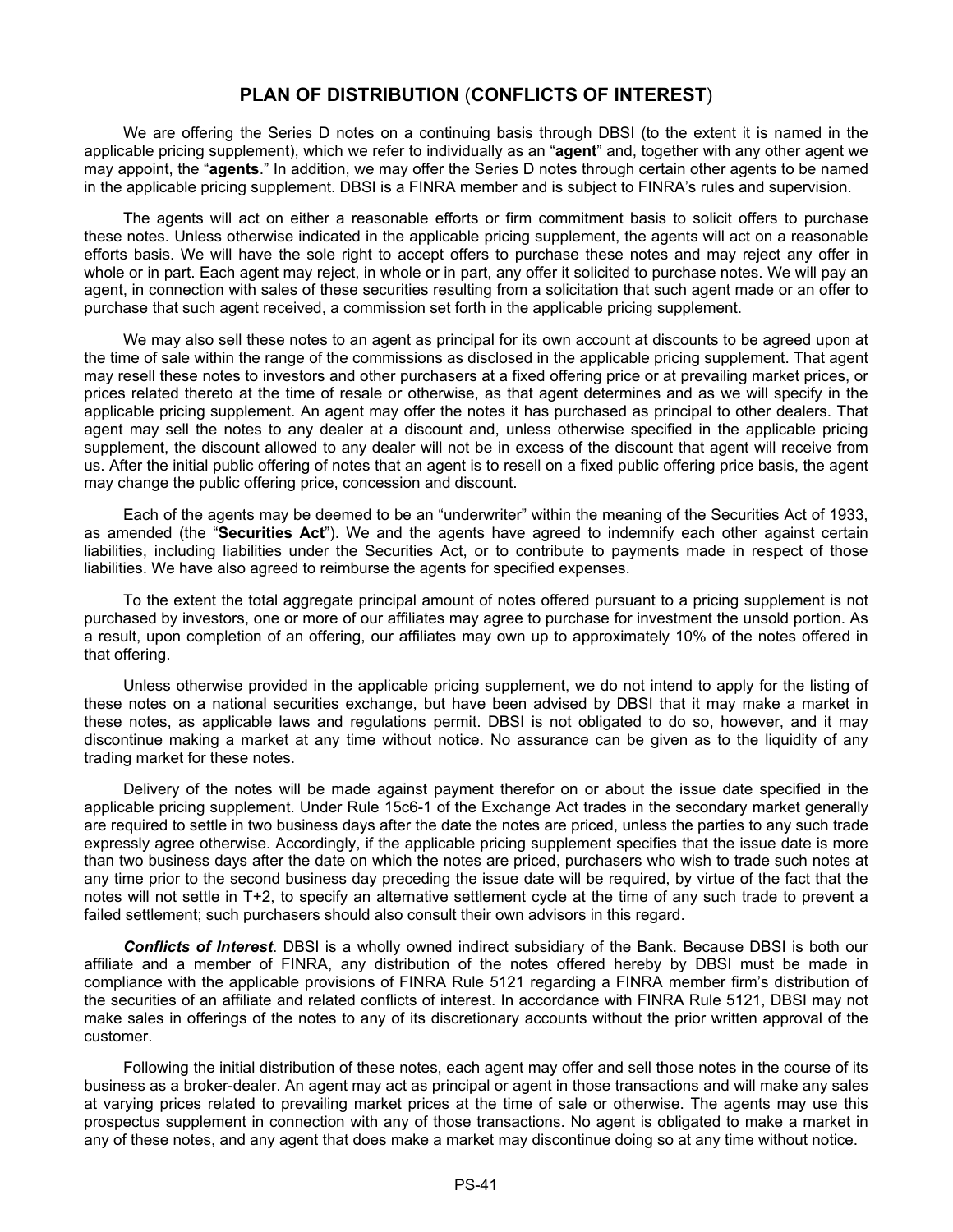In order to facilitate the offering of these notes, the agents may engage in transactions that stabilize, maintain or otherwise affect the price of these notes. Specifically, the agents may sell more notes than they are obligated to purchase in connection with the offering, creating a short position for their own accounts. A short sale is covered if the short position is no greater than the number or amount of notes available for purchase by the agents under any overallotment option. The agents can close out a covered short sale by exercising the overallotment option or purchasing these notes in the open market. In determining the source of notes to close out a covered short sale, the agents will consider, among other things, the open market price of these notes compared to the price available under the overallotment option. The agents may also sell these notes in excess of the overallotment option, creating a naked short position. The agents must close out any naked short position by purchasing notes in the open market. A naked short position is more likely to be created if the agents are concerned that there may be downward pressure on the price of these notes in the open market after pricing that could adversely affect investors who purchase in the offering. As an additional means of facilitating the offering, the agents may bid for, and purchase, these notes in the open market to stabilize the price of these notes. Finally, in any offering of the notes, the underwriting syndicate or lead underwriter may also reclaim selling concessions allowed to an underwriter or a dealer for distributing these notes in the offering, if the syndicate or lead underwriter repurchases previously distributed notes to cover syndicate short positions or to stabilize the price of these notes. Any of these activities may raise or maintain the market price of these notes above independent market levels or prevent or slow a decline in the market price of these notes. The agents are not required to engage in these activities, and may end any of these activities at any time.

Concurrently with the offering of these notes through the agents, we may issue other debt securities under the Indenture referred to in this prospectus supplement.

#### **Notes Offered on a Global Basis**

If the applicable pricing supplement indicates that any of our notes will be offered on a global basis, those registered global notes will be offered for sale in those jurisdictions outside of the United States where it is legal to make offers for sale of those securities.

Each agent has represented and agreed, and any other agent through which we may offer the notes will represent and agree, that if any notes are to be offered outside the United States, it will not offer or sell any such notes in any jurisdiction if such offer or sale would not be in compliance with any applicable law or regulation or if any consent, approval or permission is needed for such offer or sale by it or for or on behalf of the Issuer unless such consent, approval or permission has been previously obtained and such agent will obtain any consent, approval or permission required by it for the subscription, offer, sale or delivery of the notes, or the distribution of any offering materials, under the laws and regulations in force in any jurisdiction to which it is subject or in or from which it makes any subscription, offer, sale or delivery.

Purchasers of any notes offered on a global basis may be required to pay stamp taxes and other charges in accordance with the laws and practices of the country of purchase in addition to the issue price set forth on the cover page hereof.

#### **Notice to Prospective Investors in the EEA**

This prospectus supplement and the accompanying prospectus have been prepared on the basis that any offer of notes in any Member State of the EEA will be made pursuant to an exemption under Regulation (EU) 2017/1129 (as amended, the "**Prospectus Regulation**") from the requirement to publish a prospectus for offers of notes. This prospectus supplement and the accompanying prospectus are not a prospectus for the purposes of the Prospectus Regulation.

#### **Prohibition of Sales to EEA Retail Investors**

The notes are not intended to be offered, sold or otherwise made available to and should not be offered, sold or otherwise made available to any retail investor in the European Economic Area ("**EEA**"). For these purposes, a retail investor means a person who is one (or more) of: (i) a retail client as defined in point (11) of Article 4(1) of Directive 2014/65/EU (as amended, "**MiFID II**"); or (ii) a customer within the meaning of Directive (EU) 2016/97 (as amended, the "**Insurance Distribution Directive**"), where that customer would not qualify as a professional client as defined in point (10) of Article 4(1) of MiFID II or (iii) not a qualified investor as defined in the Prospectus Regulation . The expression an offer includes the communication in any form and by any means of sufficient information on the terms of the offer and the notes to be offered so as to enable an investor to decide to purchase or subscribe for the notes. Consequently no key information document required by Regulation (EU) No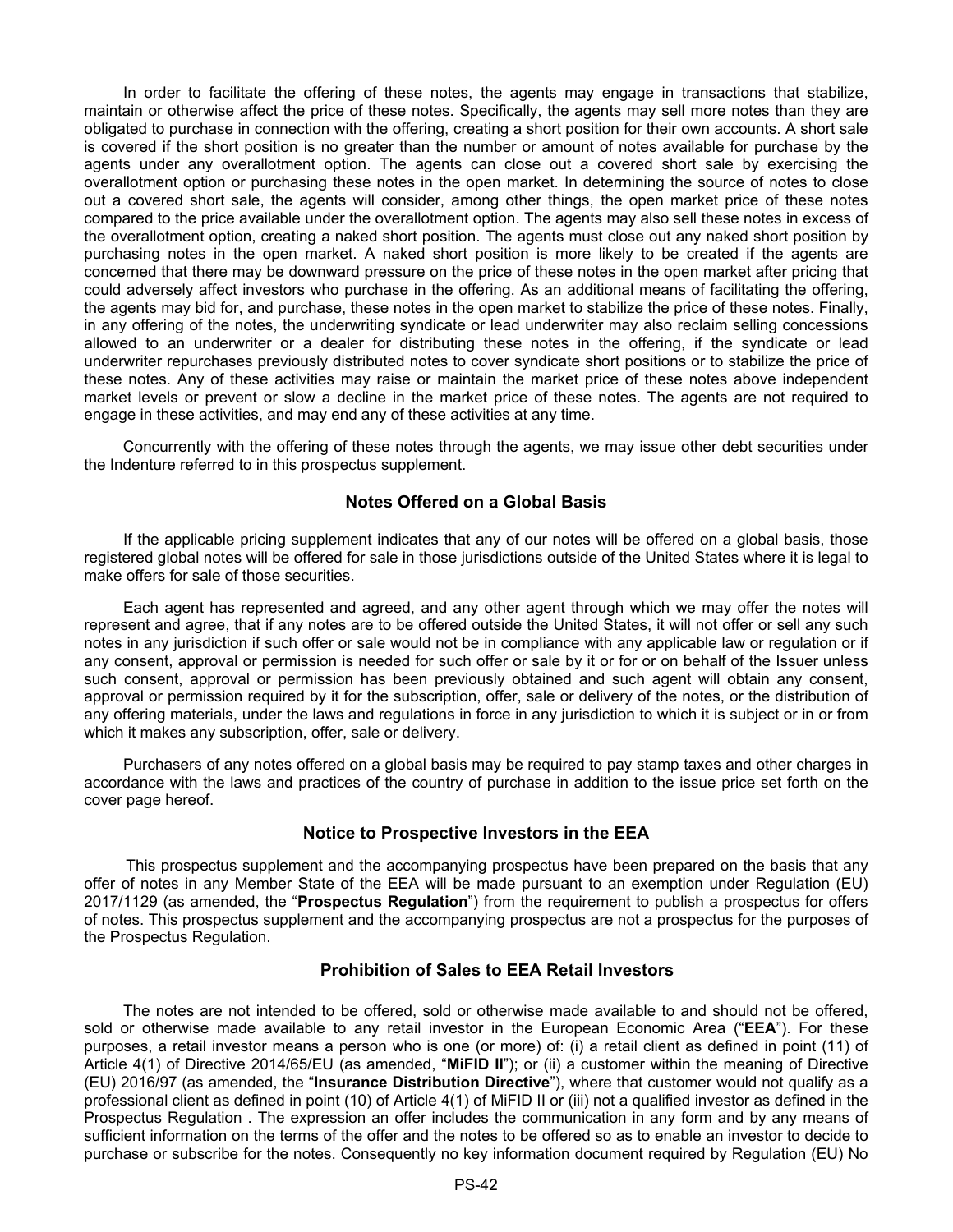1286/2014 (as amended, the "**PRIIPs Regulation**") for offering or selling the notes or otherwise making them available to retail investors in the EEA has been prepared and therefore offering or selling the notes or otherwise making them available to any retail investor in the EEA be unlawful under the PRIIPs Regulation.

#### **Notice to Prospective Investors in the UK**

This prospectus supplement and the accompanying prospectus have been prepared on the basis that any offer of notes in the UK will be made pursuant to an exemption under Regulation (EU) 2017/1129 as it forms part of domestic law by virtue of the European Union (Withdrawal) Act 2018 (the "**UK Prospectus Regulation**") from the requirement to publish a prospectus for offers of notes. This prospectus supplement and the accompanying prospectus are not a prospectus for the purposes of the UK Prospectus Regulation.

#### **Prohibition of Sales to UK Retail Investors**

The notes are not intended to be offered, sold or otherwise made available to and should not be offered, sold or otherwise made available to any retail investor in the United Kingdom ("**UK**"). For these purposes, a retail investor means a person who is one (or more) of: (i) a retail client, as defined in point (8) of Article 2 of Regulation (EU) No 2017/565 as it forms part of domestic law by virtue of the European Union (Withdrawal) Act 2018 ("**EUWA**"); or (ii) a customer within the meaning of the provisions of the Financial Services and Markets Act 2000, as amended ("**FSMA**"), and any rules or regulations made under the FSMA to implement Directive (EU) 2016/97, where that customer would not qualify as a professional client, as defined in point (8) of Article 2(1) of Regulation (EU) No 600/2014 as it forms part of domestic law by virtue of the EUWA or (iii) not a qualified investor as defined in Article 2 of the UK Prospectus Regulation. The expression an offer includes the communication in any form and by any means of sufficient information on the terms of the offer and the notes to be offered so as to enable an investor to decide to purchase or subscribe for the notes. Consequently no key information document required by Regulation (EU) No 1286/2014 as it forms part of domestic law by virtue of the EUWA (the "**UK PRIIPs Regulation**") for offering or selling the notes or otherwise making them available to retail investors in the UK has been prepared and therefore offering or selling the notes or otherwise making them available to any retail investor in the UK may be unlawful under the UK PRIIPs Regulation.

## **MiFID II Product Governance/Professional Investors and ECPs-only Target Market**

Solely for the purposes of each manufacturer's product approval process, the target market assessment in respect of the notes has led to the conclusion that: (i) the target market for the notes is eligible counterparties and professional clients only, each as defined in MiFID II; and (ii) all channels for distribution of the notes to eligible counterparties and professional clients are appropriate. Any person subsequently offering, selling or recommending the notes (a "**distributor**") should take into consideration the manufacturers' target market assessment, however, a distributor subject to MiFID II is responsible for undertaking its own target market assessment in respect of the notes (by either adopting or refining the manufacturers' target market assessment) and determining the appropriate distribution channels.

#### **UK MIFIR product governance/Professional Investors and ECPs-only Target Market**

Solely for the purposes of each manufacturer's product approval process, the target market assessment in respect of the notes has led to the conclusion that: (i) the target market for the notes is only eligible counterparties, as defined in the FCA Handbook Conduct of Business Sourcebook ("**COBS**"), and professional clients, as defined in Regulation (EU) No 600/2014 as it forms part of domestic law by virtue of the European Union (Withdrawal) Act 2018 ("**UK MiFIR**"); and (ii) all channels for distribution of the notes to eligible counterparties and professional clients are appropriate. Any person subsequently offering, selling or recommending the notes (a "distributor") should take into consideration the manufacturers' target market assessment; however, a distributor subject to the FCA Handbook Product Intervention and Product Governance Sourcebook (the "**UK MiFIR Product Governance Rules**") is responsible for undertaking its own target market assessment in respect of the notes (by either adopting or refining the manufacturers' target market assessment) and determining appropriate distribution channels.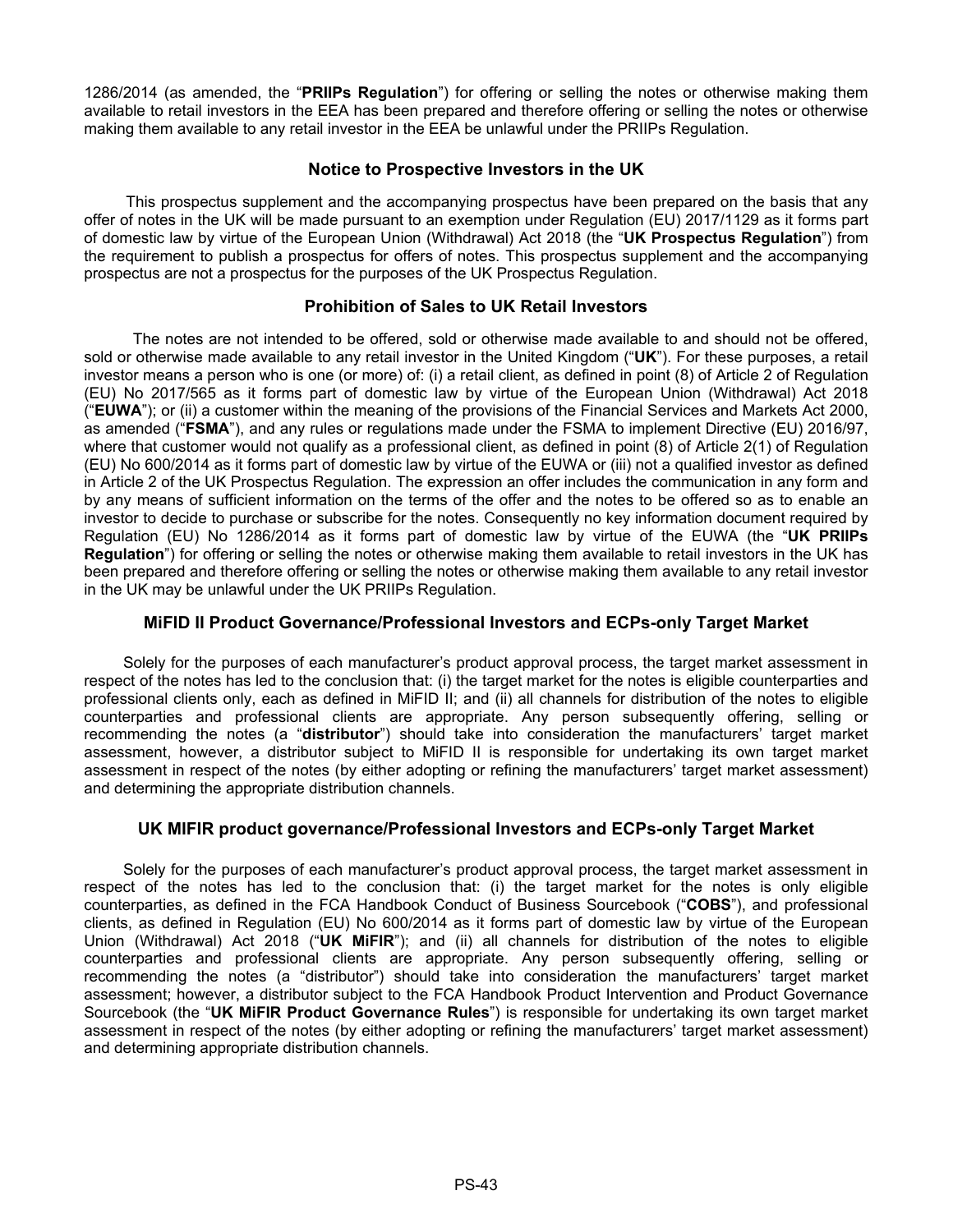## **LEGAL MATTERS**

Certain legal matters with respect to United States and New York law with respect to the validity of certain of the offered securities will be passed upon for the Bank by Cleary Gottlieb Steen & Hamilton LLP. Certain legal matters with respect to German law will be passed upon for the Bank by Group Legal Services of the Bank. Davis Polk & Wardwell LLP will pass upon certain legal matters with respect to United States and New York law with respect to the validity of certain of the offered securities for any underwriters, dealers or selling agents. Cleary Gottlieb Steen & Hamilton LLP and Davis Polk & Wardwell LLP have in the past represented the Bank and its affiliates and continue to represent the Bank and its affiliates on a regular basis and in a variety of matters.